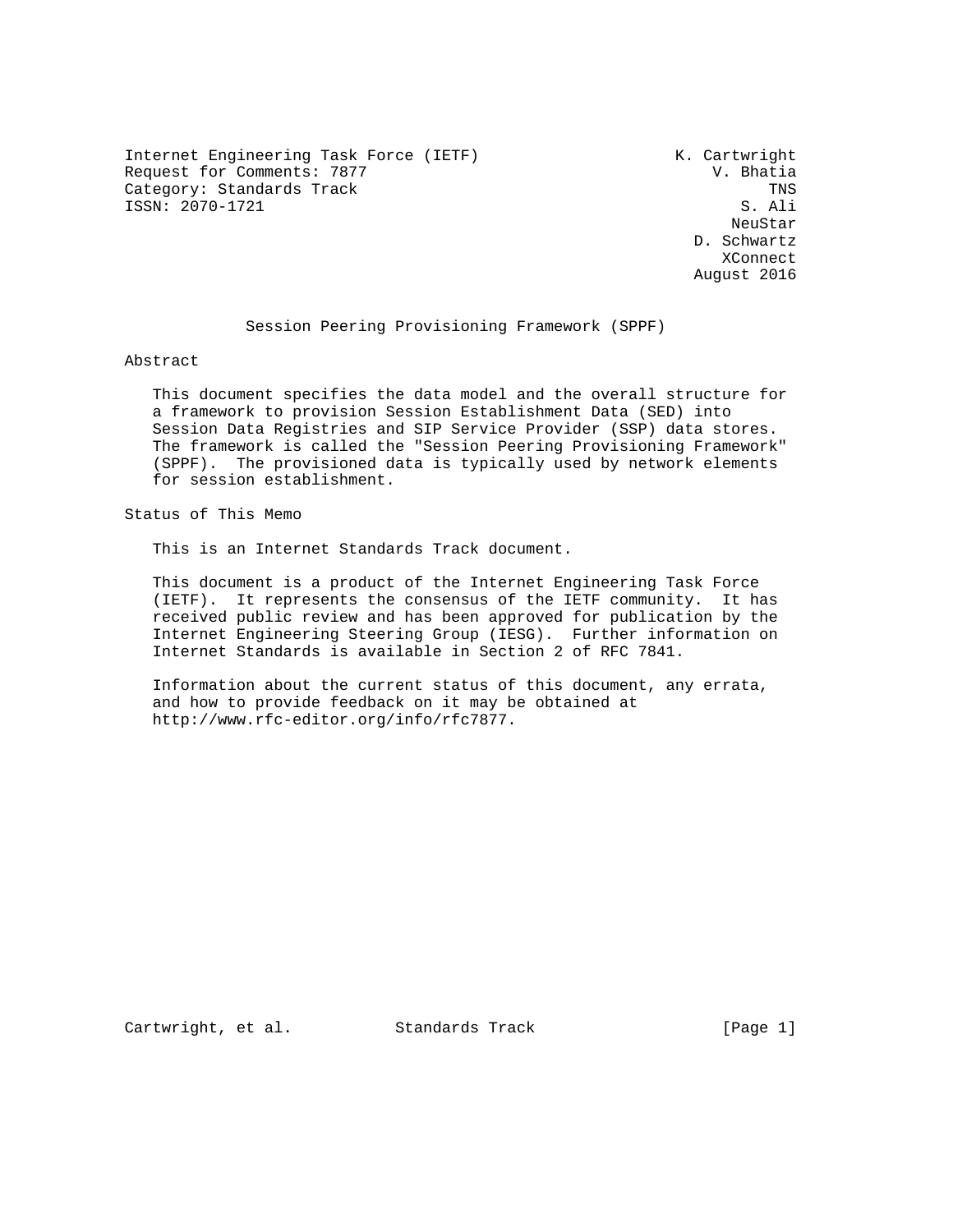# Copyright Notice

 Copyright (c) 2016 IETF Trust and the persons identified as the document authors. All rights reserved.

 This document is subject to BCP 78 and the IETF Trust's Legal Provisions Relating to IETF Documents (http://trustee.ietf.org/license-info) in effect on the date of

 publication of this document. Please review these documents carefully, as they describe your rights and restrictions with respect to this document. Code Components extracted from this document must include Simplified BSD License text as described in Section 4.e of the Trust Legal Provisions and are provided without warranty as described in the Simplified BSD License.

Table of Contents

| $1$ .<br>Introduction $\ldots \ldots \ldots \ldots \ldots \ldots \ldots \ldots$ |  |  | $\mathbf{3}$ |
|---------------------------------------------------------------------------------|--|--|--------------|
| 2.                                                                              |  |  | 6            |
| 3. Framework High-Level Design                                                  |  |  | 7            |
| 3.1.                                                                            |  |  | 7            |
| 3.2.                                                                            |  |  | 10           |
|                                                                                 |  |  | 10           |
| 4. Substrate Protocol Requirements                                              |  |  | 11           |
| 4.1.                                                                            |  |  | 11           |
| 4.2.                                                                            |  |  | 11           |
| Request and Response Model<br>4.3.                                              |  |  | 11           |
| 4.4.                                                                            |  |  | 11           |
| 4.5.                                                                            |  |  | 12           |
| 4.6.                                                                            |  |  | 12           |
| Confidentiality and Integrity<br>4.7.                                           |  |  | 12           |
| 4.8.                                                                            |  |  | 12           |
| Request and Response Sizes<br>4.9.                                              |  |  | 12           |
| 4.10. Request and Response Correlation                                          |  |  | 13           |
| 4.11. Request Acknowledgement                                                   |  |  | 13           |
| Base Framework Data Structures and Response Codes<br>5 <sub>1</sub>             |  |  | 13           |
| 5.1. Basic Object Type and Organization Identifiers                             |  |  | 13           |
| 5.2. Various Object Key Types                                                   |  |  | 14           |
| 5.2.1. Generic Object Key Type                                                  |  |  | 14           |
| 5.2.2. Derived Object Key Types                                                 |  |  | 15           |
| Response Message Types<br>5.3.                                                  |  |  | 16           |
| 6. Framework Data Model Objects                                                 |  |  | 18           |
| 6.1.                                                                            |  |  | 18           |
| 6.2.                                                                            |  |  | 19           |
| 6.3.                                                                            |  |  | 25           |
| 6.4.                                                                            |  |  | 29           |
| 6.5.                                                                            |  |  | 33           |
| 6.6.                                                                            |  |  | 35           |

Cartwright, et al. Standards Track [Page 2]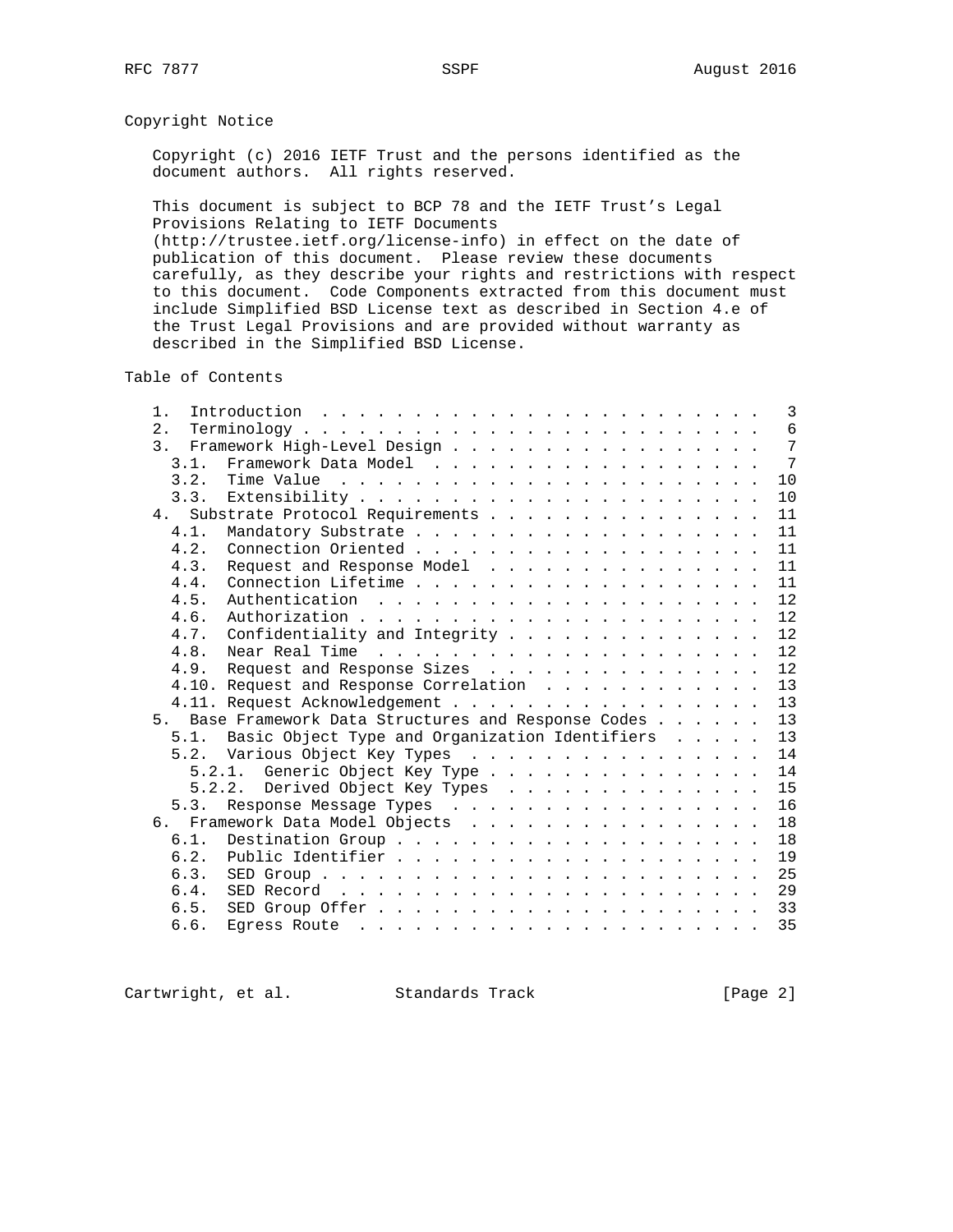|       |                                                                                                                                                                                                                                                   |  |  | 36 |
|-------|---------------------------------------------------------------------------------------------------------------------------------------------------------------------------------------------------------------------------------------------------|--|--|----|
| 7.1.  |                                                                                                                                                                                                                                                   |  |  | 37 |
| 7.2.  |                                                                                                                                                                                                                                                   |  |  | 37 |
| 7.3.  |                                                                                                                                                                                                                                                   |  |  | 38 |
| 7.4.  |                                                                                                                                                                                                                                                   |  |  | 38 |
| 7.5.  |                                                                                                                                                                                                                                                   |  |  | 39 |
| 7.6.  | Get Server Details Operation                                                                                                                                                                                                                      |  |  | 39 |
| 8.    |                                                                                                                                                                                                                                                   |  |  | 40 |
| 8.1.  |                                                                                                                                                                                                                                                   |  |  | 40 |
| 8.2.  | Versioning and Character Encoding                                                                                                                                                                                                                 |  |  | 40 |
|       |                                                                                                                                                                                                                                                   |  |  | 41 |
| 9.1.  | Confidentiality and Authentication                                                                                                                                                                                                                |  |  | 41 |
| 9.2.  |                                                                                                                                                                                                                                                   |  |  | 41 |
| 9.3.  |                                                                                                                                                                                                                                                   |  |  | 41 |
|       | 9.3.1. DoS Issues Inherited from the Substrate Mechanism                                                                                                                                                                                          |  |  | 42 |
|       | 9.3.2.<br>DoS Issues Specific to SPPF                                                                                                                                                                                                             |  |  | 42 |
| 9.4.  | Information Disclosure                                                                                                                                                                                                                            |  |  | 43 |
|       |                                                                                                                                                                                                                                                   |  |  | 43 |
| 9.6.  |                                                                                                                                                                                                                                                   |  |  | 43 |
| 9.7.  | Compromised or Malicious Intermediary                                                                                                                                                                                                             |  |  | 44 |
|       | 10. Internationalization Considerations                                                                                                                                                                                                           |  |  | 44 |
|       |                                                                                                                                                                                                                                                   |  |  | 44 |
| 11.1. |                                                                                                                                                                                                                                                   |  |  | 44 |
| 11.2. | Organization Identifier Namespace Registry                                                                                                                                                                                                        |  |  | 45 |
|       |                                                                                                                                                                                                                                                   |  |  | 45 |
|       |                                                                                                                                                                                                                                                   |  |  | 54 |
| 13.1. | Normative References                                                                                                                                                                                                                              |  |  | 54 |
| 13.2. | Informative References                                                                                                                                                                                                                            |  |  | 55 |
|       | Acknowledgements<br>. The contract of the contract of the contract of the contract of the contract of the contract of the contract of the contract of the contract of the contract of the contract of the contract of the contract of the contrac |  |  | 57 |
|       |                                                                                                                                                                                                                                                   |  |  | 57 |
|       |                                                                                                                                                                                                                                                   |  |  |    |

1. Introduction

 Service Providers (SPs) and enterprises use routing databases known as Registries to make session routing decisions for Voice over IP, SMS, and Multimedia Messaging Service (MMS) traffic exchanges. This document is narrowly focused on the provisioning framework for these Registries. This framework prescribes a way for an entity to provision session-related data into a Session Peering Provisioning Protocol (SPPP) Registry (or "Registry"). The data being provisioned can be optionally shared with other participating peering entities. The requirements and use cases driving this framework have been documented in [RFC6461].

 Three types of provisioning flows have been described in the use case document: client to Registry, Registry to local data repository, and Registry to Registry. This document addresses client-to-Registry flow enabling the ability to provision Session Establishment Data

Cartwright, et al. Standards Track [Page 3]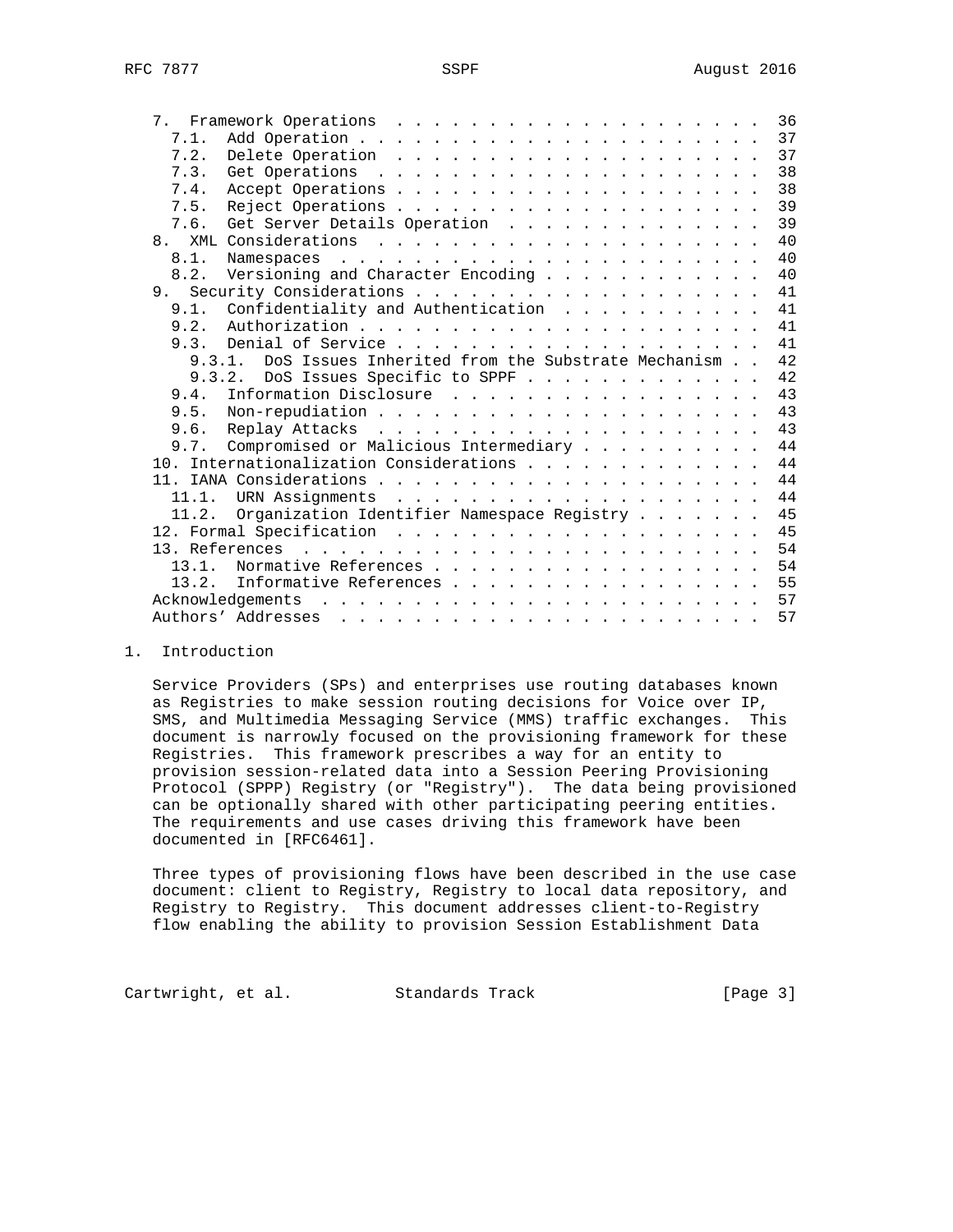(SED). The framework that supports the flow of messages to facilitate client-to-Registry provisioning is referred to as the "Session Peering Provisioning Framework" (SPPF).

 The roles of the "client" and the "server" only apply to the connection, and those roles are not related in any way to the type of entity that participates in a protocol exchange. For example, a Registry might also include a "client" when such a Registry initiates a connection (for example, for data distribution to an SSP).



Figure 1: Three Registry Provisioning Flows

 A "terminating" SSP provisions SED into the Registry to be selectively shared with other peer SSPs.

 SED is typically used by various downstream SIP-signaling systems to route a call to the next hop associated with the called domain. These systems typically use a local data store ("Local Data Repository") as their source of session routing information. More specifically, the SED is the set of parameters that the outgoing Signaling Path Border Elements (SBEs) need to initiate the session. See [RFC5486] for more details.

 A Registry may distribute the provisioned data into local data repositories or may additionally offer a central query-resolution service (not shown in the above figure) for query purposes.

Cartwright, et al. Standards Track [Page 4]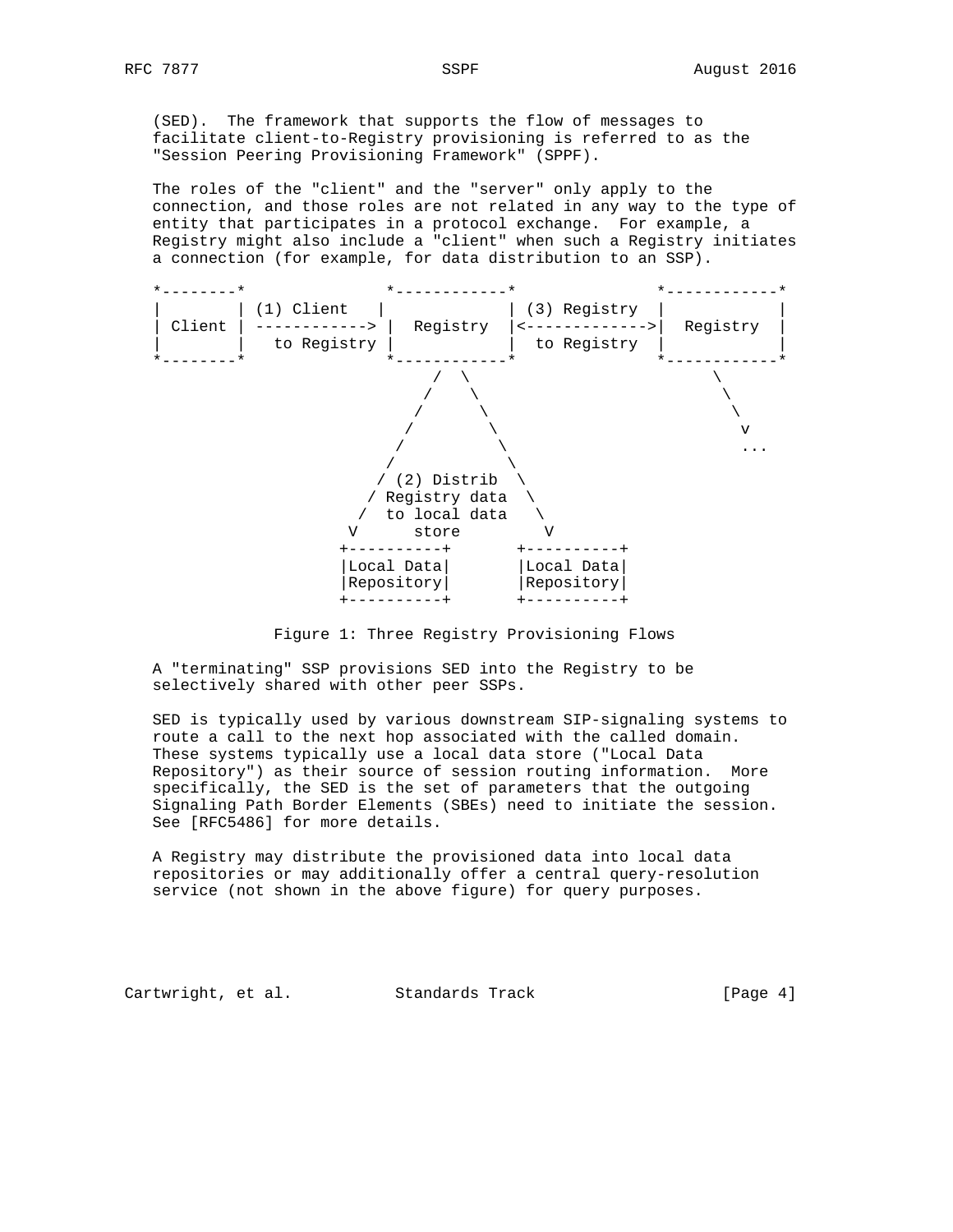A key requirement for the SPPF is to be able to accommodate two basic deployment scenarios:

- 1. A resolution system returns a Lookup Function (LUF) that identifies the target domain to assist in call routing (as described in Section 4.3.3 of [RFC5486]). In this case, the querying entity may use other means to perform the Location Routing Function (LRF), which in turn helps determine the actual location of the Signaling Function in that domain.
- 2. A resolution system returns an LRF that comprises the location (address) of the Signaling Function in the target domain (as described in [RFC5486]).

 In terms of framework design, SPPF is agnostic to the substrate protocol. This document includes the specification of the data model and identifies, but does not specify, the means to enable protocol operations within a request and response structure. That aspect of the specification has been delegated to the "protocol" specification for the framework. To encourage interoperability, the framework supports extensibility aspects.

 In this document, an XML Schema is used to describe the building blocks of the SPPF and to express the data types, semantic relationships between the various data types, and various constraints as a binding construct. However, a "protocol" specification is free to choose any data representation format as long as it meets the requirements laid out in the SPPF XML Schema Definition (XSD). As an example, XML and JSON are two widely used data representation formats.

This document is organized as follows:

- o Section 2 provides the terminology
- o Section 3 provides an overview of SPPF, including functional entities and a data model
- o Section 4 specifies requirements for SPPF substrate protocols
- o Section 5 describes the base framework data structures, the generic response types that MUST be supported by a conforming substrate "protocol" specification, and the basic object type from which most first-class objects extend
- o Section 6 provides a detailed description of the data model object specifications

Cartwright, et al. Standards Track [Page 5]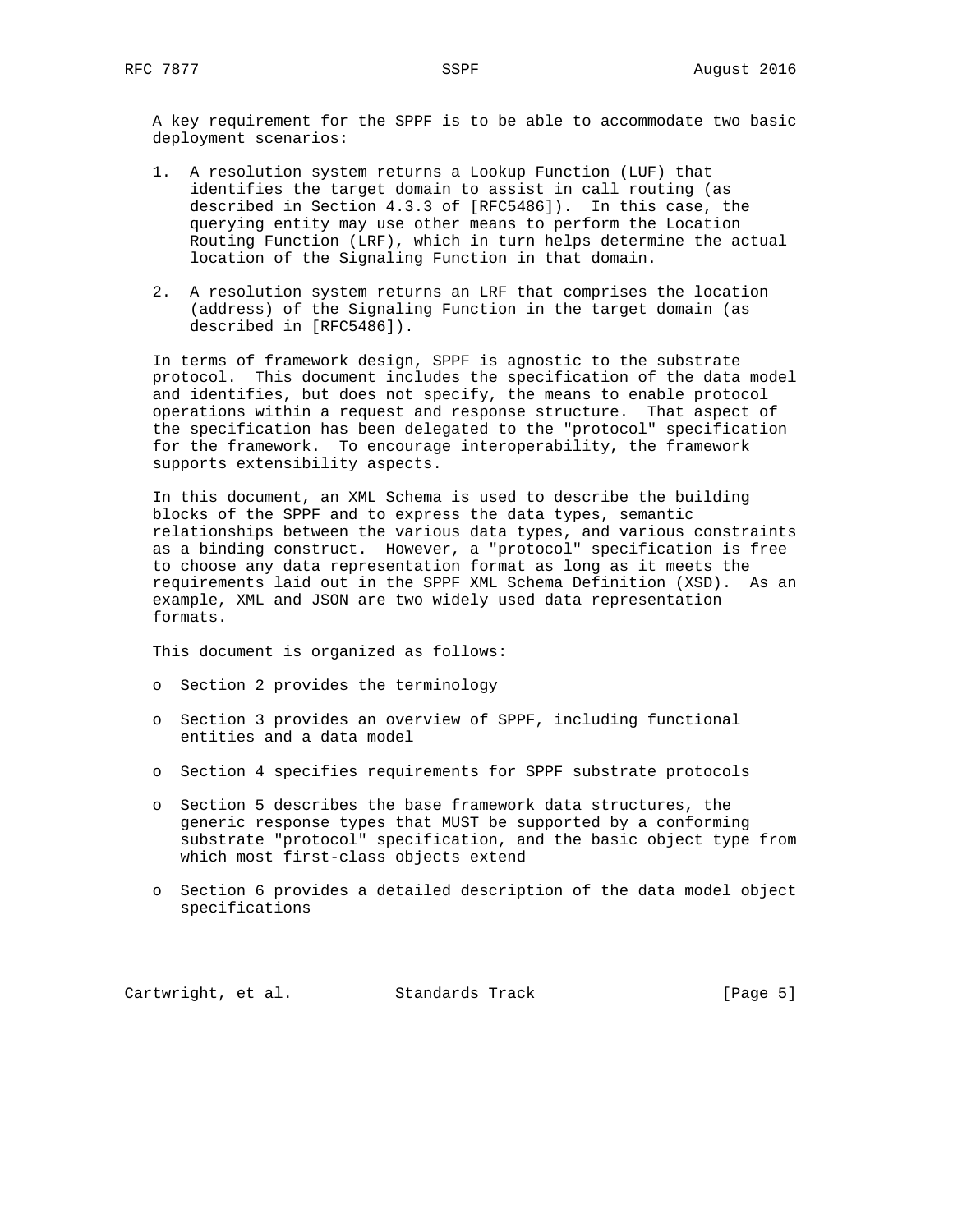- o Section 7 describes the operations that are supported by the data model
- o Section 8 defines XML considerations XML parsers must meet to conform to this specification
- o Sections 9 11 discuss security, internationalization, and IANA considerations, respectively
- o Section 12 normatively defines the SPPF using its XSD.
- 2. Terminology

 The key words "MUST", "MUST NOT", "REQUIRED", "SHALL", "SHALL NOT", "SHOULD", "SHOULD NOT", "RECOMMENDED", "NOT RECOMMENDED", "MAY", and "OPTIONAL" in this document are to be interpreted as described in [RFC2119].

 This document reuses terms from [RFC3261], [RFC5486], use cases and requirements documented in [RFC6461], and the ENUM Validation Architecture [RFC4725].

This document defines the following additional terms:

- SPPF: Session Peering Provisioning Framework, which is the framework used by a substrate protocol to provision data into a Registry (see arrow labeled "1" in Figure 1 of [RFC6461]). It is the primary scope of this document.
- Client: In the context of SPPF, this is an application that initiates a provisioning request. It is sometimes referred to as a "Registry client".
- Server: In the context of SPPF, this is an application that receives a provisioning request and responds accordingly.
- Registry: The Registry operates a master database of SED for one or more Registrants.
- Registrant: The definition of a Registrant is based on [RFC4725]. It is the end user, person, or organization that is the "holder" of the SED being provisioned into the Registry by a Registrar. For example, in [RFC6461], a Registrant is pictured as an SP in Figure 2.

 Within the confines of a Registry, a Registrant is uniquely identified by the "rant" element.

Cartwright, et al. Standards Track [Page 6]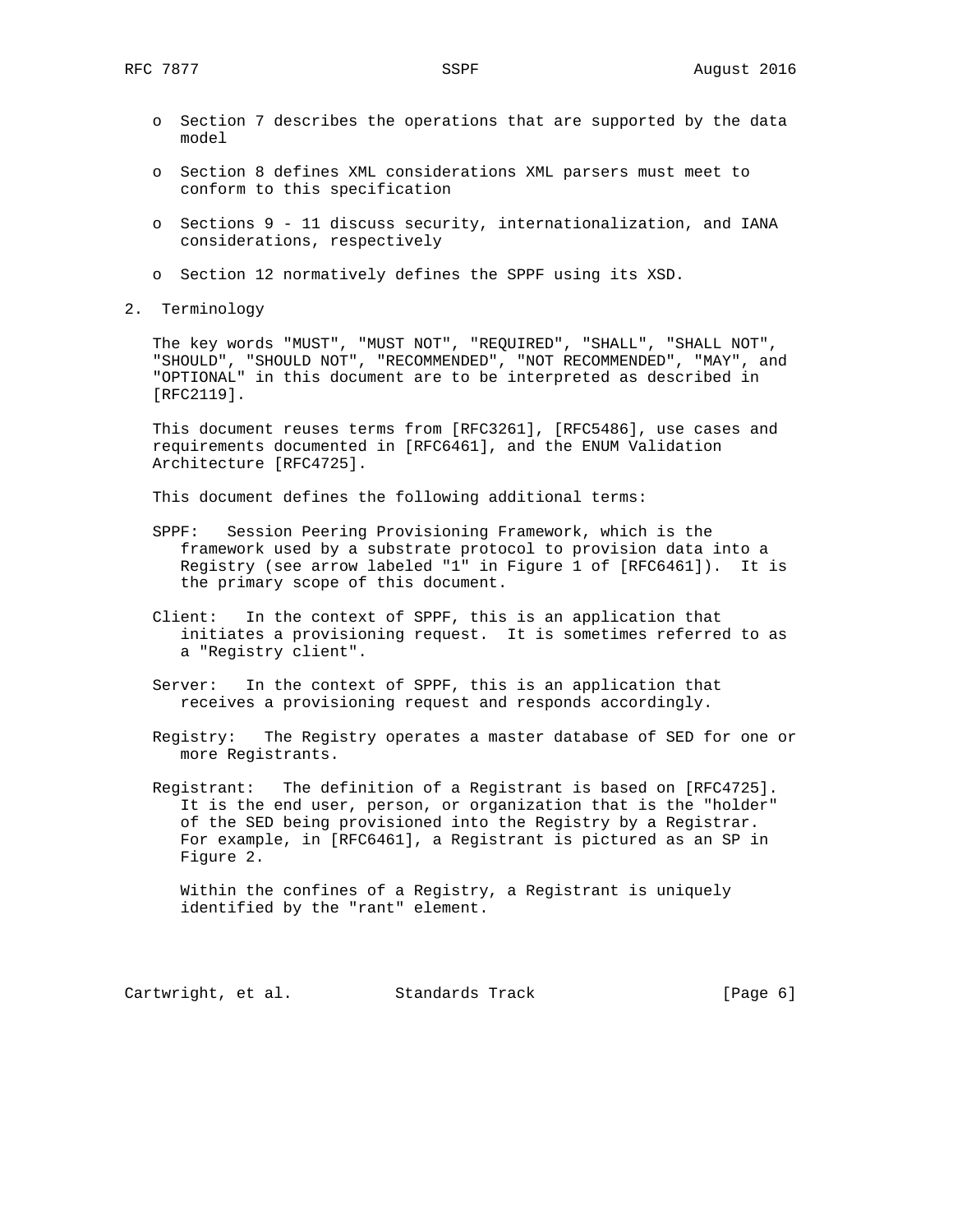- Registrar: The definition of a Registrar is based on [RFC4725]. It is an entity that performs provisioning operations on behalf of a Registrant by interacting with the Registry via SPPF operations. In other words, the Registrar is the SPPF client. The Registrar and Registrant roles are logically separate to allow, but not require, a single Registrar to perform provisioning operations on behalf of more than one Registrant.
- Peering Organization: A peering organization is an entity to which a Registrant's SED Groups are made visible using the operations of SPPF.
- 3. Framework High-Level Design

 This section introduces the structure of the data model and provides the information framework for the SPPF. The data model is defined along with all the objects manipulated by a conforming substrate protocol and their relationships.

3.1. Framework Data Model

 The data model illustrated and described in Figure 2 defines the logical objects and the relationships between these objects supported by SPPF. SPPF defines protocol operations through which an SPPF client populates a Registry with these logical objects. SPPF clients belonging to different Registrars may provision data into the Registry using a conforming substrate protocol that implements these operations

 The logical structure presented below is consistent with the terminology and requirements defined in [RFC6461].

Cartwright, et al. Standards Track [Page 7]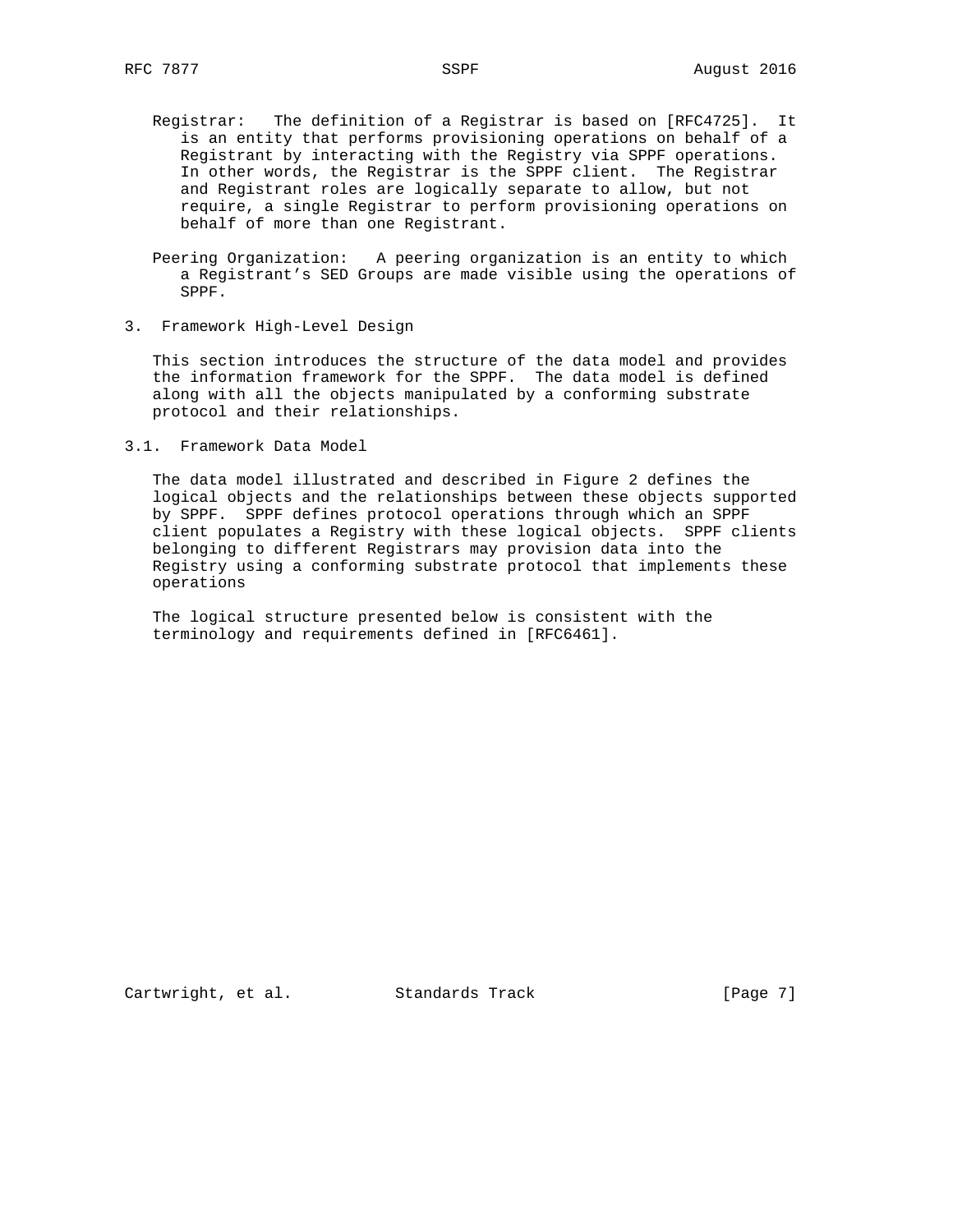

Figure 2: Framework Data Model

Cartwright, et al. Standards Track [Page 8]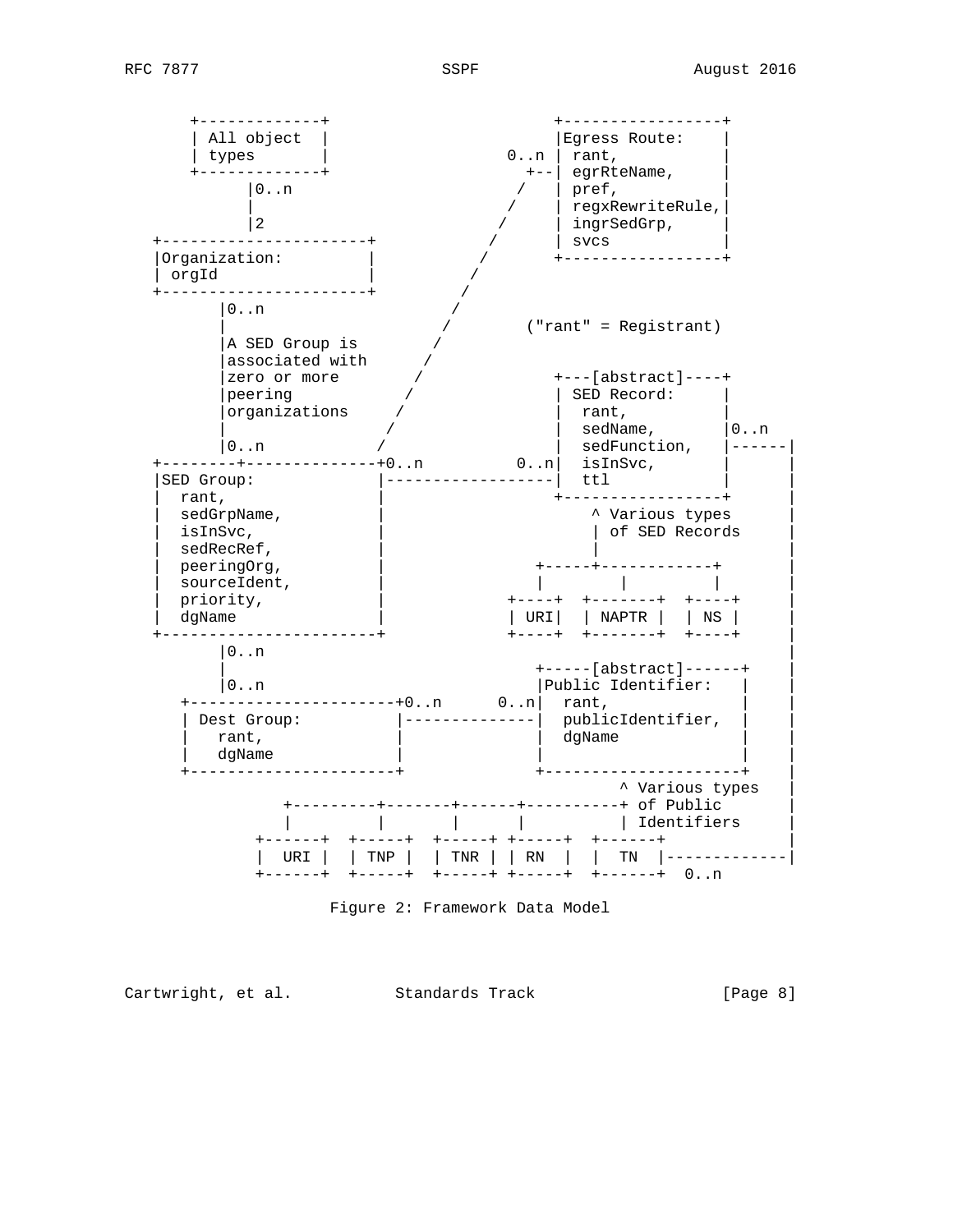The objects and attributes that comprise the data model can be described as follows (objects listed from the bottom up):

o Public Identifier:

 From a broad perspective, a Public Identifier is a well-known attribute that is used as the key to perform resolution lookups. Within the context of SPPF, a Public Identifier object can be a Telephone Number (TN), a range of TNs, a Public Switched Telephone Network (PSTN) Routing Number (RN), a TN prefix, or a URI.

 An SPPF Public Identifier may be a member of zero or more Destination Groups to create logical groupings of Public Identifiers that share a common set of SED (e.g., routes).

 A TN Public Identifier may optionally be associated with zero or more individual SED Records. This ability for a Public Identifier to be directly associated with a SED Record, as opposed to forcing membership in one or more Destination Groups, supports use cases where the SED Record contains data specifically tailored to an individual TN Public Identifier.

o Destination Group:

 A named logical grouping of zero or more Public Identifiers that can be associated with one or more SED Groups for the purpose of facilitating the management of their common SED.

o SED Group:

 A SED Group contains a set of SED Record references, a set of Destination Group references, and a set of peering organization identifiers. This is used to establish a three-part relationship between a set of Public Identifiers, the SED shared across these Public Identifiers, and the list of peering organizations whose query responses from the resolution system may include the SED contained in a given SED Group. In addition, the sourceIdent element within a SED Group, in concert with the set of peering organization identifiers, enables fine-grained source-based routing. For further details about the SED Group and source-based routing, refer to the definitions and descriptions in Section 6.1.

o SED Record:

 A SED Record contains the data that a resolution system returns in response to a successful query for a Public Identifier. SED Records are generally associated with a SED Group when the SED within is not specific to a Public Identifier.

 To support the use cases defined in [RFC6461], the SPPF defines three types of SED Records: URIType, NAPTRType, and NSType. These SED Records extend the abstract type SedRecType and inherit the

Cartwright, et al. Standards Track [Page 9]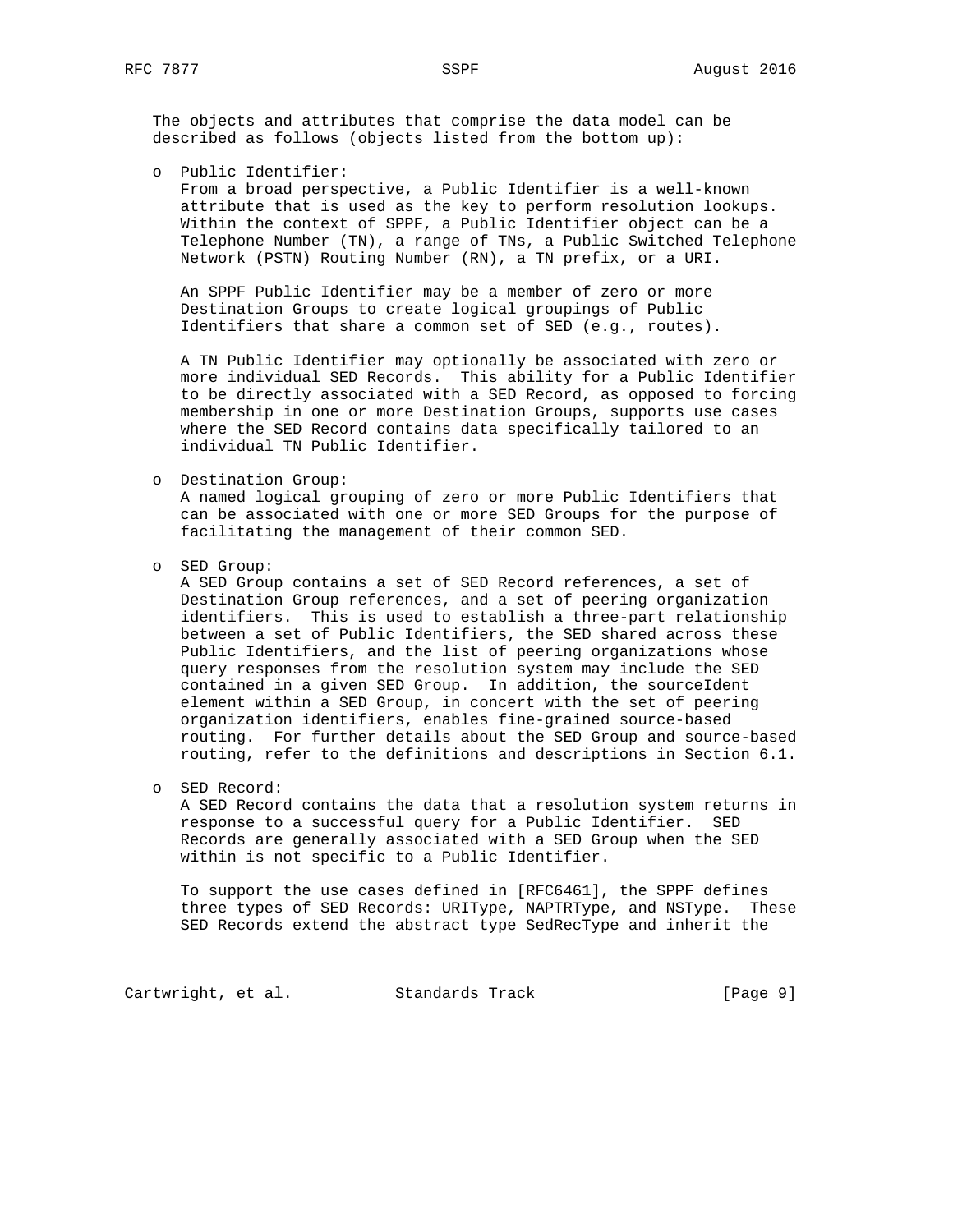common attribute "priority" that is meant for setting precedence across the SED Records defined within a SED Group in a protocol agnostic fashion.

o Egress Route:

 In a high-availability environment, the originating SSP likely has more than one egress path to the ingress SBE of the target SSP. The Egress Route allows the originating SSP to choose a specific egress SBE to be associated with the target ingress SBE. The "svcs" element specifies ENUM services (e.g., E2U+pstn:sip+sip) that are used to identify the SED Records associated with the SED Group that will be modified by the originating SSP.

o Organization:

 An Organization is an entity that may fulfill any combination of three roles: Registrant, Registrar, and peering organization. All objects in SPPF are associated with two organization identifiers to identify each object's Registrant and Registrar. A SED Group object is also associated with a set of zero or more organization identifiers that identify the peering organization(s) whose resolution query responses may include the SED defined in the SED Records within that SED Group. A peering organization is an entity with which the Registrant intends to share the SED data.

3.2. Time Value

 Some request and response messages in SPPF include a time value or values defined as type xs:dateTime, a built-in W3C XML Schema Datatype. Use of an unqualified local time value is disallowed as it can lead to interoperability issues. The value of a time attribute MUST be expressed in Coordinated Universal Time (UTC) format without the time-zone digits.

 "2010-05-30T09:30:10Z" is an example of an acceptable time value for use in SPPF messages. "2010-05-30T06:30:10+3:00" is a valid UTC time but is not acceptable for use in SPPF messages.

## 3.3. Extensibility

 The framework contains various points of extensibility in the form of the "ext" elements. Extensions used beyond the scope of private SPPF installations need to be documented in an RFC, and the first such extension is expected to define an IANA registry, holding a list of documented extensions.

Cartwright, et al. Standards Track [Page 10]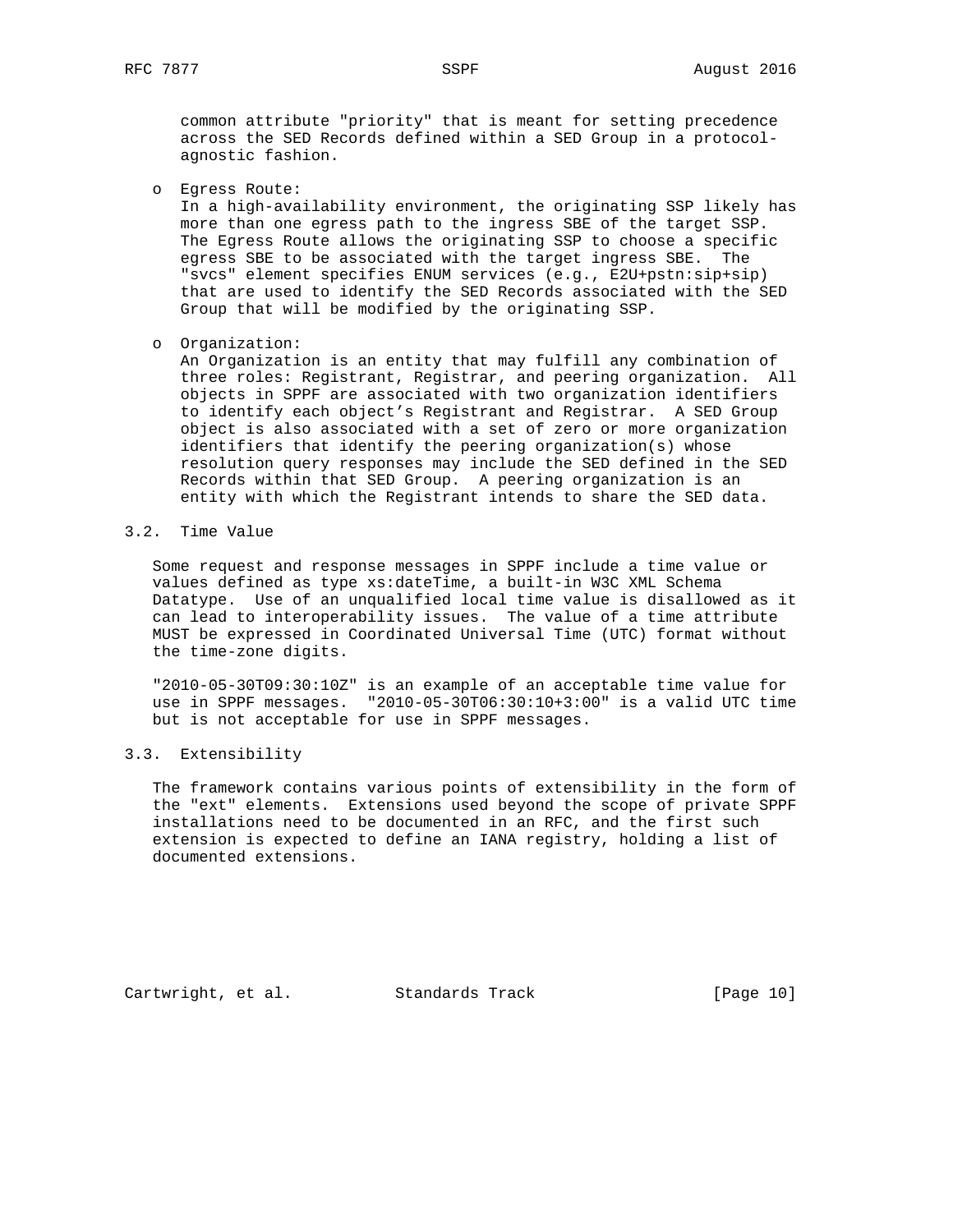4. Substrate Protocol Requirements

 This section provides requirements for substrate protocols suitable to carry SPPF. More specifically, this section specifies the services, features, and assumptions that SPPF delegates to the chosen substrate and envelope technologies.

#### 4.1. Mandatory Substrate

 None of the existing transport protocols carried directly over IP, appearing as "Protocol" in the IPv4 headers or "Next Header" in the IPv6 headers, meet the requirements listed in this section to carry SPPF.

 Therefore, one choice to carry SPPF has been provided in "Session Peering Provisioning (SPP) Protocol over SOAP" [RFC7878], using SOAP as the substrate. To encourage interoperability, the SPPF server MUST provide support for this protocol. With time, it is possible that other choices may surface that comply with the requirements discussed above.

## 4.2. Connection Oriented

 The SPPF follows a model where a client establishes a connection to a server in order to further exchange SPPF messages over such a point to-point connection. Therefore, a substrate protocol for SPPF will be connection oriented.

4.3. Request and Response Model

 Provisioning operations in SPPF follow the request-response model, where a client sends a request message to initiate a transaction and the server sends a response. Multiple subsequent request-response exchanges MAY be performed over a single persistent connection.

 Therefore, a substrate protocol for SPPF will follow the request response model by ensuring a response is sent to the request initiator.

## 4.4. Connection Lifetime

 Some use cases involve provisioning a single request to a network element. Connections supporting such provisioning requests might be short-lived, and may be established only on demand, for the duration of a few seconds. Other use cases involve provisioning either a large dataset or a constant stream of small updates, both of which would likely require long-lived connections, spanning multiple hours or even days.

Cartwright, et al. Standards Track [Page 11]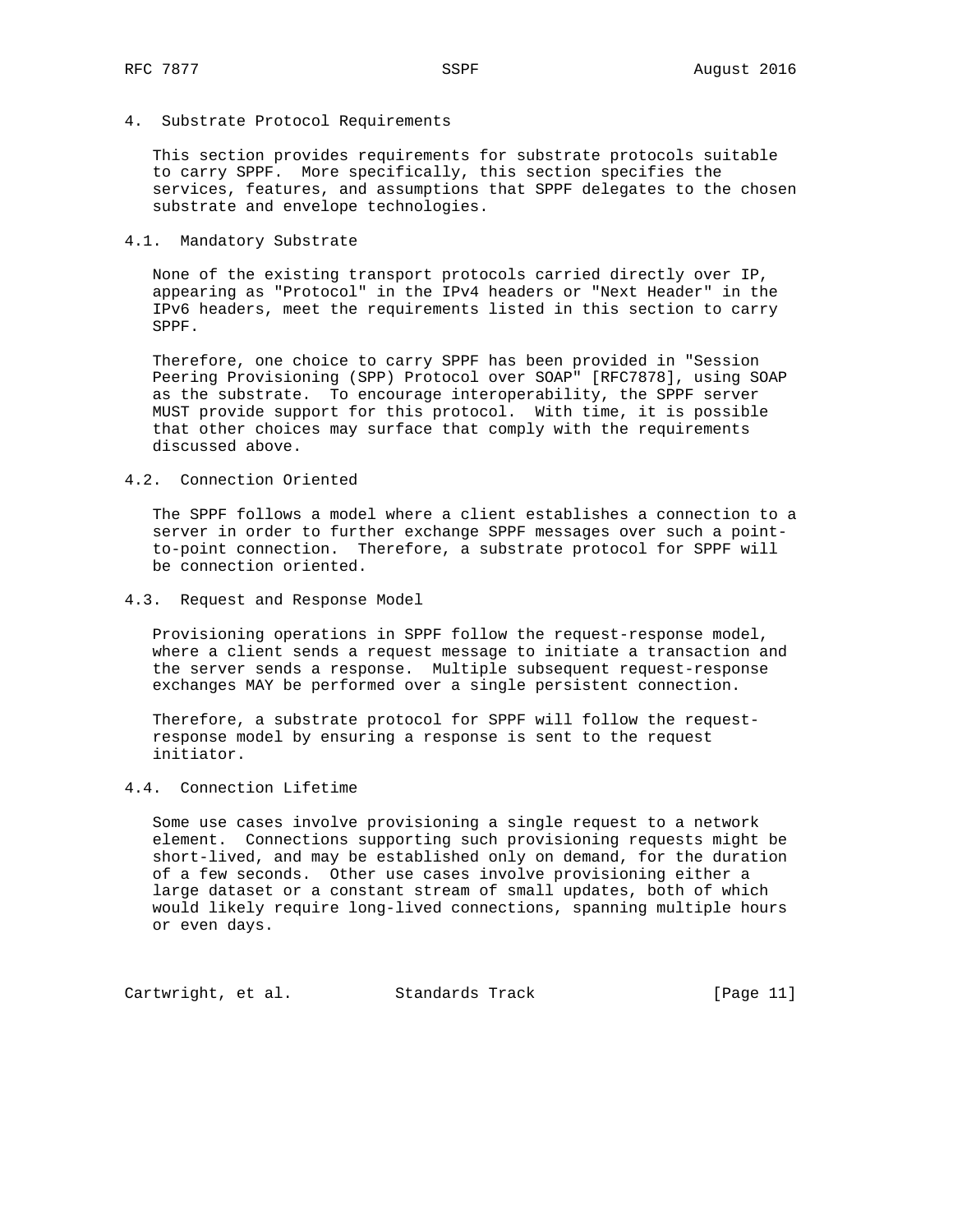Therefore, a protocol suitable for SPPF SHOULD be able to support both short-lived and long-lived connections.

## 4.5. Authentication

 All SPPF objects are associated with a Registrant identifier. An SPPF client provisions SPPF objects on behalf of Registrants. An authenticated SPP client is a Registrar. Therefore, the SPPF substrate protocol MUST provide means for an SPPF server to authenticate an SPPF client.

# 4.6. Authorization

 After successful authentication of the SPPF client as a Registrar, the Registry performs authorization checks to determine if the Registrar is authorized to act on behalf of the Registrant whose identifier is included in the SPPF request. Refer to Section 9 for further guidance.

#### 4.7. Confidentiality and Integrity

 SPPF objects that the Registry manages can be private in nature. Therefore, the substrate protocol MUST provide means for data integrity protection.

 If the data is compromised in-flight between the SPPF client and Registry, it will seriously affect the stability and integrity of the system. Therefore, the substrate protocol MUST provide means for data integrity protection.

# 4.8. Near Real Time

 Many use cases require responses in near real time from the server (in the range of a few multiples of round-trip time between the server and client). Therefore, a Data for Reachability of Inter-/Intra-NetworK SIP (DRINKS) substrate protocol MUST support near real-time responses to requests submitted by the client.

4.9. Request and Response Sizes

 Use of SPPF may involve simple updates that may consist of a small number of bytes, such as the update of a single Public Identifier. Other provisioning operations may constitute a large dataset, as in adding millions of records to a Registry. As a result, a suitable substrate protocol for SPPF SHOULD accommodate datasets of various sizes.

Cartwright, et al. Standards Track [Page 12]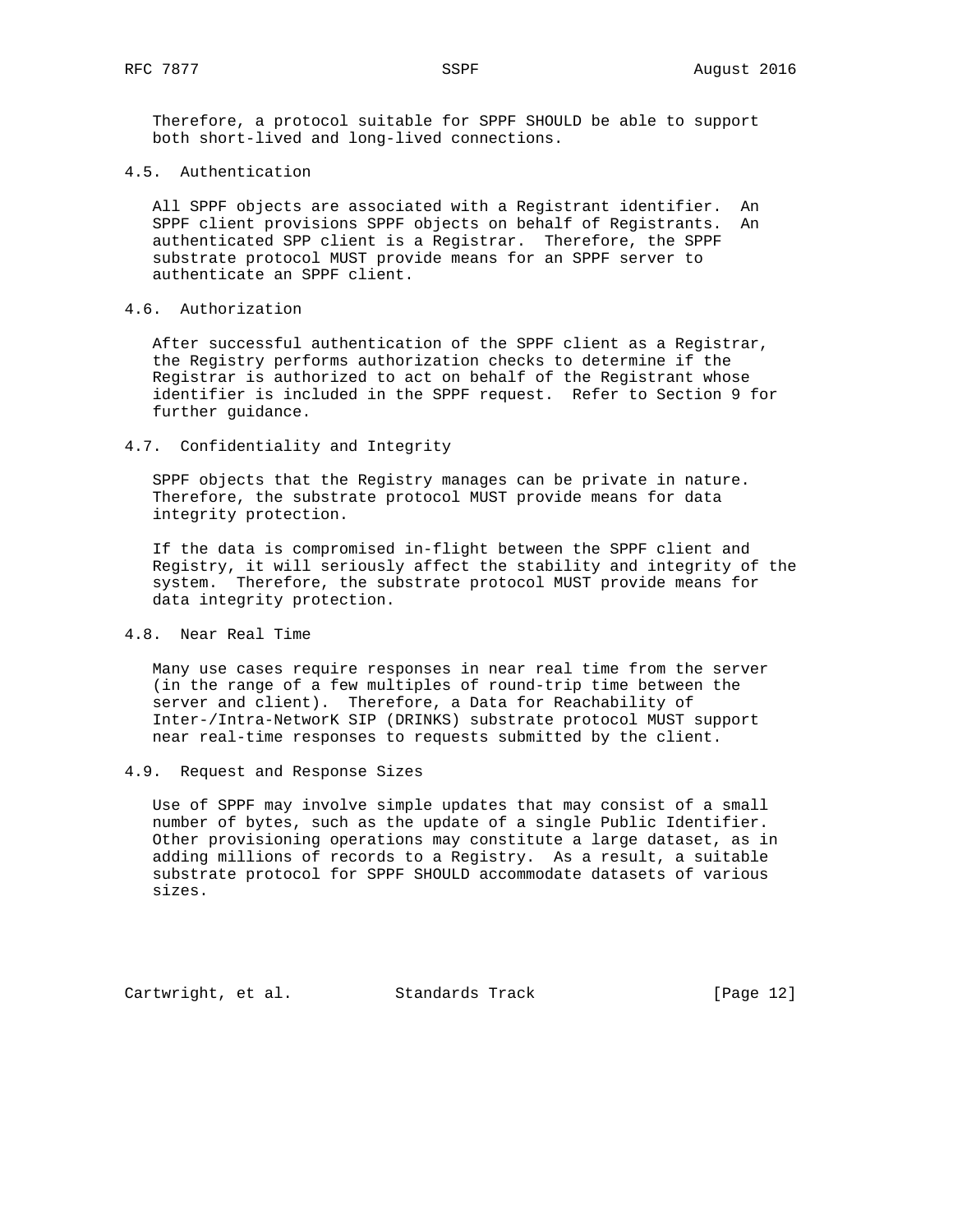4.10. Request and Response Correlation

 A substrate protocol suitable for SPPF MUST allow responses to be correlated with requests.

4.11. Request Acknowledgement

 Data transported in the SPPF is likely crucial for the operation of the communication network that is being provisioned. An SPPF client responsible for provisioning SED to the Registry has a need to know if the submitted requests have been processed correctly.

 Failed transactions can lead to situations where a subset of Public Identifiers or even SSPs might not be reachable or the provisioning state of the network is inconsistent.

 Therefore, a substrate protocol for SPPF MUST provide a response for each request, so that a client can identify whether a request succeeded or failed.

5. Base Framework Data Structures and Response Codes

 SPPF contains some common data structures for most of the supported object types. This section describes these common data structures.

5.1. Basic Object Type and Organization Identifiers

 All first-class objects extend the type BasicObjType. It consists of the Registrant organization, the Registrar organization, the date and time of object creation, and the last date and time the object was modified. The Registry MUST store the date and time of the object creation and modification, if applicable, for all Get operations (see Section 7). If the client passed in either date or time values, the Registry MUST ignore it. The Registrar performs the SPPF operations on behalf of the Registrant, the organization that owns the object.

```
 <complexType name="BasicObjType" abstract="true">
 <sequence>
   <element name="rant" type="sppfb:OrgIdType"/>
  <element name="rar" type="sppfb:OrgIdType"/>
  <element name="cDate" type="dateTime" minOccurs="0"/>
  <element name="mDate" type="dateTime" minOccurs="0"/>
  <element name="ext" type="sppfb:ExtAnyType" minOccurs="0"/>
 </sequence>
 </complexType>
```
Cartwright, et al. Standards Track [Page 13]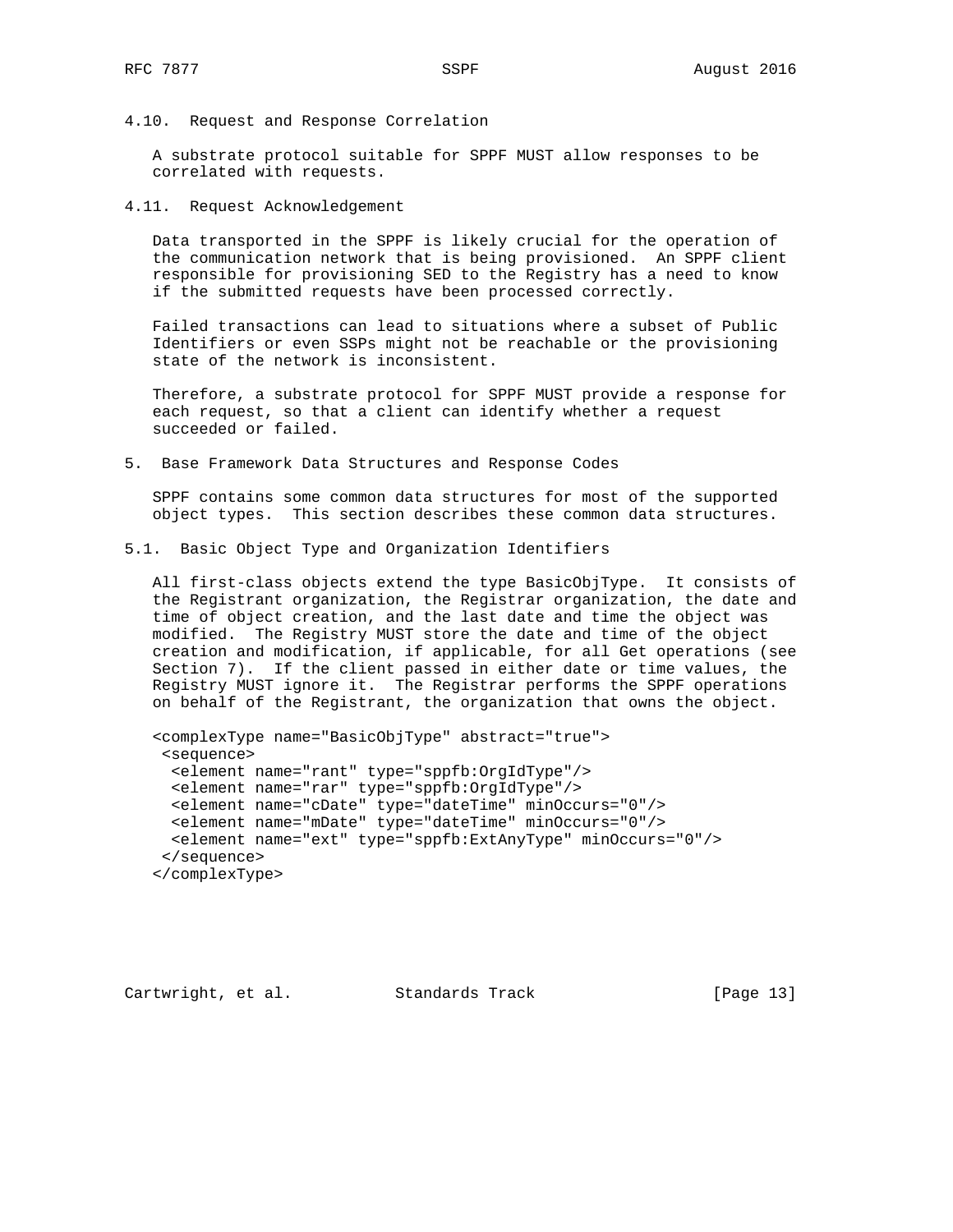The identifiers used for Registrants (rant) and Registrars (rar) are instances of OrgIdType. The OrgIdType is defined as a string and all OrgIdType instances MUST follow the textual convention: "namespace:value" (for example, "iana-en:32473"). Specifically:

 Strings used as OrgIdType Namespace identifiers MUST conform to the following syntax in the Augmented Backus-Naur Form (ABNF) [RFC5234].

namespace = ALPHA \*(ALPHA/DIGIT/"-")

See Section 11 for the corresponding IANA registry definition.

5.2. Various Object Key Types

 The SPPF data model contains various object relationships. In some cases, these object relationships are established by embedding the unique identity of the related object inside the relating object. Note that an object's unique identity is required to Delete or Get the details of an object. The following subsections normatively define the various object keys in SPPF and the attributes of those keys.

 "Name" attributes that are used as components of object key types MUST be compared using the toCasefold() function, as specified in Section 3.13 of [Unicode6.1] (or a newer version of Unicode). This function performs case-insensitive comparisons.

5.2.1. Generic Object Key Type

 Most objects in SPPF are uniquely identified by an object key that has the object's name, type, and Registrant's organization ID as attributes. The abstract type called ObjKeyType is where this unique identity is housed. Any concrete representation of the ObjKeyType MUST contain the following:

Object Name: The name of the object.

 Registrant ID: The unique organization ID that identifies the Registrant.

 Type: The value that represents the type of SPPF object. This is required as different types of objects in SPPF, that belong to the same Registrant, can have the same name.

Cartwright, et al. Standards Track [Page 14]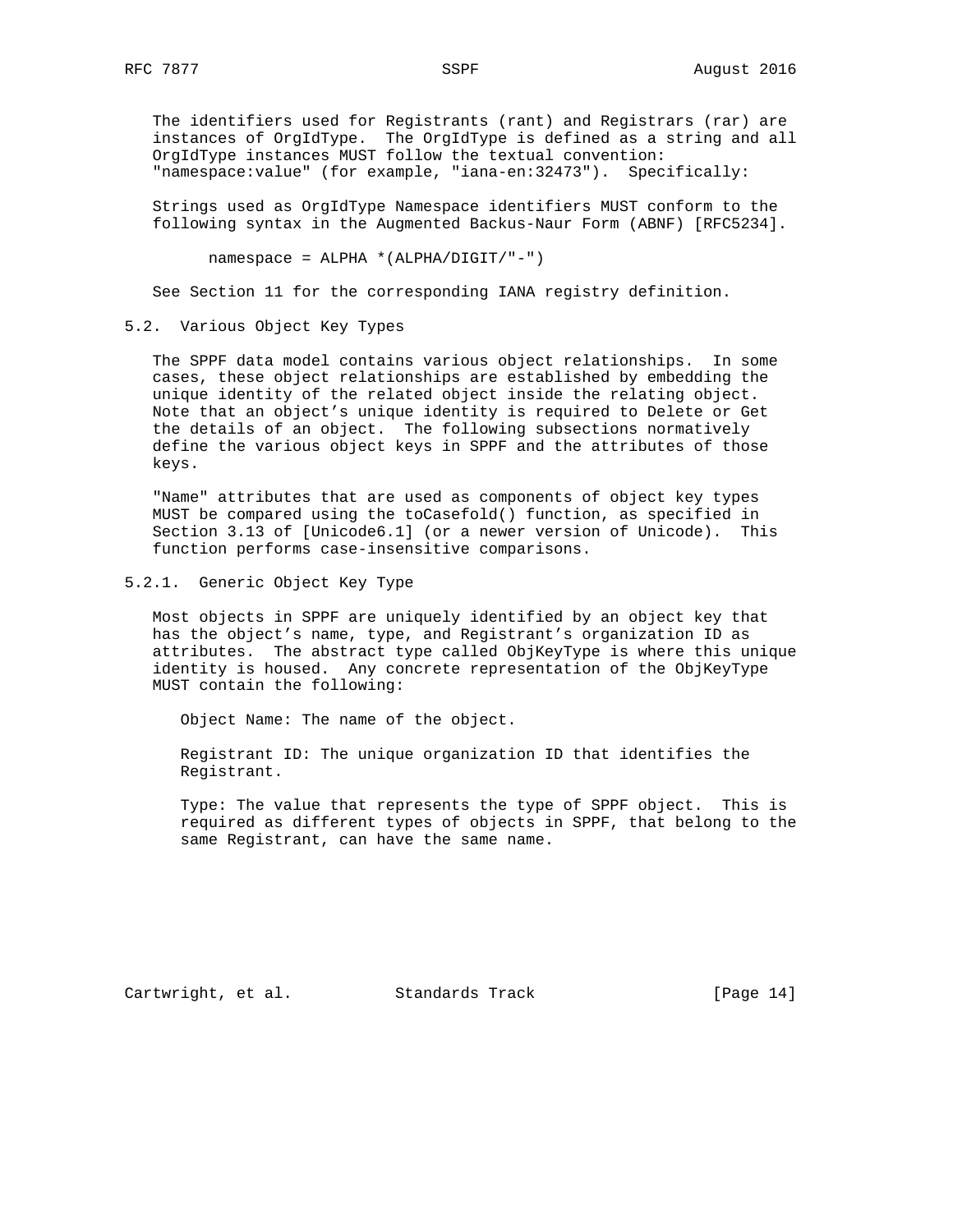The structure of abstract ObjKeyType is as follows:

```
 <complexType name="ObjKeyType" abstract="true">
  <annotation>
   <documentation>
   ---- Generic type that represents the
        key for various objects in SPPF. ----
   </documentation>
  </annotation>
 </complexType>
```
## 5.2.2. Derived Object Key Types

 The SPPF data model contains certain objects that are uniquely identified by attributes, different from or in addition to the attributes in the generic object key described in the previous section. Object keys of this kind are derived from the abstract ObjKeyType and defined in their own abstract key types. Because these object key types are abstract, they MUST be specified in a concrete form in any SPPF-conforming substrate "protocol" specification. These are used in Delete and Get operations and may also be used in Accept and Reject operations.

Following are the derived object keys in an SPPF data model:

 o SedGrpOfferKeyType: This uniquely identifies a SED Group object offer. This key type extends from ObjKeyType and MUST also have the organization ID of the Registrant to whom the object is being offered as one of its attributes. In addition to the Delete and Get operations, these key types are used in Accept and Reject operations on a SED Group Offer object. The structure of abstract SedGrpOfferKeyType is as follows:

```
 <complexType name="SedGrpOfferKeyType"
 abstract="true">
     <complexContent>
         <extension base="sppfb:ObjKeyType">
             <annotation>
     <documentation>
     ---- Generic type that represents
          the key for an object offer. ----
     </documentation>
    </annotation>
   </extension>
  </complexContent>
 </complexType>
```
Cartwright, et al. Standards Track [Page 15]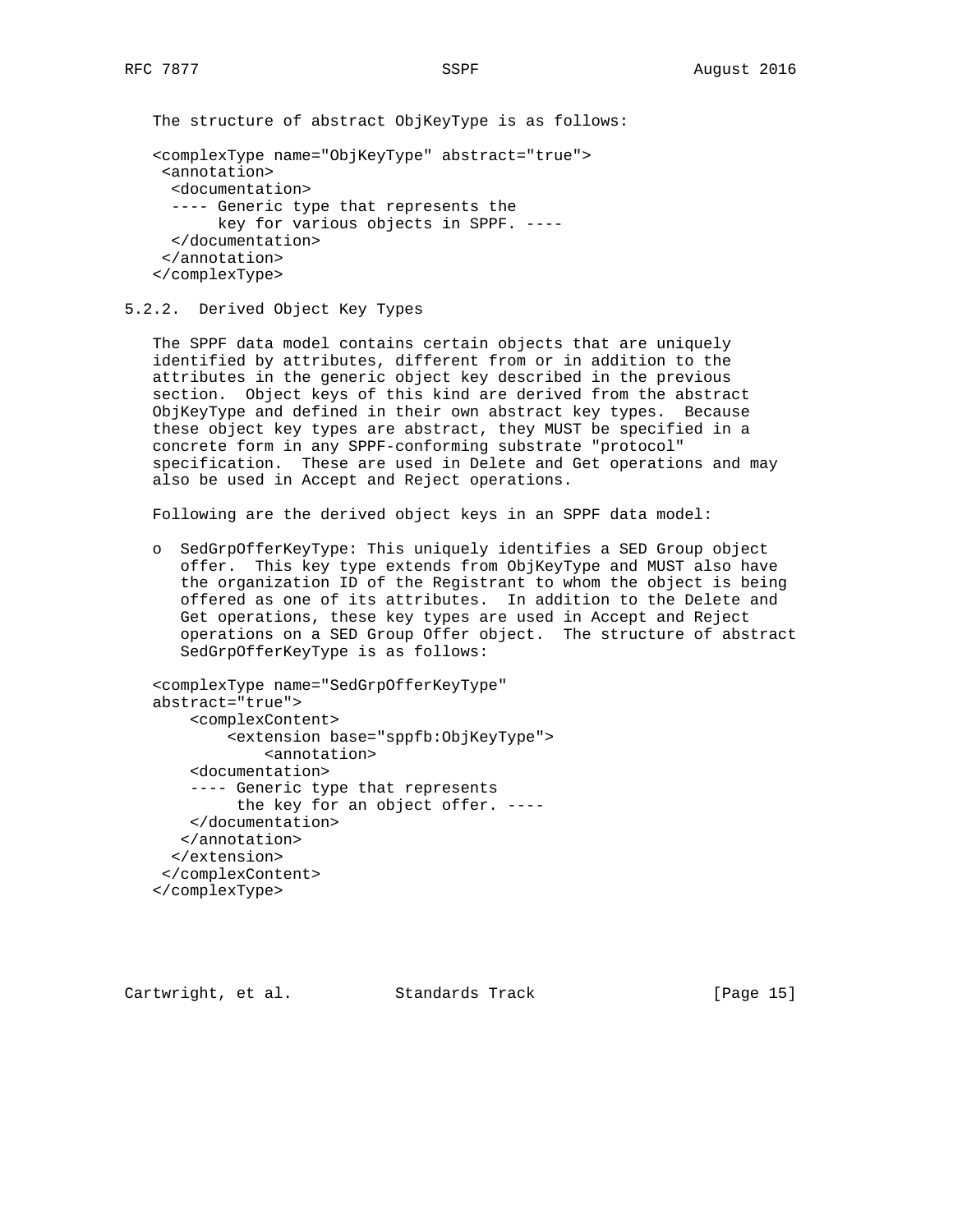A SED Group Offer object MUST use SedGrpOfferKeyType. Refer to Section 6.5 for a description of the SED Group Offer object.

- o PubIdKeyType: This uniquely identifies a Public Identity object. This key type extends from the abstract ObjKeyType. Any concrete definition of PubIdKeyType MUST contain the elements that identify the value and type of Public Identity and also contain the organization ID of the Registrant that is the owner of the Public Identity object. A Public Identity object in SPPF is uniquely identified by the Registrant's organization ID, the value of the Public Identity, and the type of the Public Identity object. Consequently, any concrete representation of the PubIdKeyType MUST contain the following attributes:
	- \* Registrant ID: The unique organization ID that identifies the Registrant.
	- \* Value: The value of the Public Identity.
	- \* Type: The type of the Public Identity object.

 The PubIdKeyType is used in Delete and Get operations on a Public Identifier object.

o The structure of abstract PubIdKeyType is as follows:

```
 <complexType name="PubIdKeyType" abstract="true">
  <complexContent>
   <extension base="sppfb:ObjKeyType">
    <annotation>
    <documentation>
    ---- Generic type that represents the key for a Pub ID. ----
    </documentation>
    </annotation>
   </extension>
  </complexContent>
 </complexType>
```
 A Public Identity object MUST use attributes of PubIdKeyType for its unique identification. Refer to Section 6 for a description of a Public Identity object.

5.3. Response Message Types

 The following table contains the list of response types that MUST be defined for a substrate protocol used to carry SPPF. An SPPF server MUST implement all of the following at minimum.

Cartwright, et al. Standards Track [Page 16]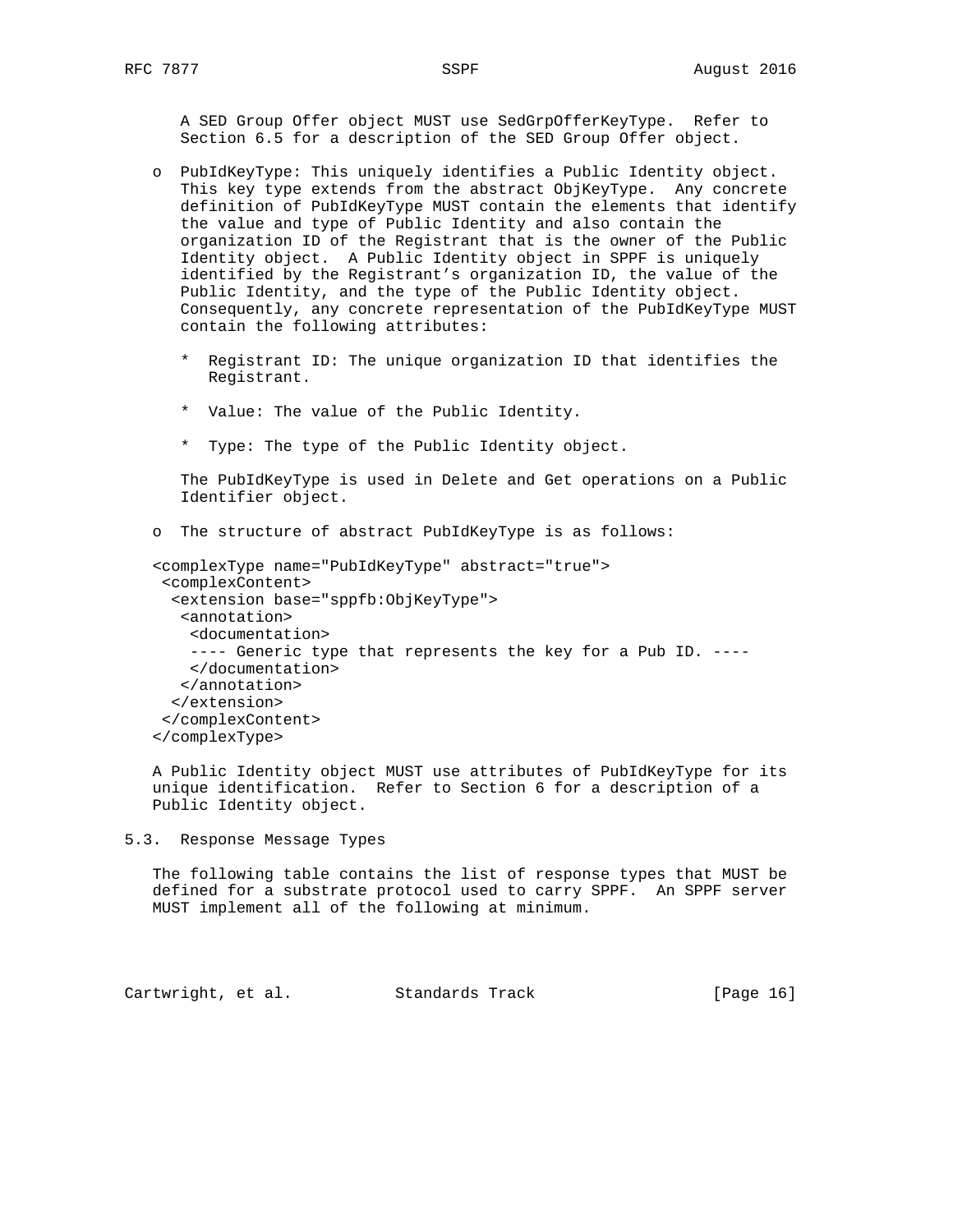| Response Type                                                                                                       | Description                                                                                                                                                                                                                                                                                                                                                                                                                                                                      |
|---------------------------------------------------------------------------------------------------------------------|----------------------------------------------------------------------------------------------------------------------------------------------------------------------------------------------------------------------------------------------------------------------------------------------------------------------------------------------------------------------------------------------------------------------------------------------------------------------------------|
| Request succeeded<br>Request syntax<br>invalid<br>Request too large                                                 | A given request succeeded.<br>The syntax of a given request was found to<br>be invalid.<br>The count of entities in the request is<br>larger than the server is willing or able                                                                                                                                                                                                                                                                                                  |
| Version not<br>supported<br>Command invalid                                                                         | to process.<br>The server does not support the version of<br>the SPPF protocol specified in the request.<br>The operation and/or command being<br>requested by the client is invalid and/or<br>not supported by the server.                                                                                                                                                                                                                                                      |
| System temporarily<br>unavailable<br>Unexpected internal<br>system or server<br>error<br>Attribute value<br>invalid | The SPPF server is temporarily not<br>available to serve the client request.<br>The SPPF server encountered an unexpected<br>error that prevented the server from<br>fulfilling the request.<br>The SPPF server encountered an attribute or<br>property in the request that had an<br>invalid/bad value. Optionally, the<br>specification MAY provide a way to indicate<br>the Attribute Name and the Attribute Value<br>to identify the object that was found to be<br>invalid. |
| Object does not<br>exist                                                                                            | An object present in the request does not<br>exist on the SPPF server. Optionally, the<br>specification MAY provide a way to indicate<br>the Attribute Name and the Attribute Value<br>that identifies the nonexistent object.                                                                                                                                                                                                                                                   |
| Object status or<br>ownership does not<br>allow for operation                                                       | The operation requested on an object<br>present in the request cannot be performed<br>because the object is in a status that does<br>not allow said operation, or the user<br>requesting the operation is not authorized<br>to perform said operation on the object.<br>Optionally, the specification MAY provide a<br>way to indicate the Attribute Name and the<br>Attribute Value that identifies the object.                                                                 |

Table 1: Response Types

Cartwright, et al. Standards Track [Page 17]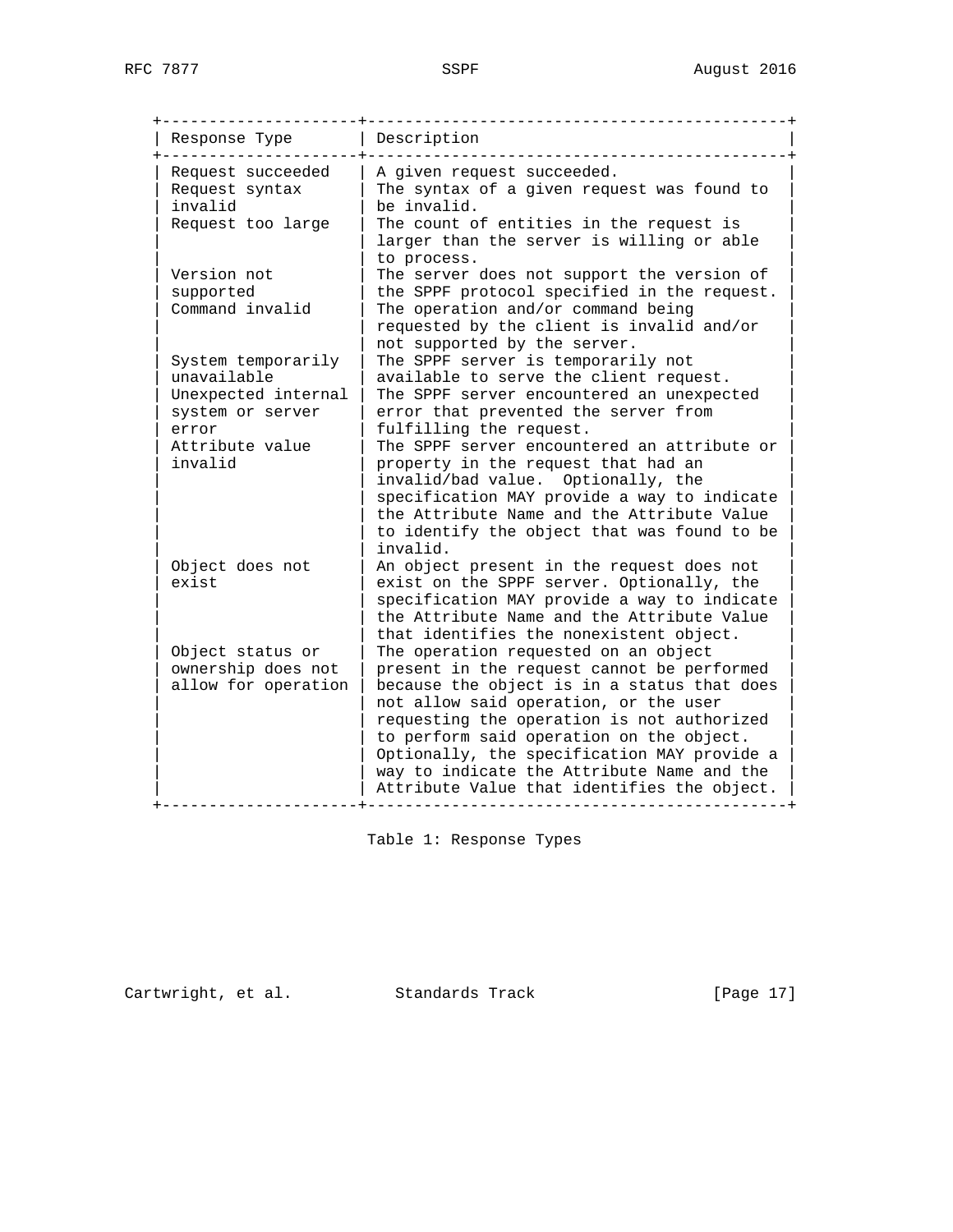When the response messages are "parameterized" with the Attribute Name and Attribute Value, then the use of these parameters MUST adhere to the following rules:

- o Any value provided for the Attribute Name parameter MUST be an exact XSD element name of the protocol data element to which the response message is referring. For example, valid values for "attribute name" are "dgName", "sedGrpName", "sedRec", etc.
- o The value for Attribute Value MUST be the value of the data element to which the preceding Attribute Name refers.
- o Response type "Attribute value invalid" MUST be used whenever an element value does not adhere to data validation rules.
- o Response types "Attribute value invalid" and "Object does not exist" MUST NOT be used interchangeably. Response type "Object does not exist" MUST be returned by an Update/Del/Accept/Reject operation when the data element(s) used to uniquely identify a preexisting object does not exist. If the data elements used to uniquely identify an object are malformed, then response type "Attribute value invalid" MUST be returned.
- 6. Framework Data Model Objects

 This section provides a description of the specification of each supported data model object (the nouns) and identifies the commands (the verbs) that MUST be supported for each data model object. However, the specification of the data structures necessary to support each command is delegated to an SPPF-conforming substrate "protocol" specification.

### 6.1. Destination Group

 A Destination Group represents a logical grouping of Public Identifiers with common SED. The substrate protocol MUST support the ability to Add, Get, and Delete Destination Groups (refer to Section 7 for a generic description of various operations).

 A Destination Group object MUST be uniquely identified by attributes as defined in the description of "ObjKeyType" in "Generic Object Key Type" (Section 5.2.1 of this document).

Cartwright, et al. Standards Track [Page 18]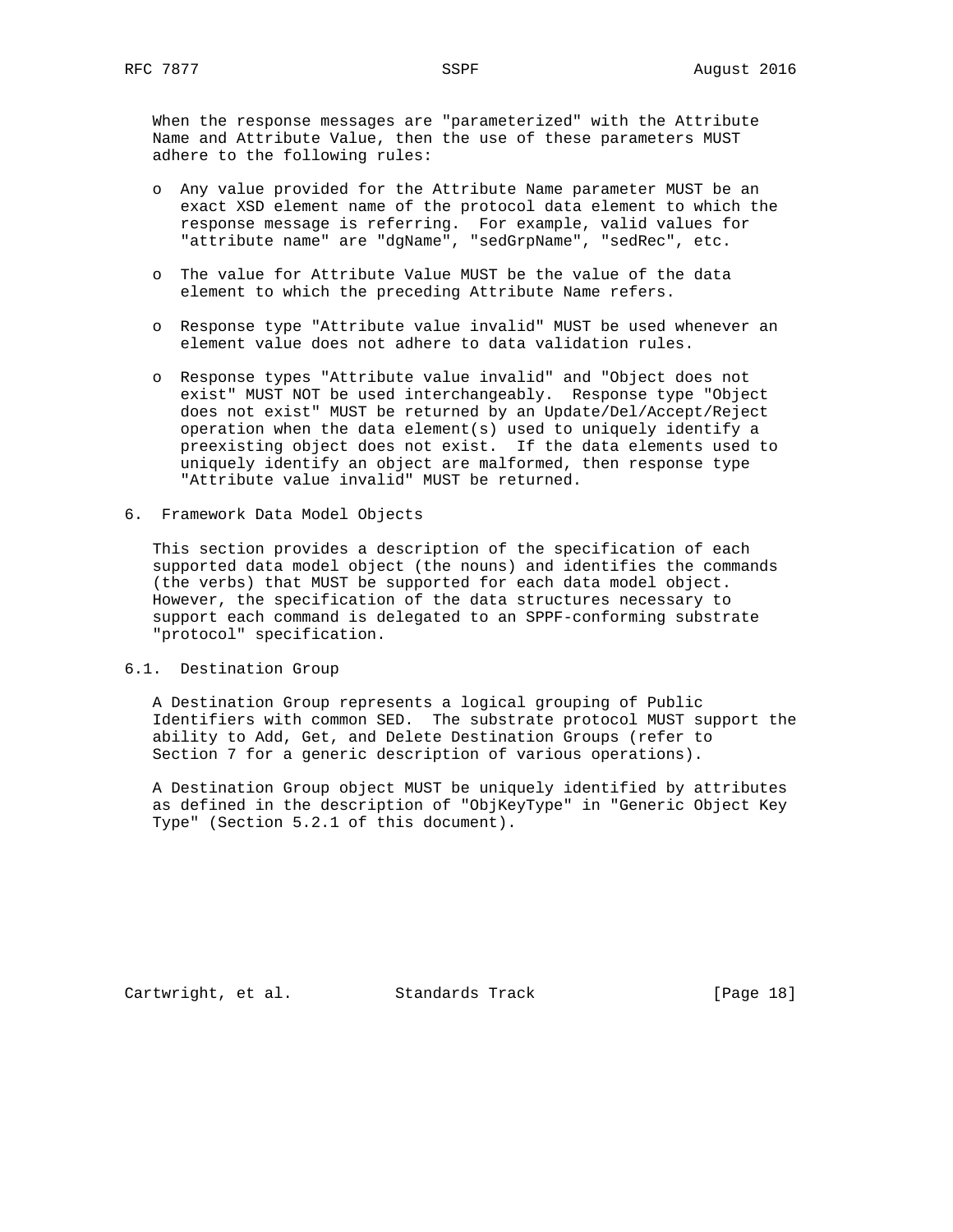The DestGrpType object structure is defined as follows:

```
 <complexType name="DestGrpType">
 <complexContent>
   <extension base="sppfb:BasicObjType">
   <sequence>
    <element name="dgName" type="sppfb:ObjNameType"/>
   </sequence>
   </extension>
  </complexContent>
 </complexType>
```
The DestGrpType object is composed of the following elements:

- o base: All first-class objects extend BasicObjType (see Section 5.1).
- o dgName: The character string that contains the name of the Destination Group.
- o ext: Point of extensibility described in Section 3.3.

6.2. Public Identifier

 A Public Identifier is the search key used for locating the SED. In many cases, a Public Identifier is attributed to the end user who has a retail relationship with the SP or Registrant organization. SPPF supports the notion of the carrier-of-record as defined in [RFC5067]. Therefore, the Registrant under which the Public Identifier is being created can optionally claim to be a carrier-of-record.

 SPPF identifies three types of Public Identifiers: TNs, RNs, and URIs. SPPF provides structures to manage a single TN, a contiguous range of TNs, and a TN prefix. The substrate protocol MUST support the ability to Add, Get, and Delete Public Identifiers (refer to Section 7 for a generic description of various operations).

 A Public Identity object MUST be uniquely identified by attributes as defined in the description of "PubIdKeyType" in Section 5.2.2.

Cartwright, et al. Standards Track [Page 19]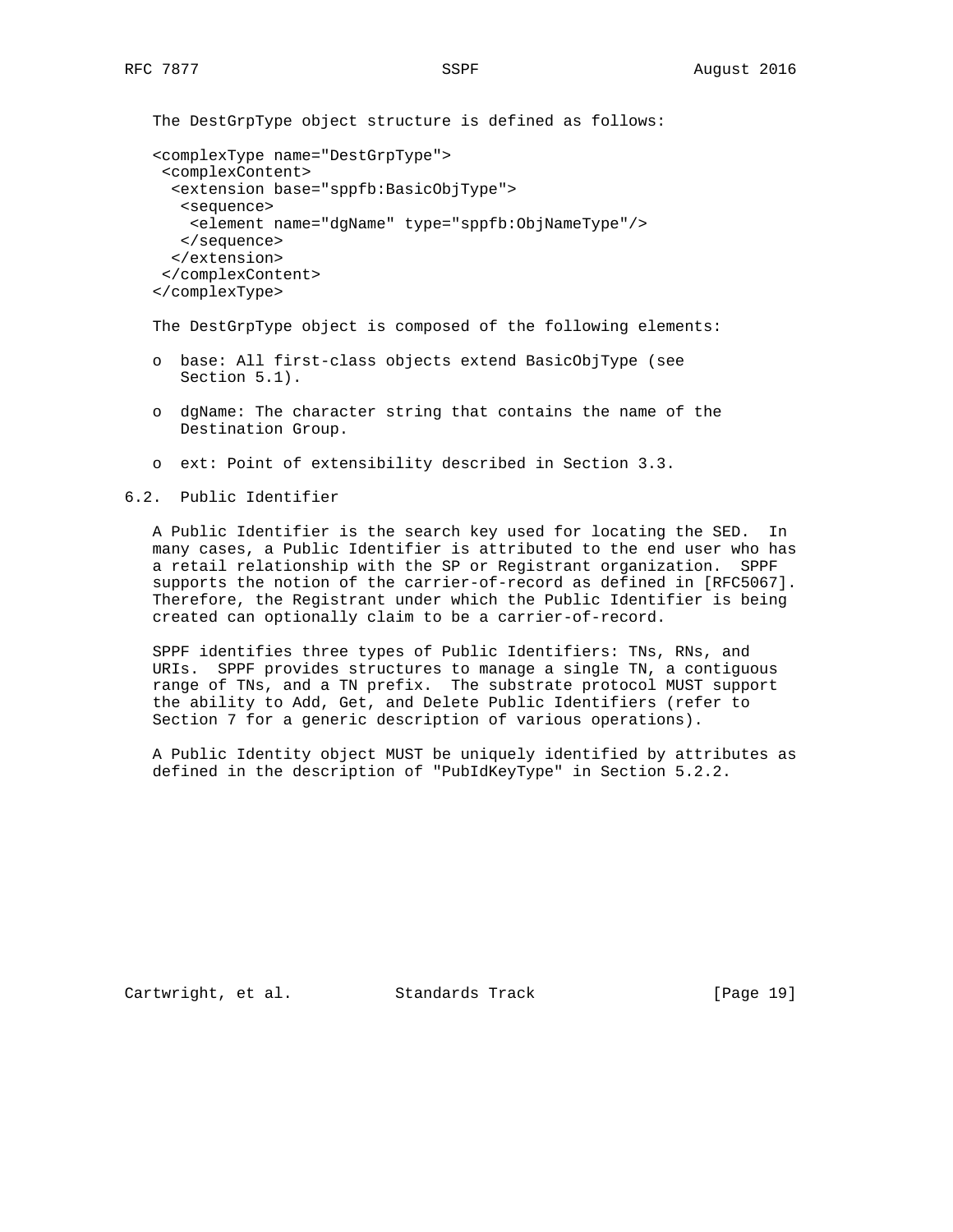The abstract XSD type PubIdType is a generalization for the concrete Public Identifier schema types. The PubIdType element "dgName" represents the name of a Destination Group of which a given Public Identifier may be a member. Note that this element may be present multiple times so that a given Public Identifier may be a member of multiple Destination Groups. The PubIdType object structure is defined as follows:

```
 <complexType name="PubIdType" abstract="true">
 <complexContent>
  <extension base="sppfb:BasicObjType">
   <sequence>
    <element name="dgName" type="sppfb:ObjNameType"
           minOccurs="0" maxOccurs="unbounded"/>
   </sequence>
  </extension>
 </complexContent>
 </complexType>
```
 A Public Identifier may be a member of zero or more Destination Groups. When a Public Identifier is a member of a Destination Group, it is intended to be associated with SED through the SED Group(s) that is associated with the Destination Group. When a Public Identifier is not member of any Destination Group, it is intended to be associated with SED through the SED Records that are directly associated with the Public Identifier.

Cartwright, et al. Standards Track [Page 20]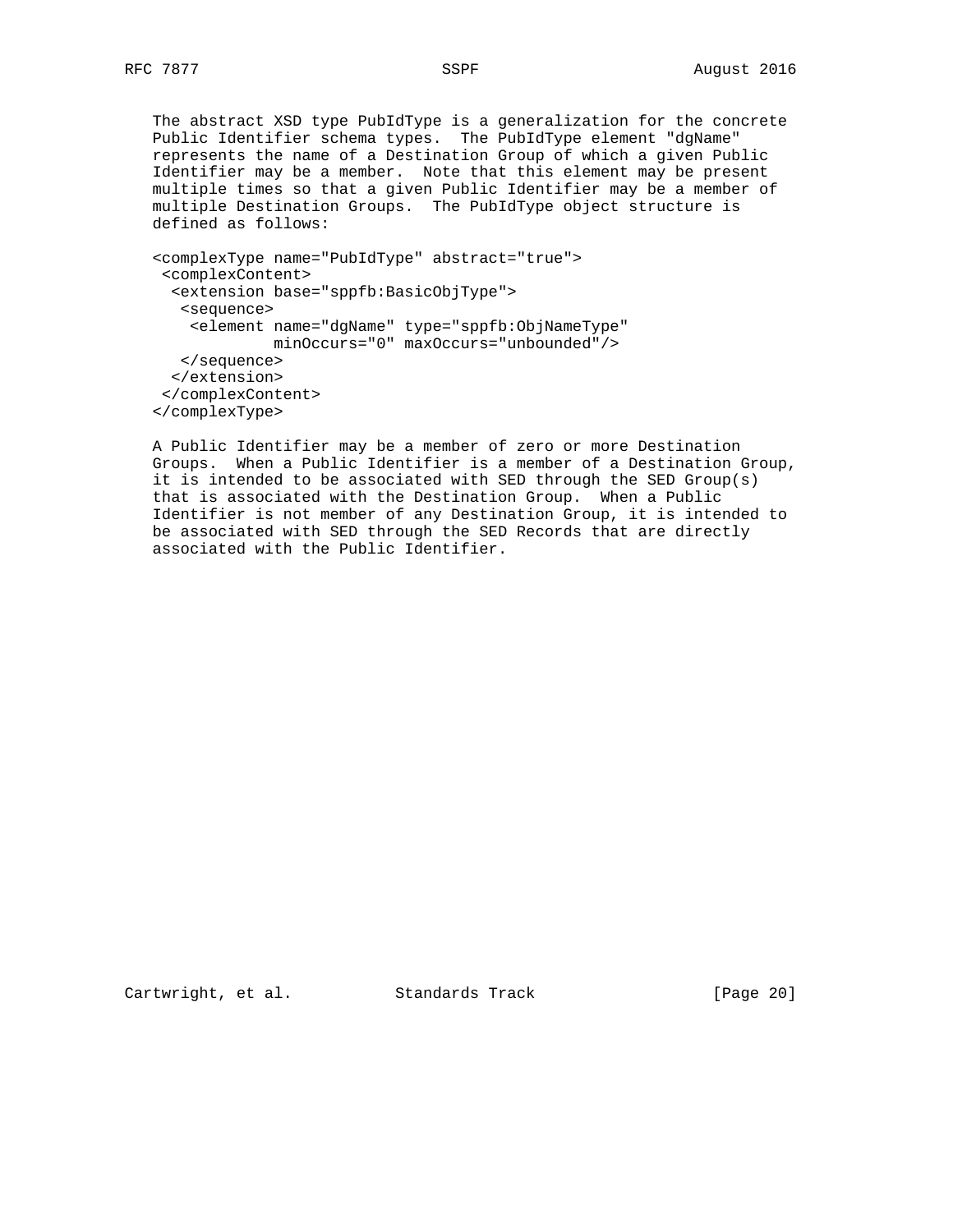```
 A TN is provisioned using the TNType, an extension of PubIdType.
 Each TNType object is uniquely identified by the combination of its
 value contained within the <tn> element and its Registrant ID.
 TNType is defined as follows:
 <complexType name="TNType">
  <complexContent>
   <extension base="sppfb:PubIdType">
    <sequence>
     <element name="tn" type="sppfb:NumberValType"/>
     <element name="corInfo" type="sppfb:CORInfoType" minOccurs="0"/>
     <element name="sedRecRef" type="sppfb:SedRecRefType"
              minOccurs="0" maxOccurs="unbounded"/>
    </sequence>
   </extension>
  </complexContent>
 </complexType>
 <complexType name="CORInfoType">
  <sequence>
    <element name="corClaim" type="boolean" default="true"/>
    <element name="cor" type="boolean" default="false" minOccurs="0"/>
    <element name="corDate" type="dateTime" minOccurs="0"/>
  </sequence>
 </complexType>
 <simpleType name="NumberValType">
  <restriction base="token">
   <maxLength value="20"/>
  \theta <pattern value="\+?\d\d*"/>
  </restriction>
 </simpleType>
 TNType consists of the following attributes:
 o tn: Telephone number to be added to the Registry.
 o sedRecRef: Optional reference to SED Records that are directly
    associated with the TN Public Identifier. Following the SPPF data
    model, the SED Record could be a protocol-agnostic URIType or
    another type.
 o corInfo: corInfo is an optional parameter of type CORInfoType that
```
 allows the Registrant organization to set forth a claim to be the carrier-of-record (see [RFC5067]). This is done by setting the value of the <corClaim> element of the CORInfoType object structure to "true". The other two parameters of the CORInfoType, <cor> and <corDate>, are set by the Registry to describe the

```
Cartwright, et al. Standards Track [Page 21]
```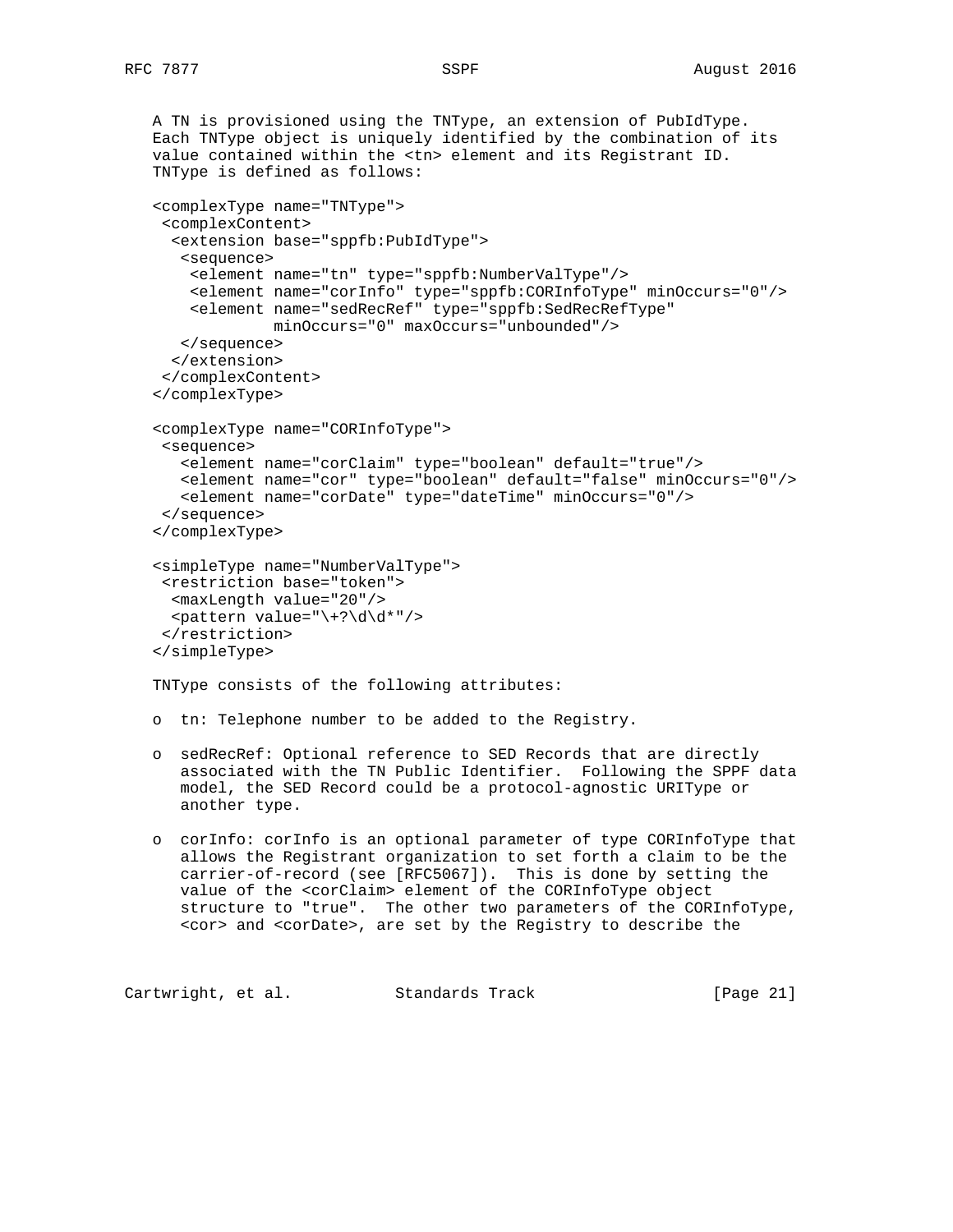outcome of the carrier-of-record claim by the Registrant. In general, inclusion of the <corInfo> parameter is useful if the Registry has the authority information, such as the number portability data, etc., in order to qualify whether the Registrant claim can be satisfied. If the carrier-of-record claim disagrees with the authority data in the Registry, whether or not a TN Add operation fails is a matter of policy and is beyond the scope of this document.

 An RN is provisioned using the RNType, an extension of PubIDType. The Registrant organization can add the RN and associate it with the appropriate Destination Group(s) to share the route information. This allows SSPs to use the RN search key to derive the Ingress Routes for session establishment at the runtime resolution process (see [RFC6116]). Each RNType object is uniquely identified by the combination of its value inside the <rn> element and its Registrant ID. RNType is defined as follows:

```
 <complexType name="RNType">
 <complexContent>
  <extension base="sppfb:PubIdType">
   <sequence>
    <element name="rn" type="sppfb:NumberValType"/>
    <element name="corInfo" type="sppfb:CORInfoType" minOccurs="0"/>
   </sequence>
   </extension>
  </complexContent>
 </complexType>
```
RNType has the following attributes:

- o rn: The RN used as the search key.
- o corInfo: corInfo is an optional parameter of type CORInfoType that allows the Registrant organization to set forth a claim to be the carrier-of-record (see [RFC5067]).

 TNRType structure is used to provision a contiguous range of TNs. The object definition requires a starting TN and an ending TN that together define the span of the TN range, including the starting and ending TN. Use of TNRType is particularly useful when expressing a TN range that does not include all the TNs within a TN block or prefix. The TNRType definition accommodates the open number plan as well such that the TNs that fall in the range between the start and end TN may include TNs with different length variance. Whether the Registry can accommodate the open number plan semantics is a matter of policy and is beyond the scope of this document. Each TNRType object is uniquely identified by the combination of its value that,

Cartwright, et al. Standards Track [Page 22]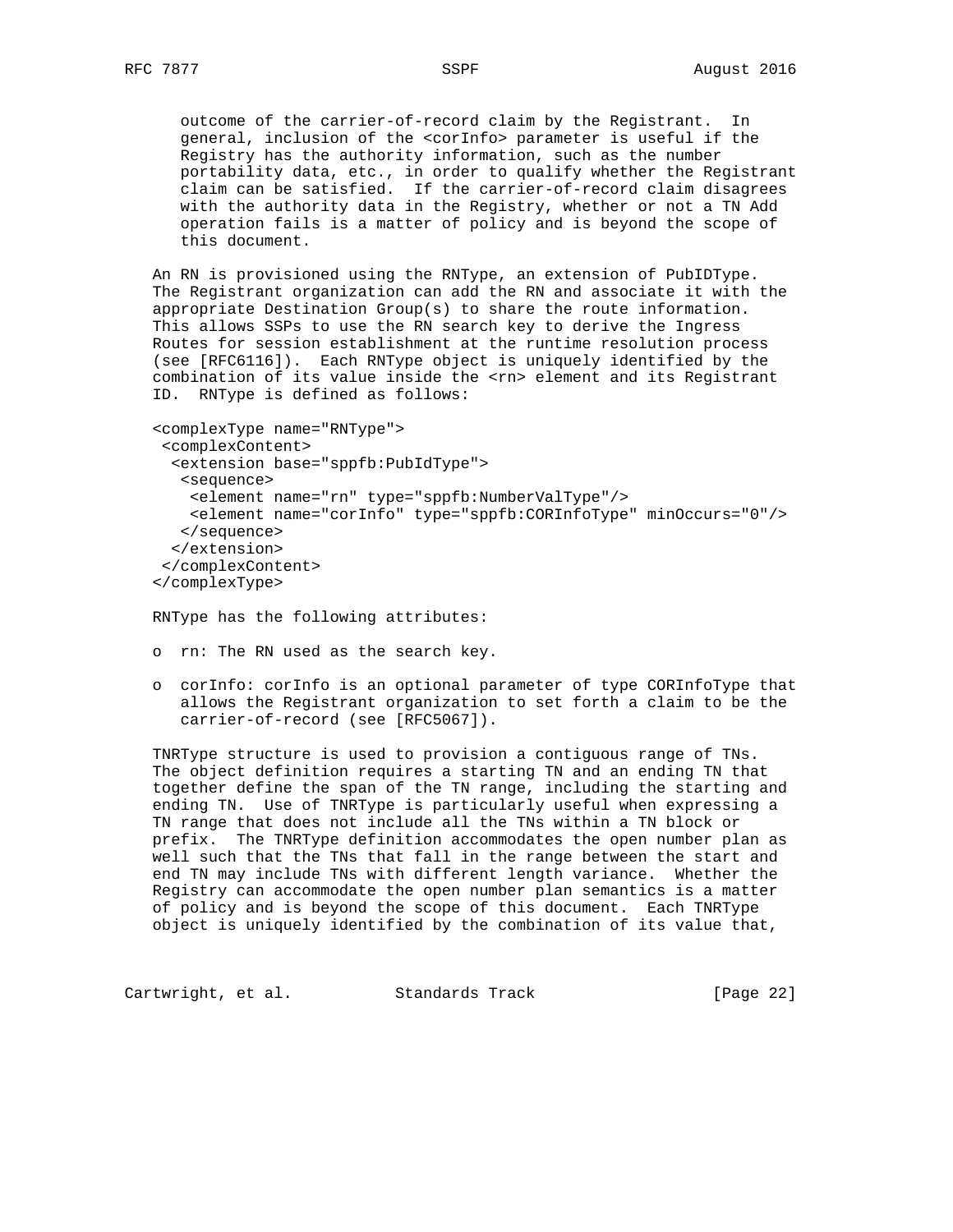```
 in turn, is a combination of the <startTn> and <endTn> elements and
 its Registrant ID. The TNRType object structure definition is as
 follows:
 <complexType name="TNRType">
  <complexContent>
   <extension base="sppfb:PubIdType">
   <sequence>
    <element name="range" type="sppfb:NumberRangeType"/>
     <element name="corInfo" type="sppfb:CORInfoType" minOccurs="0"/>
    </sequence>
   </extension>
  </complexContent>
 </complexType>
 <complexType name="NumberRangeType">
  <sequence>
   <element name="startTn" type="sppfb:NumberValType"/>
  <element name="endTn" type="sppfb:NumberValType"/>
  </sequence>
 </complexType>
 TNRType has the following attributes:
 o startTn: The starting TN in the TN range.
 o endTn: The last TN in the TN range.
 o corInfo: corInfo is an optional parameter of type CORInfoType that
```
allows the Registrant organization to set forth a claim to be the

carrier-of-record (see [RFC5067]).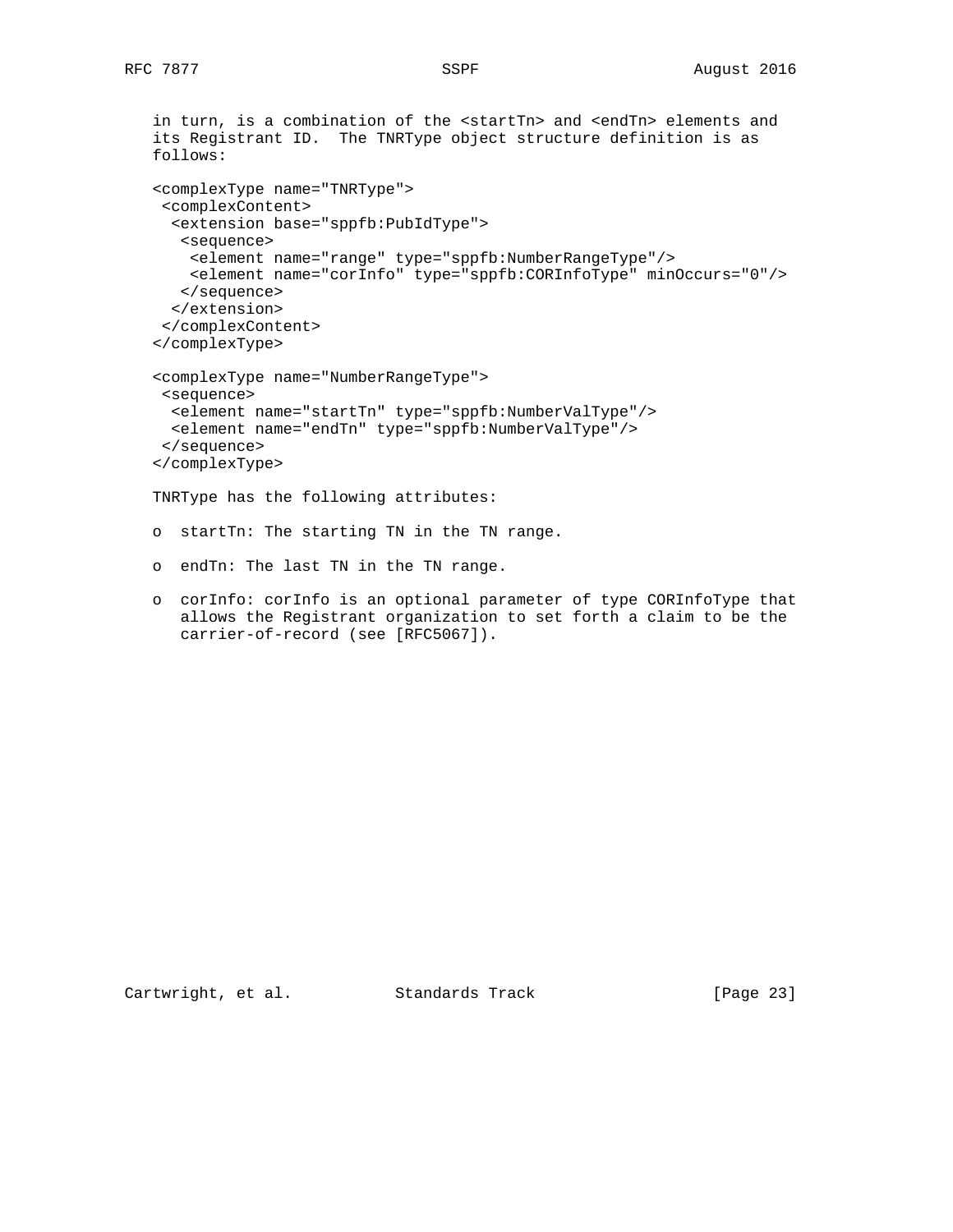In some cases, it is useful to describe a set of TNs with the help of the first few digits of the TN, also referred to as the TN prefix or a block. A given TN prefix may include TNs with different length variance in support of the open number plan. Once again, whether the Registry supports the open number plan semantics is a matter of policy, and it is beyond the scope of this document. The TNPType data structure is used to provision a TN prefix. Each TNPType object is uniquely identified by the combination of its value in the <tnPrefix> element and its Registrant ID. TNPType is defined as follows:

```
 <complexType name="TNPType">
  <complexContent>
   <extension base="sppfb:PubIdType">
    <sequence>
    <element name="tnPrefix" type="sppfb:NumberValType"/>
    <element name="corInfo" type="sppfb:CORInfoType" minOccurs="0"/>
    </sequence>
  </extension>
  </complexContent>
 </complexType>
```
TNPType consists of the following attributes:

o tnPrefix: The TN prefix.

 o corInfo: corInfo is an optional parameter of type CORInfoType that allows the Registrant organization to set forth a claim to be the carrier-of-record (see [RFC5067]).

 In some cases, a Public Identifier may be a URI, such as an email address. The URIPubIdType object is comprised of the data element necessary to house such Public Identifiers. Each URIPubIdType object is uniquely identified by the combination of its value in the <uri> element and its Registrant ID. URIPubIdType is defined as follows:

```
 <complexType name="URIPubIdType">
  <complexContent>
   <extension base="sppfb:PubIdType">
    <sequence>
     <element name="uri" type="anyURI"/>
     <element name="ext" type="sppfb:ExtAnyType" minOccurs="0"/>
    </sequence>
   </extension>
  </complexContent>
 </complexType>
```
Cartwright, et al. Standards Track [Page 24]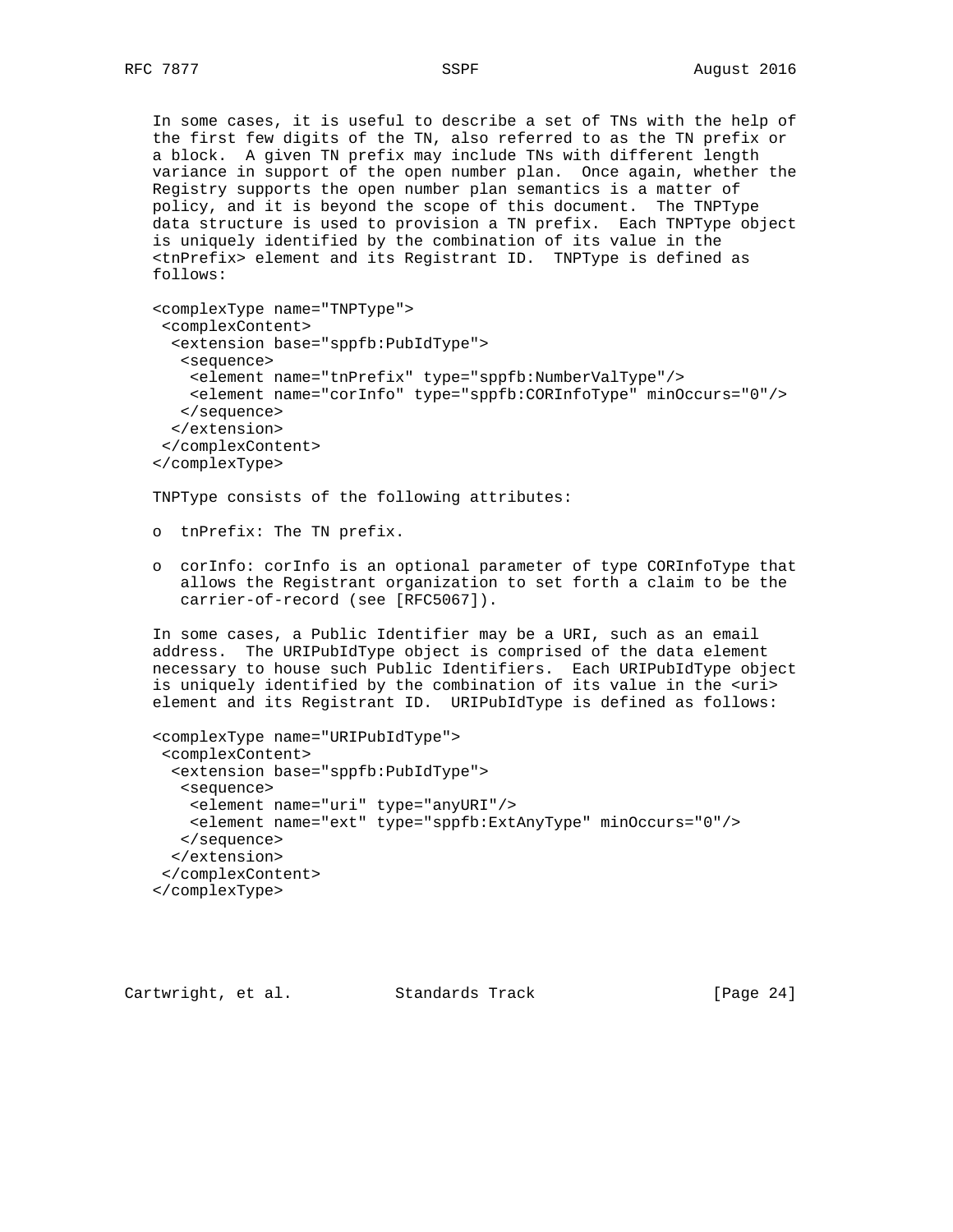URIPubIdType consists of the following attributes:

- o uri: The value that acts as the Public Identifier.
- o ext: Point of extensibility described in Section 3.3.

## 6.3. SED Group

 SED Group is a grouping of one or more Destination Groups, the common SED Records, and the list of peer organizations with access to the SED Records associated with a given SED Group. It is this indirect linking of Public Identifiers to their SED that significantly improves the scalability and manageability of the peering data. Additions and changes to SED information are reduced to a single operation on a SED Group or SED Record rather than millions of data updates to individual Public Identifier records that individually contain their peering data. The substrate protocol MUST support the ability to Add, Get, and Delete SED Groups (refer to Section 7 for a generic description of various operations).

 A SED Group object MUST be uniquely identified by attributes as defined in the description of "ObjKeyType" in "Generic Object Key Type" (Section 5.2.1 of this document).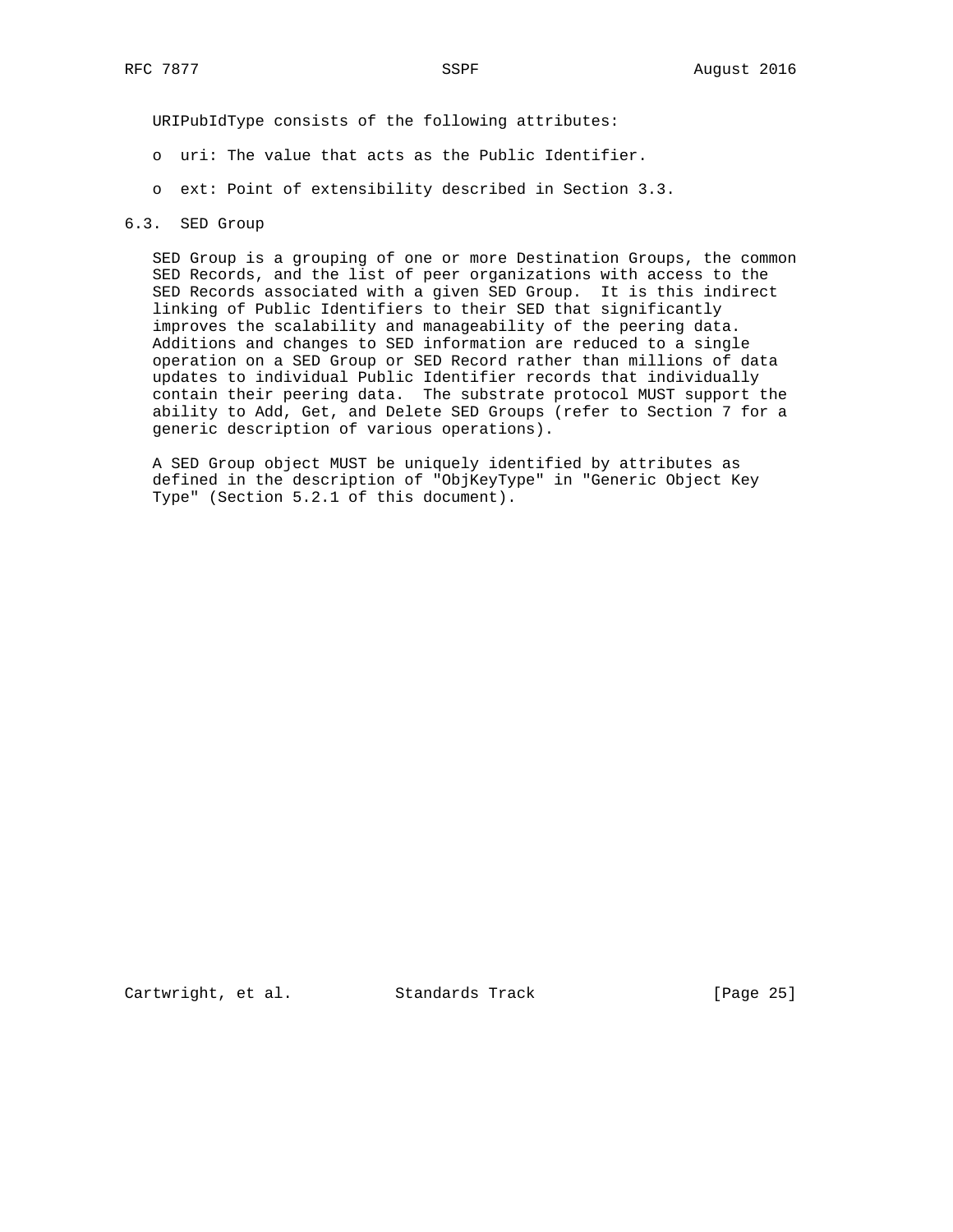```
 The SedGrpType object structure is defined as follows:
 <complexType name="SedGrpType">
  <complexContent>
   <extension base="sppfb:BasicObjType">
    <sequence>
     <element name="sedGrpName" type="sppfb:ObjNameType"/>
     <element name="sedRecRef" type="sppfb:SedRecRefType"
              minOccurs="0" maxOccurs="unbounded"/>
     <element name="dgName" type="sppfb:ObjNameType"
              minOccurs="0" maxOccurs="unbounded"/>
     <element name="peeringOrg" type="sppfb:OrgIdType"
             minOccurs="0" maxOccurs="unbounded"/>
     <element name="sourceIdent" type="sppfb:SourceIdentType"
              minOccurs="0" maxOccurs="unbounded"/>
     <element name="isInSvc" type="boolean"/>
     <element name="priority" type="unsignedShort"/>
     <element name="ext" type="sppfb:ExtAnyType" minOccurs="0"/>
    </sequence>
   </extension>
  </complexContent>
 </complexType>
 <complexType name="SedRecRefType">
  <sequence>
   <element name="sedKey" type="sppfb:ObjKeyType"/>
   <element name="priority" type="unsignedShort"/>
  <element name="ext" type="sppfb:ExtAnyType" minOccurs="0"/>
  </sequence>
 </complexType>
 The SedGrpType object is composed of the following elements:
 o base: All first-class objects extend BasicObjType (see
   Section 5.1).
```
- o sedGrpName: The character string that contains the name of the SED Group. It uniquely identifies this object within the context of the Registrant ID (a child element of the base element as described above).
- o sedRecRef: Set of zero or more objects of type SedRecRefType that house the unique keys of the SED Records (containing the SED) that the SedGrpType object refers to and their relative priority within the context of this SED Group.

Cartwright, et al. Standards Track [Page 26]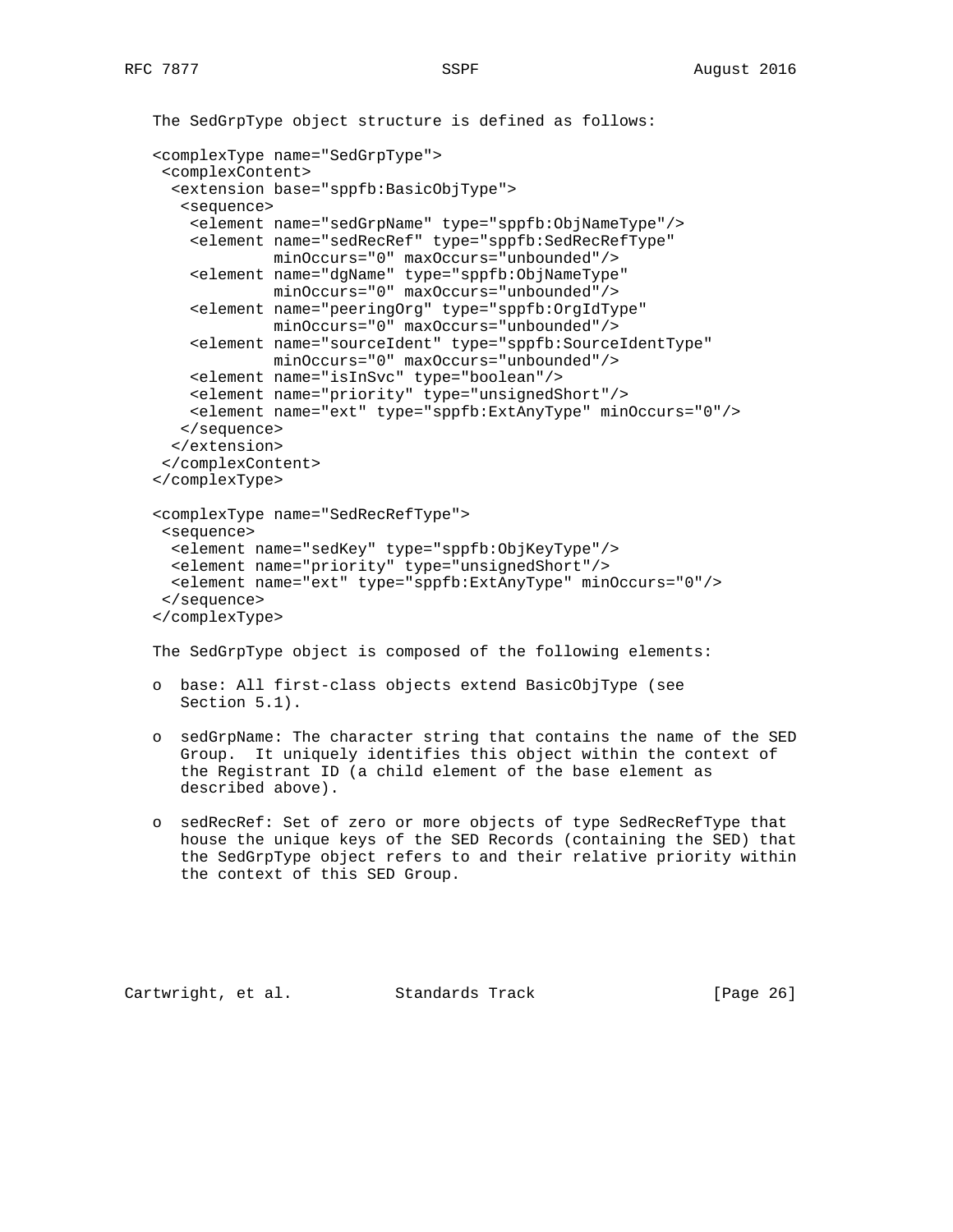- o dgName: Set of zero or more names of DestGrpType object instances. Each dgName name, in association with this SED Group's Registrant ID, uniquely identifies a DestGrpType object instance whose associated Public Identifiers are reachable using the SED housed in this SED Group. An intended side effect of this is that a SED Group cannot provide session establishment information for a Destination Group belonging to another Registrant.
- o peeringOrg: Set of zero or more peering organization IDs that have accepted an offer to receive this SED Group's information. Note that this identifier "peeringOrg" is an instance of OrgIdType. The set of peering organizations in this list is not directly settable or modifiable using the addSedGrpsRqst operation. This set is instead controlled using the SED Offer and Accept operations.
- o sourceIdent: Set of zero or more SourceIdentType object instances. These objects, described further below, house the source identification schemes and identifiers that are applied at resolution time as part of source-based routing algorithms for the SED Group.
- o isInSvc: A boolean element that defines whether this SED Group is in service. The SED contained in a SED Group that is in service is a candidate for inclusion in resolution responses for Public Identities residing in the Destination Group associated with this SED Group. The session establishment information contained in a SED Group that is not in service is not a candidate for inclusion in resolution responses.
- o priority: Priority value that can be used to provide a relative value weighting of one SED Group over another. The manner in which this value is used, perhaps in conjunction with other factors, is a matter of policy.
- o ext: Point of extensibility described in Section 3.3.

 As described above, the SED Group contains a set of references to SED Record objects. A SED Record object is based on an abstract type: SedRecType. The concrete types that use SedRecType as an extension base are NAPTRType, NSType, and URIType. The definitions of these types are included in "SED Record" (Section 6.4 of this document).

 The SedGrpType object provides support for source-based routing via the peeringOrg data element and more granular source-based routing via the source identity element. The source identity element provides the ability to specify zero or more of the following in association with a given SED Group: a regular expression that is

Cartwright, et al. Standards Track [Page 27]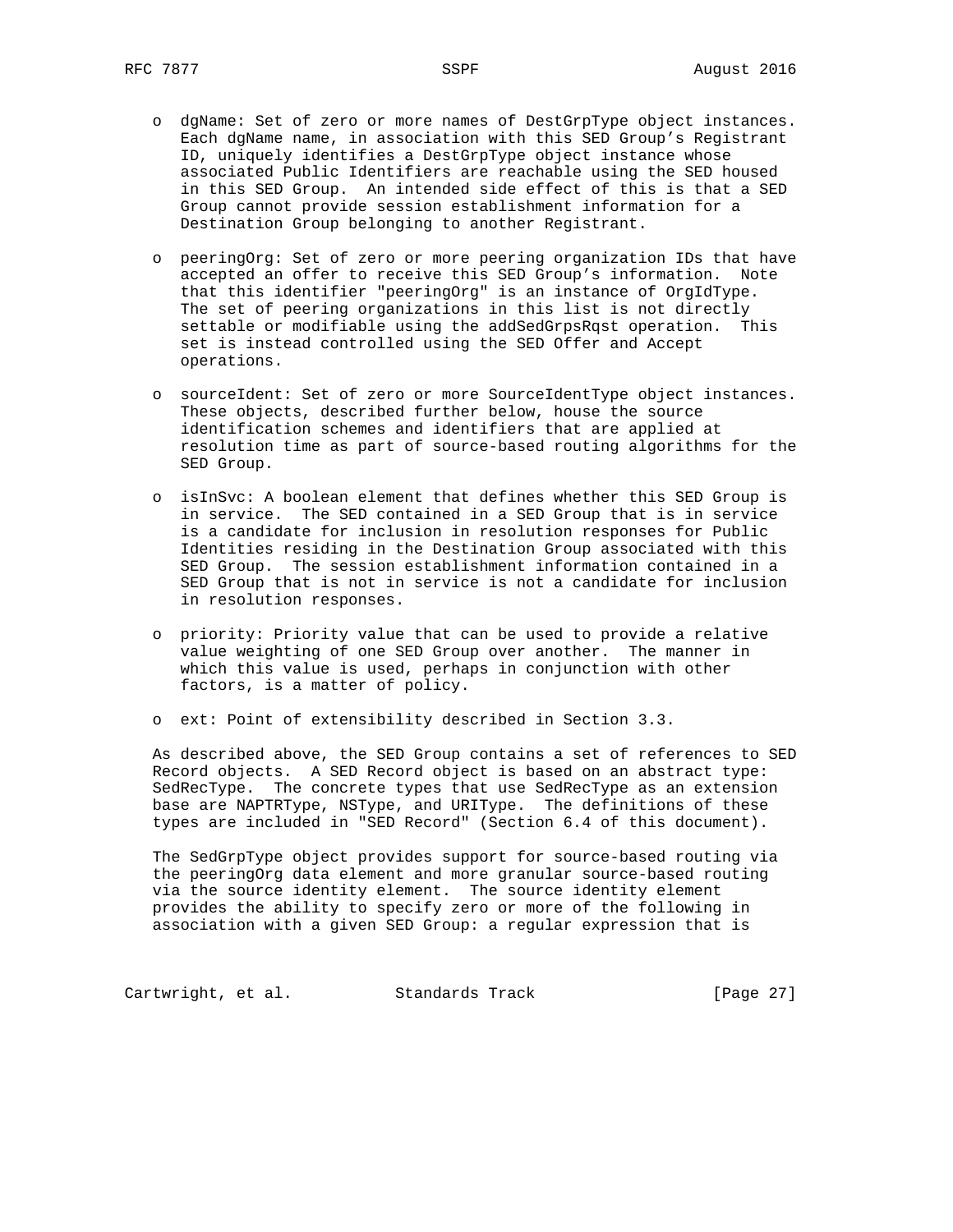matched against the resolution client IP address, a regular expression that is matched against the root domain name(s), and/or a regular expression that is matched against the calling party URI(s). The result will be that, after identifying the visible SED Groups whose associated Destination Group(s) contains the lookup key being queried and whose peeringOrg list contains the querying organization's organization ID, the resolution server will evaluate the characteristics of the Source URI, Source IP address, and root domain of the lookup key being queried. The resolution server then compares these criteria against the source identity criteria associated with the SED Groups. The SED contained in SED Groups that have source-based routing criteria will only be included in the resolution response if one or more of the criteria matches the source criteria from the resolution request. The source identity data element is of type SourceIdentType, whose structure is defined as follows:

```
 <complexType name="SourceIdentType">
 <sequence>
  <element name="sourceIdentRegex" type="sppfb:RegexType"/>
  <element name="sourceIdentScheme"
            type="sppfb:SourceIdentSchemeType"/>
  <element name="ext" type="sppfb:ExtAnyType" minOccurs="0"/>
  </sequence>
 </complexType>
 <simpleType name="SourceIdentSchemeType">
 <restriction base="token">
  <enumeration value="uri"/>
  <enumeration value="ip"/>
```
 <enumeration value="rootDomain"/> </restriction> </simpleType>

 The SourceIdentType object is composed of the following data elements:

- o sourceIdentScheme: The source identification scheme that this source identification criteria applies to and that the associated sourceIdentRegex should be matched against.
- o sourceIdentRegex: The regular expression that should be used to test for a match against the portion of the resolution request that is dictated by the associated sourceIdentScheme.
- o ext: Point of extensibility described in Section 3.3.

Cartwright, et al. Standards Track [Page 28]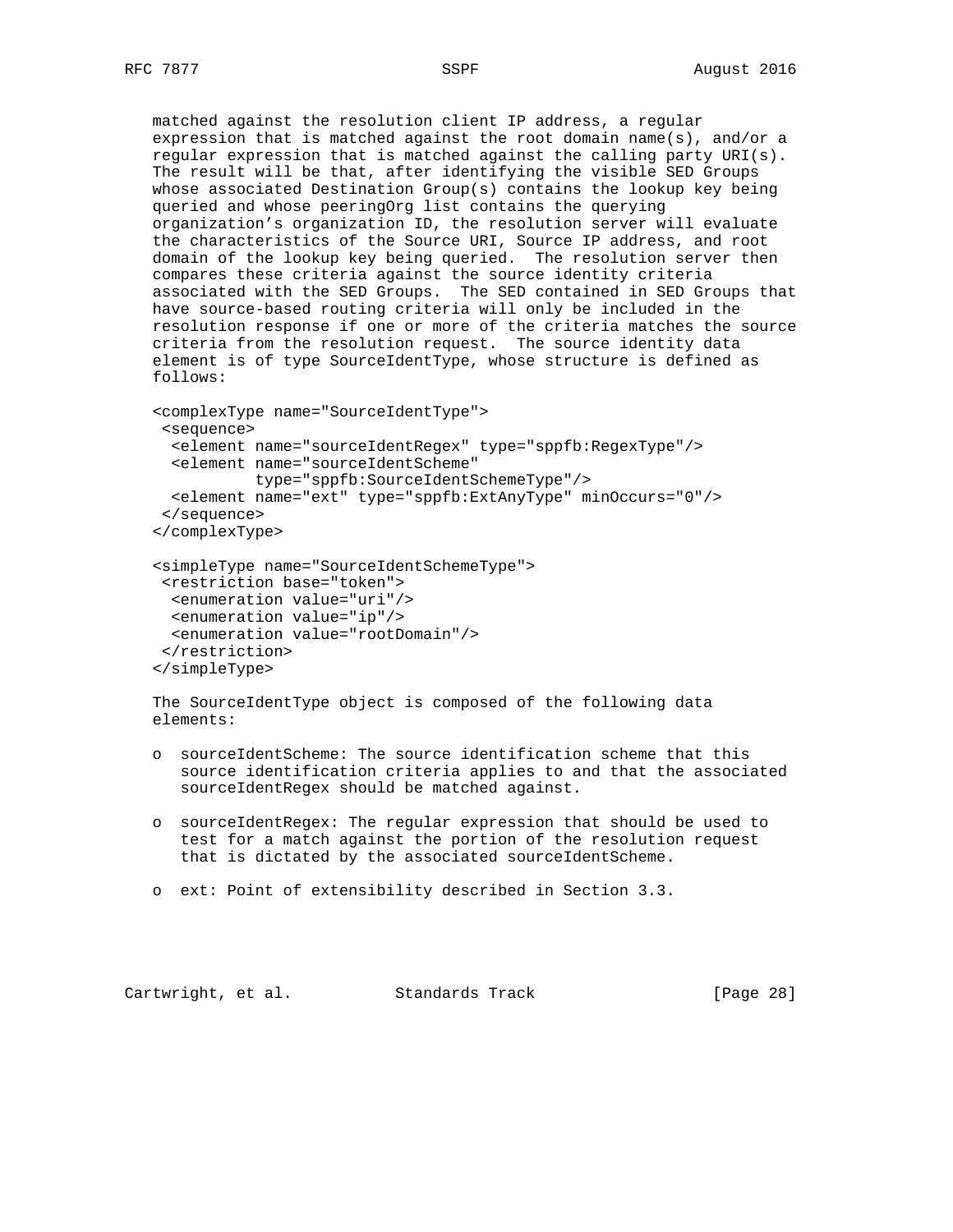# 6.4. SED Record

 SED Group represents a combined grouping of SED Records that define SED. However, SED Records need not be created to just serve a single SED Group. SED Records can be created and managed to serve multiple SED Groups. As a result, a change, for example, to the properties of a network node used for multiple routes would necessitate just a single update operation to change the properties of that node. The change would then be reflected in all the SED Groups whose SED Record set contains a reference to that node. The substrate protocol MUST support the ability to Add, Get, and Delete SED Records (refer to Section 7 for a generic description of various operations).

 A SED Record object MUST be uniquely identified by attributes as defined in the description of "ObjKeyType" in "Generic Object Key Type" (Section 5.2.1 of this document).

The SedRecType object structure is defined as follows:

 <complexType name="SedRecType" abstract="true"> <complexContent> <extension base="sppfb:BasicObjType"> <sequence> <element name="sedName" type="sppfb:ObjNameType"/> <element name="sedFunction" type="sppfb:SedFunctionType" minOccurs="0"/> <element name="isInSvc" type="boolean"/> <element name="ttl" type="positiveInteger" minOccurs="0"/> </sequence> </extension> </complexContent> </complexType> <simpleType name="SedFunctionType"> <restriction base="token">

```
 <enumeration value="routing"/>
   <enumeration value="lookup"/>
  </restriction>
 </simpleType>
```
The SedRecType object is composed of the following elements:

 o base: All first-class objects extend BasicObjType (see Section 5.1).

Cartwright, et al. Standards Track [Page 29]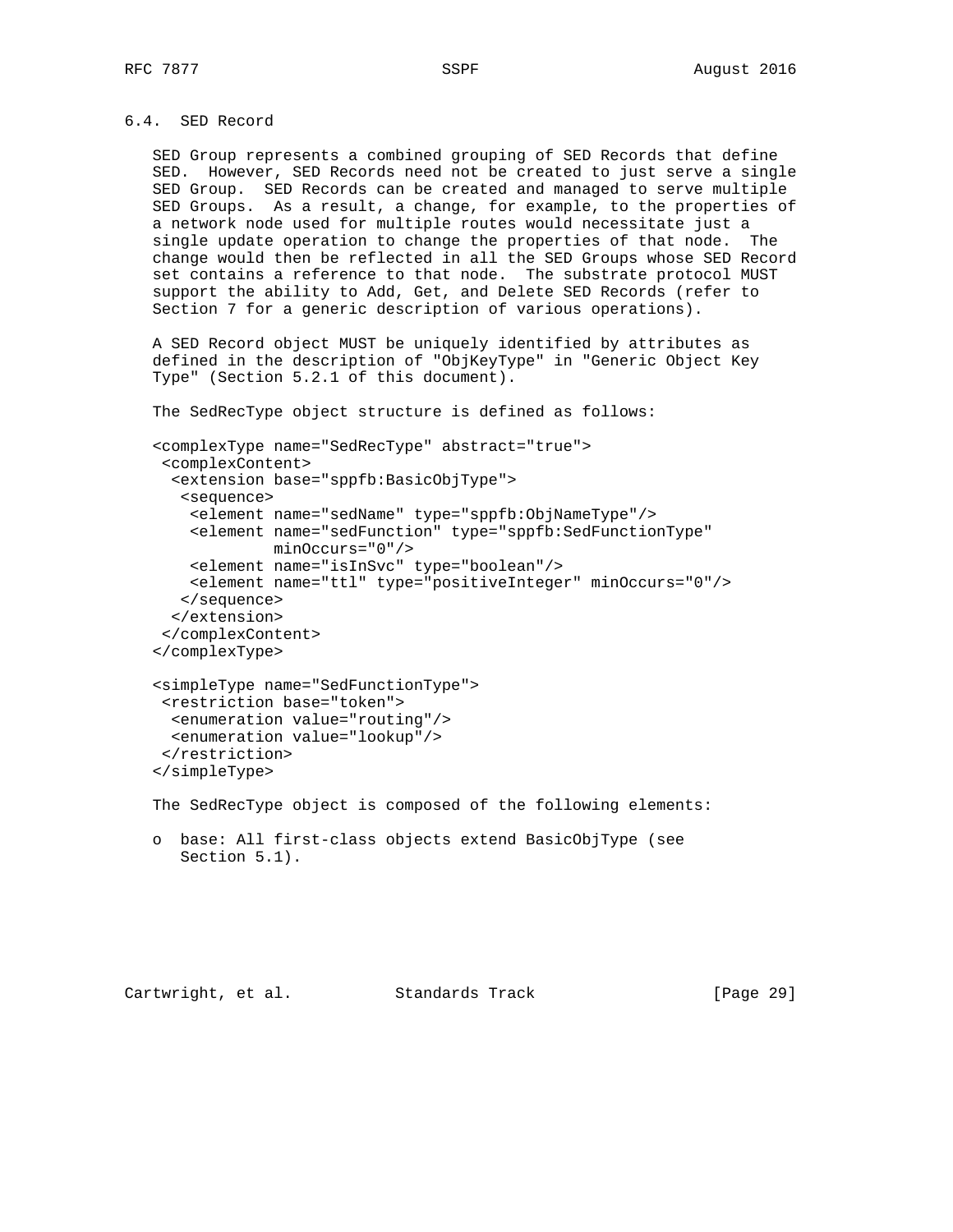- o sedName: The character string that contains the name of the SED Record. It uniquely identifies this object within the context of the Registrant ID (a child element of the base element as described above).
- o sedFunction: As described in [RFC6461], SED falls primarily into one of two categories or functions: LUF and LRF. To remove any ambiguity as to the function a SED Record is intended to provide, this optional element allows the provisioning party to make its intentions explicit.
- o isInSvc: A boolean element that defines whether or not this SED Record is in service. The session establishment information contained in a SED Record that is in service is a candidate for inclusion in resolution responses for TNs that are either directly associated to this SED Record or for Public Identities residing in a Destination Group that is associated to a SED Group, which, in turn, has an association to this SED Record.
- o ttl: Number of seconds that an addressing server may cache a particular SED Record.

 As described above, SED Records are based on abstract type SedRecType. The concrete types that use SedRecType as an extension base are NAPTRType, NSType, and URIType. The definitions of these types are included below. The NAPTRType object is comprised of the data elements necessary for a Naming Authority Pointer (NAPTR) (see [RFC3403]) that contains routing information for a SED Group. The NSType object is comprised of the data elements necessary for a DNS name server that points to another DNS server that contains the desired routing information. The NSType is relevant only when the resolution protocol is ENUM (see [RFC6116]). The URIType object is comprised of the data elements necessary to house a URI.

 The data provisioned in a Registry can be leveraged for many purposes and queried using various protocols including SIP, ENUM, and others. As such, the resolution data represented by the SED Records must be in a form suitable for transport using one of these protocols. In the NAPTRType, for example, if the URI is associated with a Destination Group, the user part of the replacement string <uri> that may require the Public Identifier cannot be preset. As a SIP Redirect, the resolution server will apply <ere> pattern on the input Public Identifier in the query and process the replacement string by substituting any back references in the <uri> to arrive at the final URI that is returned in the SIP Contact header. For an ENUM query, the resolution server will simply return the values of the <ere> and <uri> members of the URI.

Cartwright, et al. Standards Track [Page 30]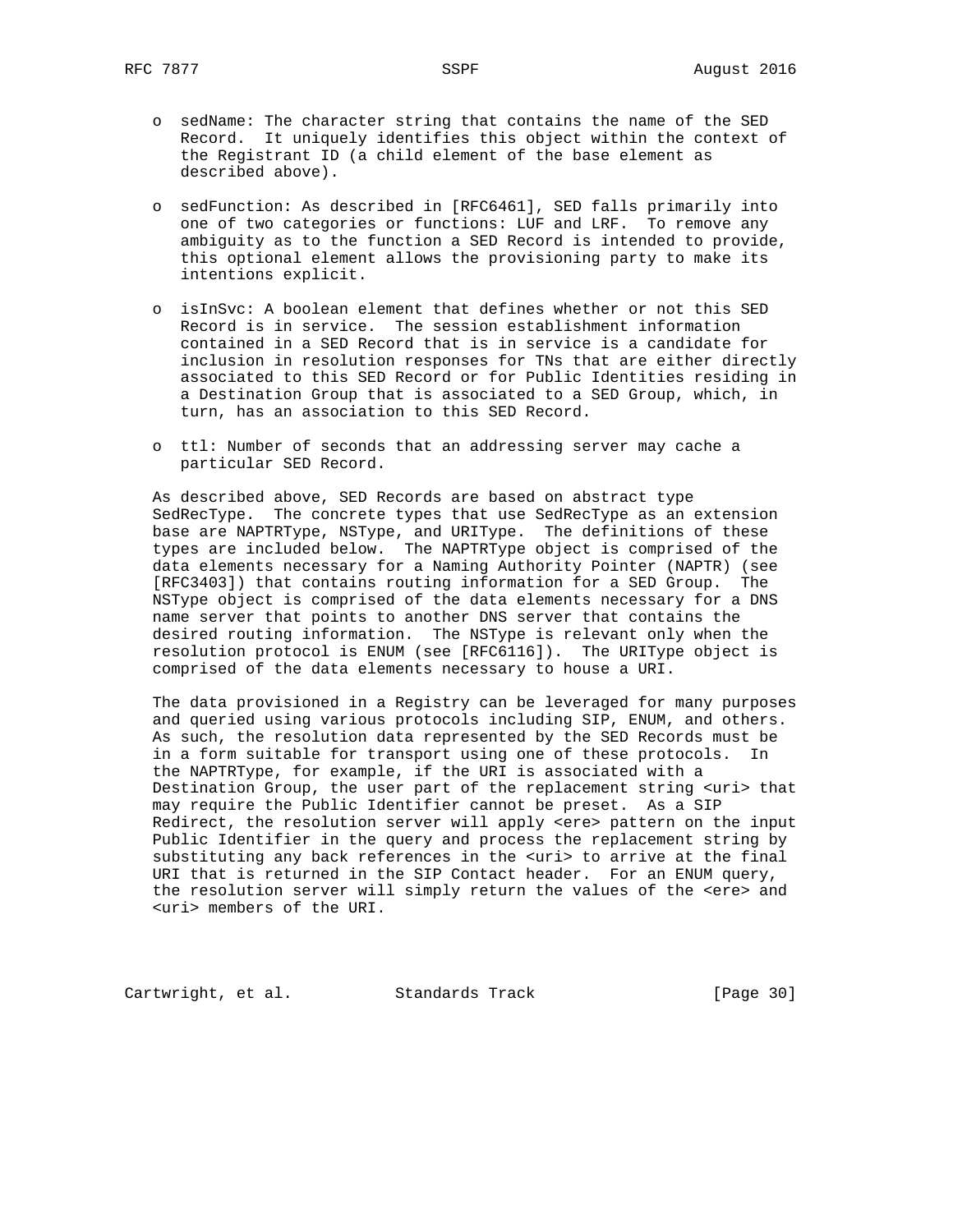<complexType name="NAPTRType">

<complexContent>

```
 <extension base="sppfb:SedRecType">
    <sequence>
     <element name="order" type="unsignedShort"/>
     <element name="flags" type="sppfb:FlagsType" minOccurs="0"/>
    <element name="svcs" type="sppfb:SvcType"/>
     <element name="regx" type="sppfb:RegexParamType" minOccurs="0"/>
     <element name="repl" type="sppfb:ReplType" minOccurs="0"/>
     <element name="ext" type="sppfb:ExtAnyType" minOccurs="0"/>
    </sequence>
   </extension>
  </complexContent>
 </complexType>
 <complexType name="NSType">
  <complexContent>
   <extension base="sppfb:SedRecType">
    <sequence>
     <element name="hostName" type="token"/>
     <element name="ipAddr" type="sppfb:IPAddrType"
              minOccurs="0" maxOccurs="unbounded"/>
     <element name="ext" type="sppfb:ExtAnyType" minOccurs="0"/>
    </sequence>
   </extension>
  </complexContent>
 </complexType>
 <complexType name="IPAddrType">
 <sequence>
  <element name="addr" type="sppfb:AddrStringType"/>
  <element name="ext" type="sppfb:ExtAnyType" minOccurs="0"/>
  </sequence>
  <attribute name="type" type="sppfb:IPType" default="IPv4"/>
 </complexType>
 <simpleType name="IPType">
  <restriction base="token">
   <enumeration value="IPv4"/>
  <enumeration value="IPv6"/>
 </restriction>
 </simpleType>
 <complexType name="URIType">
  <complexContent>
  <extension base="sppfb:SedRecType">
    <sequence>
     <element name="ere" type="token" default="^(.*)$"/>
```
Cartwright, et al. Standards Track [Page 31]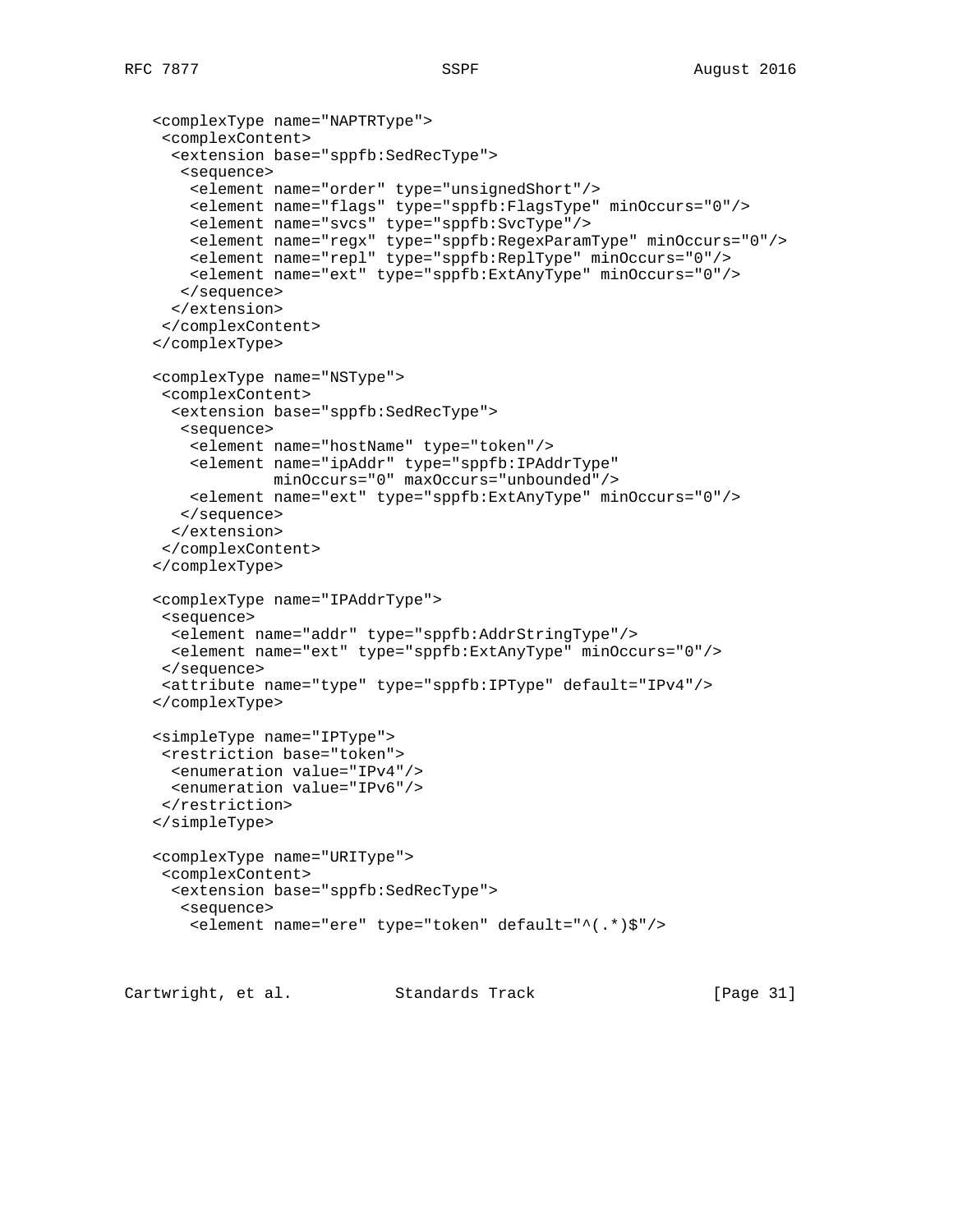```
 <element name="uri" type="anyURI"/>
    <element name="ext" type="sppfb:ExtAnyType" minOccurs="0"/>
    </sequence>
   </extension>
  </complexContent>
 </complexType>
 <simpleType name="flagsType">
 <restriction base="token">
  <length value="1"/>
  <pattern value="[A-Z]|[a-z]|[0-9]"/>
 </restriction>
 </simpleType>
```
The NAPTRType object is composed of the following elements:

- o order: Order value in an ENUM NAPTR, relative to other NAPTRType objects in the same SED Group.
- o svcs: ENUM service(s) that is served by the SBE. This field's value must be of the form specified in [RFC6116] (e.g., E2U+pstn:sip+sip). The allowable values are a matter of policy and are not limited by this protocol.
- o regx: NAPTR's regular expression field. If this is not included, then the repl field must be included.
- o repl: NAPTR replacement field; it should only be provided if the regx field is not provided; otherwise, the server will ignore it.
- o ext: Point of extensibility described in Section 3.3.

The NSType object is composed of the following elements:

- o hostName: Root-relative host name of the name server.
- o ipAddr: Zero or more objects of type IpAddrType. Each object holds an IP Address and the IP Address type ("IPv4" or "IPv6").
- o ext: Point of extensibility described in Section 3.3.

The URIType object is composed of the following elements:

 o ere: The POSIX Extended Regular Expression (ere) as defined in [RFC3986].

Cartwright, et al. Standards Track [Page 32]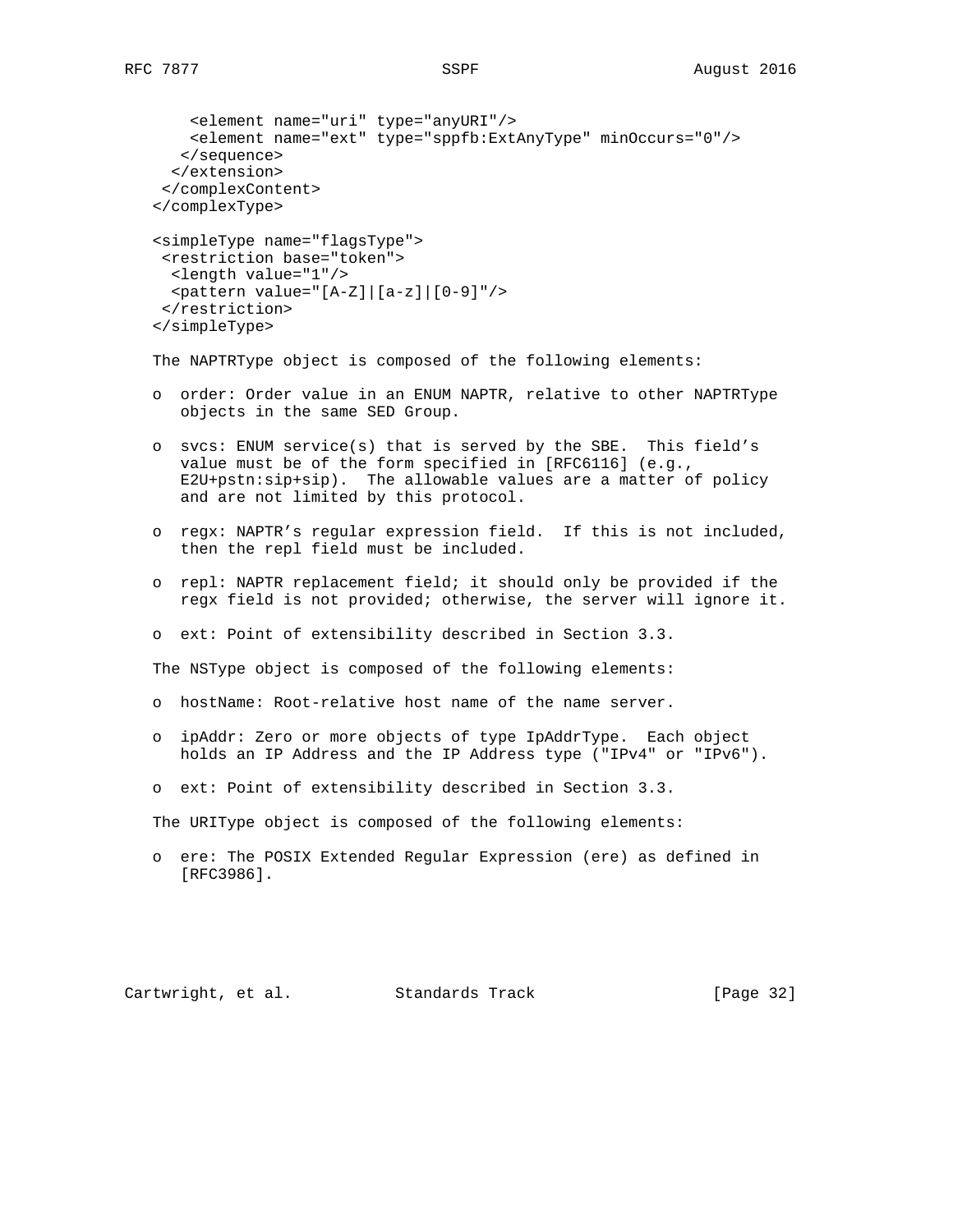o uri: the URI as defined in [RFC3986]. In some cases, this will serve as the replacement string, and it will be left to the resolution server to arrive at the final usable URI.

# 6.5. SED Group Offer

 The list of peer organizations whose resolution responses can include the SED contained in a given SED Group is controlled by the organization to which a SED Group object belongs (its Registrant) and the peer organization that submits resolution requests (a data recipient, also known as a peering organization). The Registrant offers access to a SED Group by submitting a SED Group Offer. The data recipient can then accept or reject that offer. Not until access to a SED Group has been offered and accepted will the data recipient's organization ID be included in the peeringOrg list in a SED Group object, and that SED Group's peering information becomes a candidate for inclusion in the responses to the resolution requests submitted by that data recipient. The substrate protocol MUST support the ability to Add, Get, Delete, Accept, and Reject SED Group Offers (refer to Section 7 for a generic description of various operations).

 A SED Group Offer object MUST be uniquely identified by attributes as defined in the description of "SedGrpOfferKeyType" in "Derived Object Key Types" (Section 5.2.2 of this document).

Cartwright, et al. Standards Track [Page 33]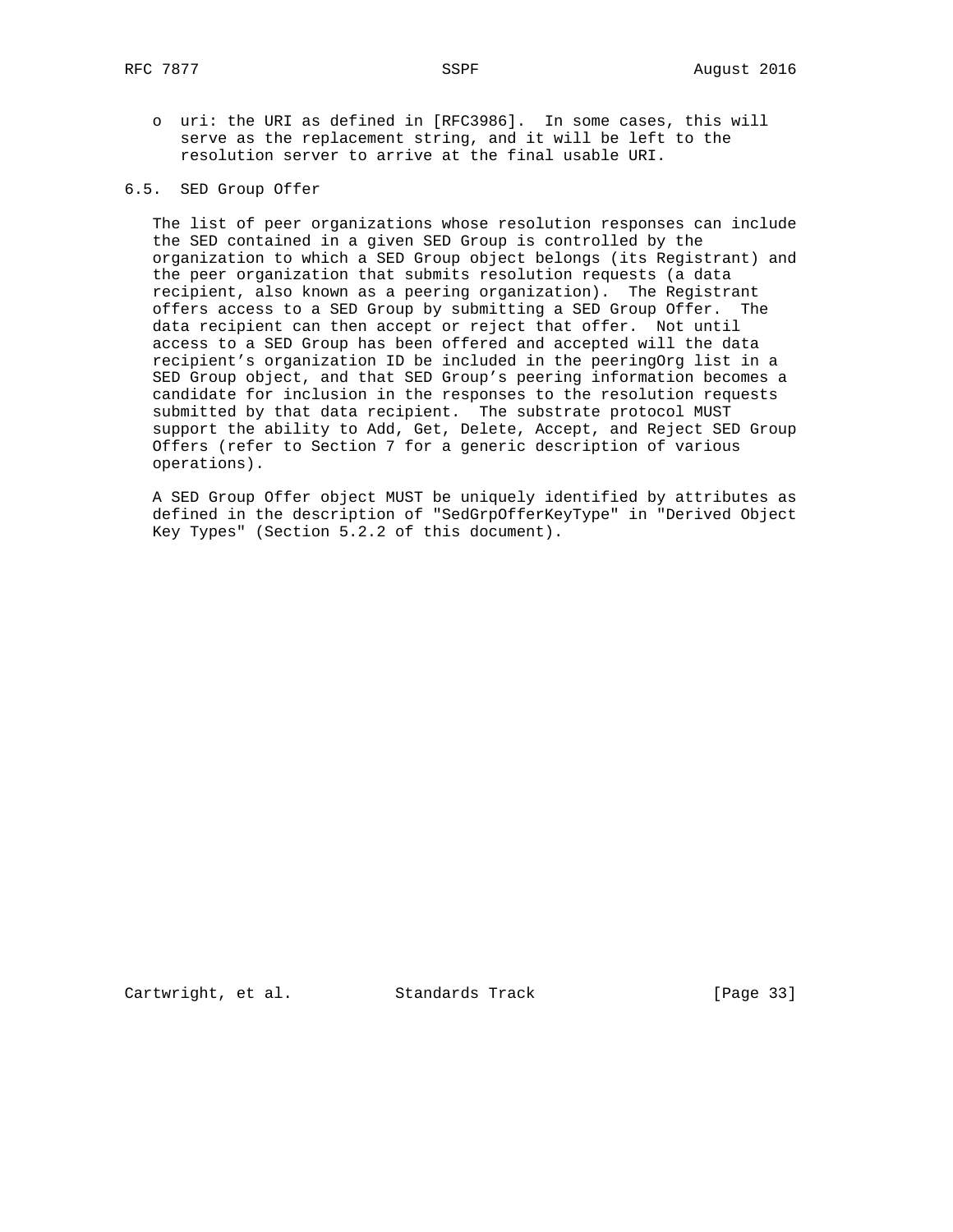```
 The SedGrpOfferType object structure is defined as follows:
 <complexType name="SedGrpOfferType">
  <complexContent>
   <extension base="sppfb:BasicObjType">
    <sequence>
     <element name="sedGrpOfferKey" type="sppfb:SedGrpOfferKeyType"/>
     <element name="status" type="sppfb:SedGrpOfferStatusType"/>
     <element name="offerDateTime" type="dateTime"/>
     <element name="acceptDateTime" type="dateTime" minOccurs="0"/>
     <element name="ext" type="sppfb:ExtAnyType" minOccurs="0"/>
    </sequence>
   </extension>
  </complexContent>
 </complexType>
 <complexType name="SedGrpOfferKeyType" abstract="true">
  <annotation>
   <documentation>
   -- Generic type that represents the key for a SED Group Offer. Must
      be defined in concrete form in a substrate "protocol"
      specification. --
   </documentation>
  </annotation>
 </complexType>
 <simpleType name="SedGrpOfferStatusType">
  <restriction base="token">
   <enumeration value="offered"/>
   <enumeration value="accepted"/>
  </restriction>
 </simpleType>
 The SedGrpOfferType object is composed of the following elements:
```

```
 o base: All first-class objects extend BasicObjType (see
   Section 5.1).
```
- o sedGrpOfferKey: The object that identifies the SED that is or has been offered and the organization to which it is or has been offered.
- o status: The status of the offer, offered or accepted. The server controls the status. It is automatically set to "offered" whenever a new SED Group Offer is added and is automatically set to "accepted" if and when that offer is accepted. The value of the element is ignored when passed in by the client.

```
Cartwright, et al. Standards Track [Page 34]
```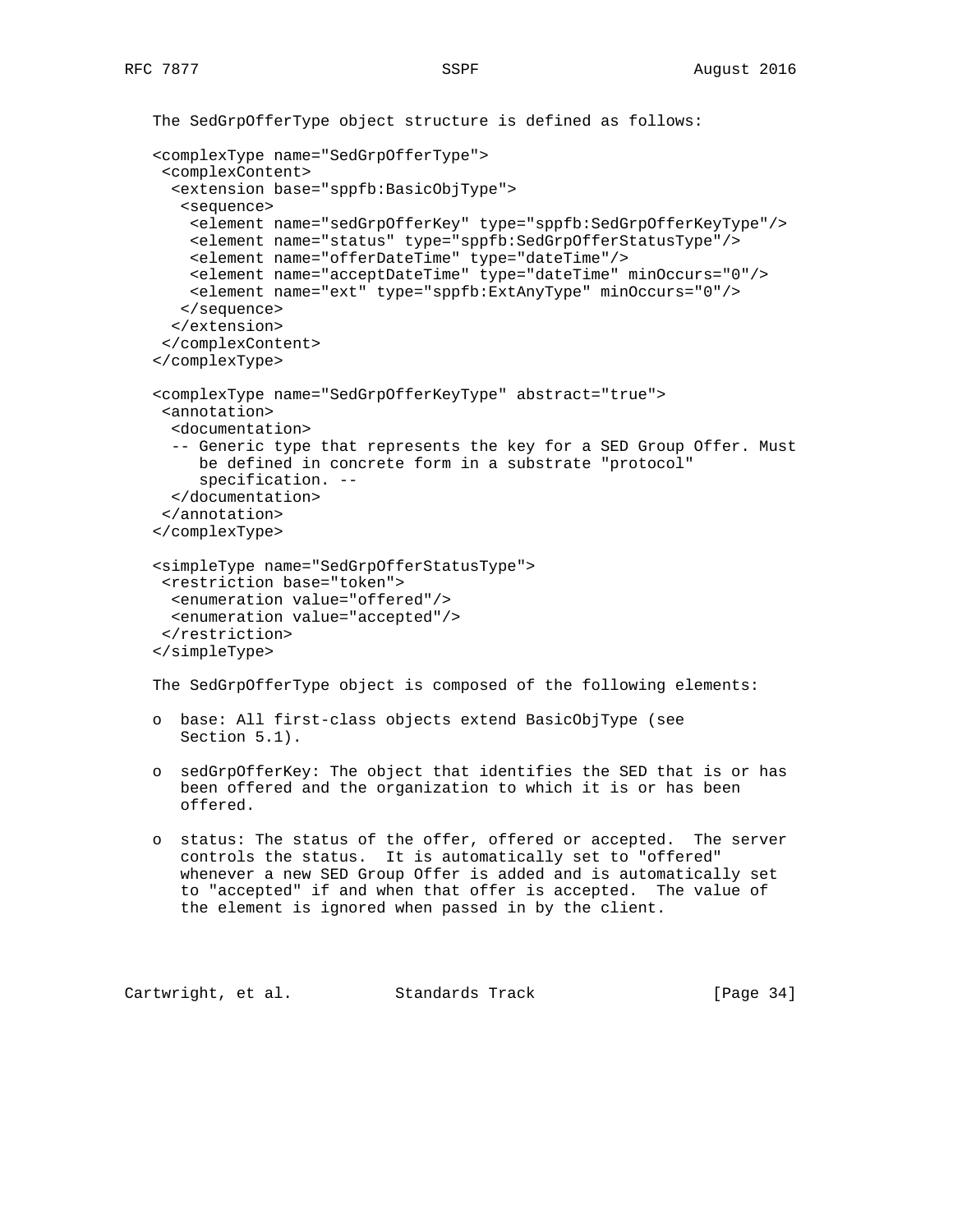- o offerDateTime: Date and time in UTC when the SED Group Offer was added.
- o acceptDateTime: Date and time in UTC when the SED Group Offer was accepted.

6.6. Egress Route

 In a high-availability environment, the originating SSP likely has more than one egress path to the ingress SBE of the target SSP. If the originating SSP wants to exercise greater control and choose a specific egress SBE to be associated to the target ingress SBE, it can do so using the EgrRteType object.

 An Egress Route object MUST be uniquely identified by attributes as defined in the description of "ObjKeyType" in "Generic Object Key Type" (Section 5.2.1 of this document).

 Assume that the target SSP has offered, as part of its SED, to share one or more Ingress Routes and that the originating SSP has accepted the offer. In order to add the Egress Route to the Registry, the originating SSP uses a valid regular expression to rewrite the Ingress Route in order to include the egress SBE information. Also, more than one Egress Route can be associated with a given Ingress Route in support of fault-tolerant configurations. The supporting SPPF structure provides a way to include route precedence information to help manage traffic to more than one outbound egress SBE.

 The substrate protocol MUST support the ability to Add, Get, and Delete Egress Routes (refer to Section 7 for a generic description of various operations). The EgrRteType object structure is defined as follows:

```
 <complexType name="EgrRteType">
  <complexContent>
   <extension base="sppfb:BasicObjType">
    <sequence>
     <element name="egrRteName" type="sppfb:ObjNameType"/>
     <element name="pref" type="unsignedShort"/>
     <element name="regxRewriteRule" type="sppfb:RegexParamType"/>
     <element name="ingrSedGrp" type="sppfb:ObjKeyType"
             minOccurs="0" maxOccurs="unbounded"/>
    <element name="svcs" type="sppfb:SvcType" minOccurs="0"/>
     <element name="ext" type="sppfb:ExtAnyType" minOccurs="0"/>
    </sequence>
   </extension>
  </complexContent>
 </complexType>
```
Cartwright, et al. Standards Track [Page 35]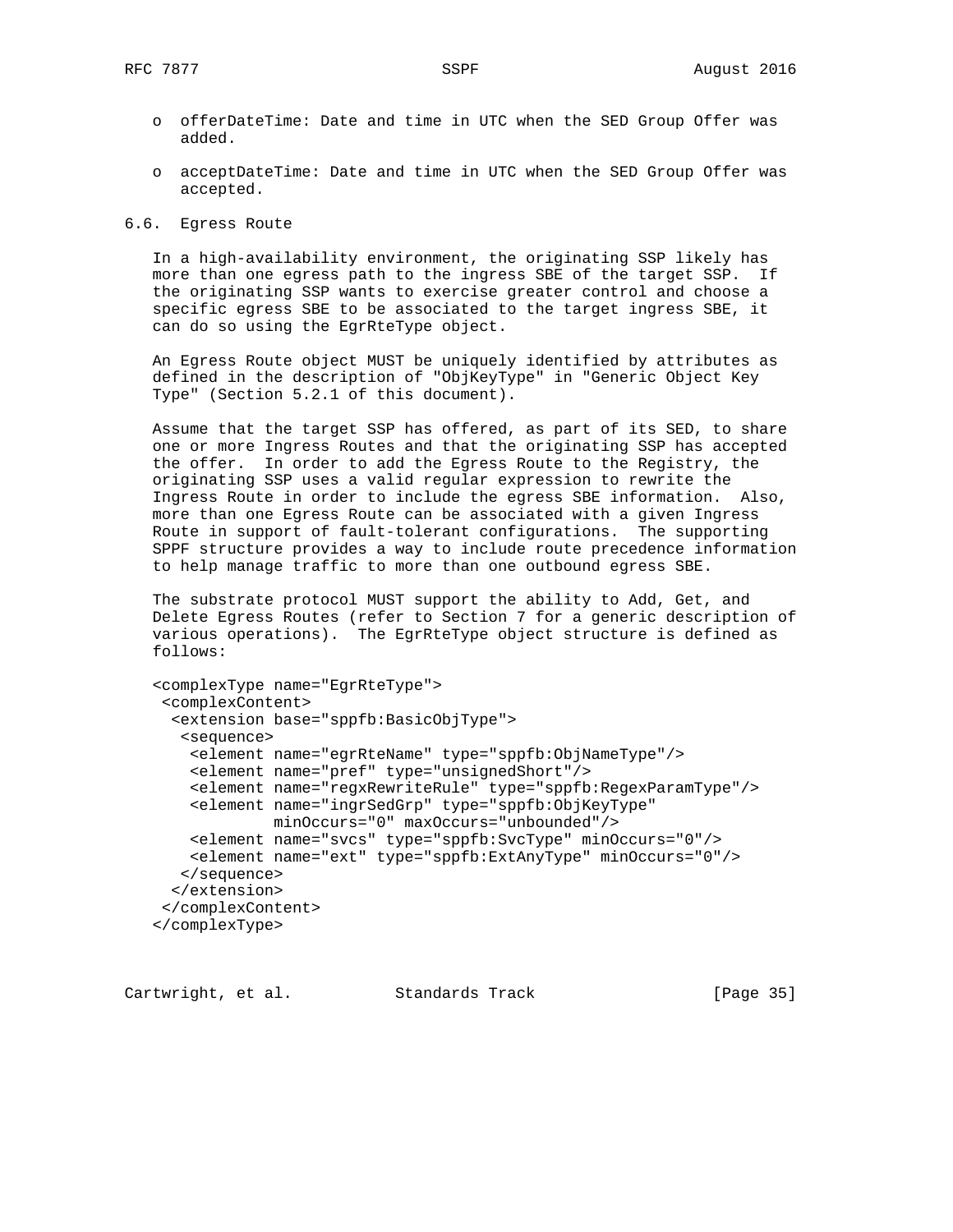The EgrRteType object is composed of the following elements:

- o base: All first-class objects extend BasicObjType (see Section 5.1).
- o egrRteName: The name of the Egress Route.
- o pref: The preference of this Egress Route relative to other Egress Routes that may get selected when responding to a resolution request.
- o regxRewriteRule: The regular expression rewrite rule that should be applied to the regular expression of the ingress NAPTR(s) that belongs to the Ingress Route.
- o ingrSedGrp: The ingress SED Group that the Egress Route should be used for.
- o svcs: ENUM service(s) that is served by an Egress Route. This element is used to identify the ingress NAPTRs associated with the SED Group to which an Egress Route's regxRewriteRule should be applied. If no ENUM service(s) is associated with an Egress Route, then the Egress Route's regxRewriteRule should be applied to all the NAPTRs associated with the SED Group. This field's value must be of the form specified in [RFC6116] (e.g., E2U+pstn:sip+sip). The allowable values are a matter of policy and are not limited by this protocol.
- o ext: Point of extensibility described in Section 3.3.
- 7. Framework Operations

 In addition to the operation-specific object types, all operations MAY specify the minor version of the protocol that when used in conjunction with the major version (which can be, for instance, specified in the protocol Namespace) can serve to identify the version of the SPPF protocol that the client is using. If the minor version is not specified, the latest minor version supported by the SPPF server for the given major version will be used. Additionally, operations that may potentially modify persistent protocol objects SHOULD include a transaction ID as well.

Cartwright, et al. Standards Track [Page 36]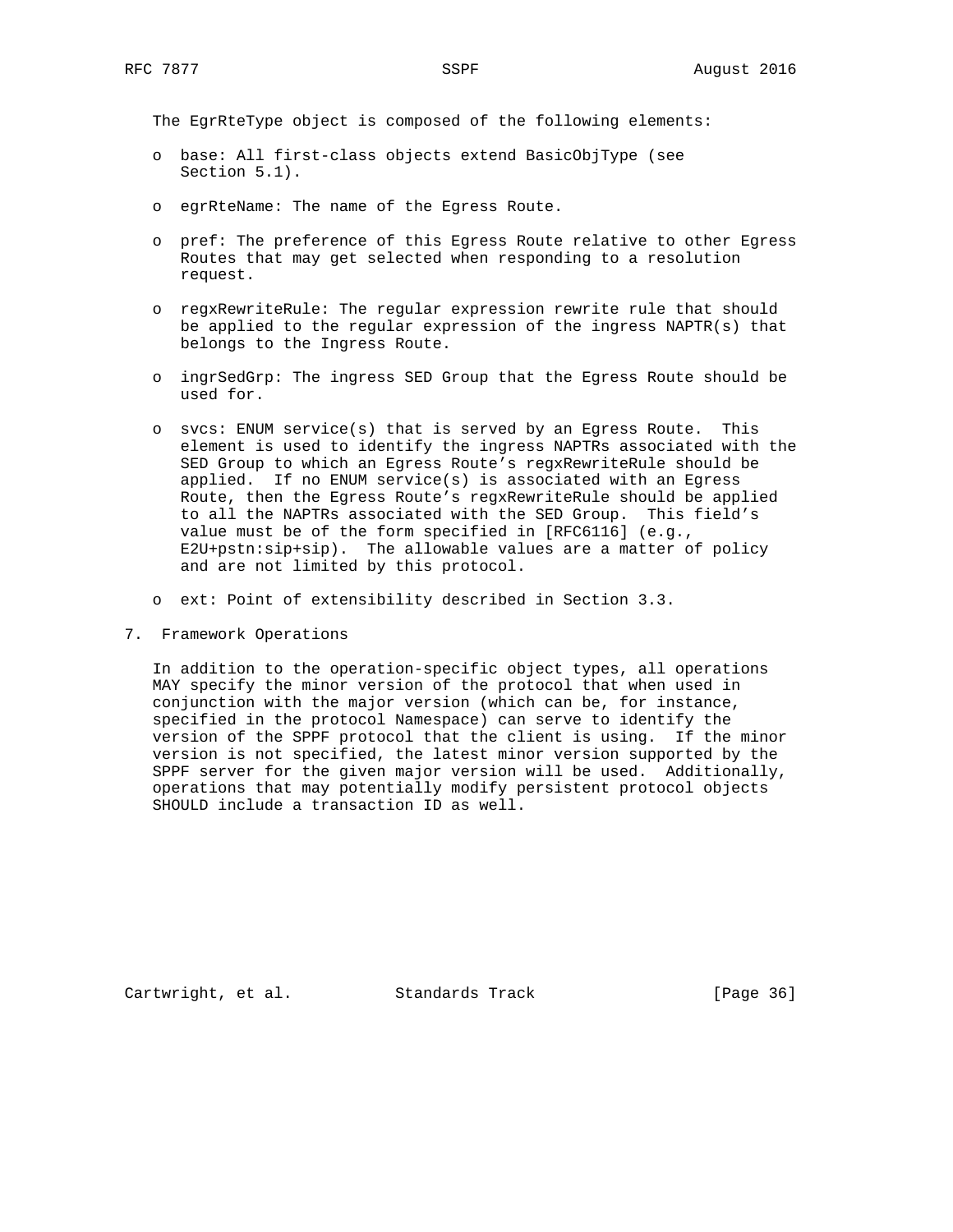## 7.1. Add Operation

 Any conforming substrate "protocol" specification MUST provide a definition for the operation that adds one or more SPPF objects into the Registry. If the object, as identified by the request attributes that form part of the object's key, does not exist, then the Registry MUST create the object. If the object does exist, then the Registry MUST replace the current properties of the object with the properties passed in as part of the Add operation.

 Note that this effectively allows modification of a preexisting object.

 If the entity that issued the command is not authorized to perform this operation, an appropriate error message MUST be returned from amongst the response messages defined in "Response Message Types" (Section 5.3 of this document).

## 7.2. Delete Operation

 Any conforming substrate "protocol" specification MUST provide a definition for the operation that deletes one or more SPPF objects from the Registry using the object's key.

 If the entity that issued the command is not authorized to perform this operation, an appropriate error message MUST be returned from amongst the response messages defined in "Response Message Types" (Section 5.3 of this document).

 When an object is deleted, any references to that object must of course also be removed as the SPPF server implementation fulfills the deletion request. Furthermore, the deletion of a composite object must also result in the deletion of the objects it contains. As a result, the following rules apply to the deletion of SPPF object types:

- o Destination Groups: When a Destination Group is deleted, any cross-references between that destination group and any SED Group must be automatically removed by the SPPF implementation as part of fulfilling the deletion request. Similarly, any cross references between that Destination Group and any Public Identifier must be removed by the SPPF implementation.
- o SED Groups: When a SED Group is deleted, any references between that SED Group and any Destination Group must be automatically removed by the SPPF implementation as part of fulfilling the deletion request. Similarly, any cross-references between that SED Group and any SED Records must be removed by the SPPF

Cartwright, et al. Standards Track [Page 37]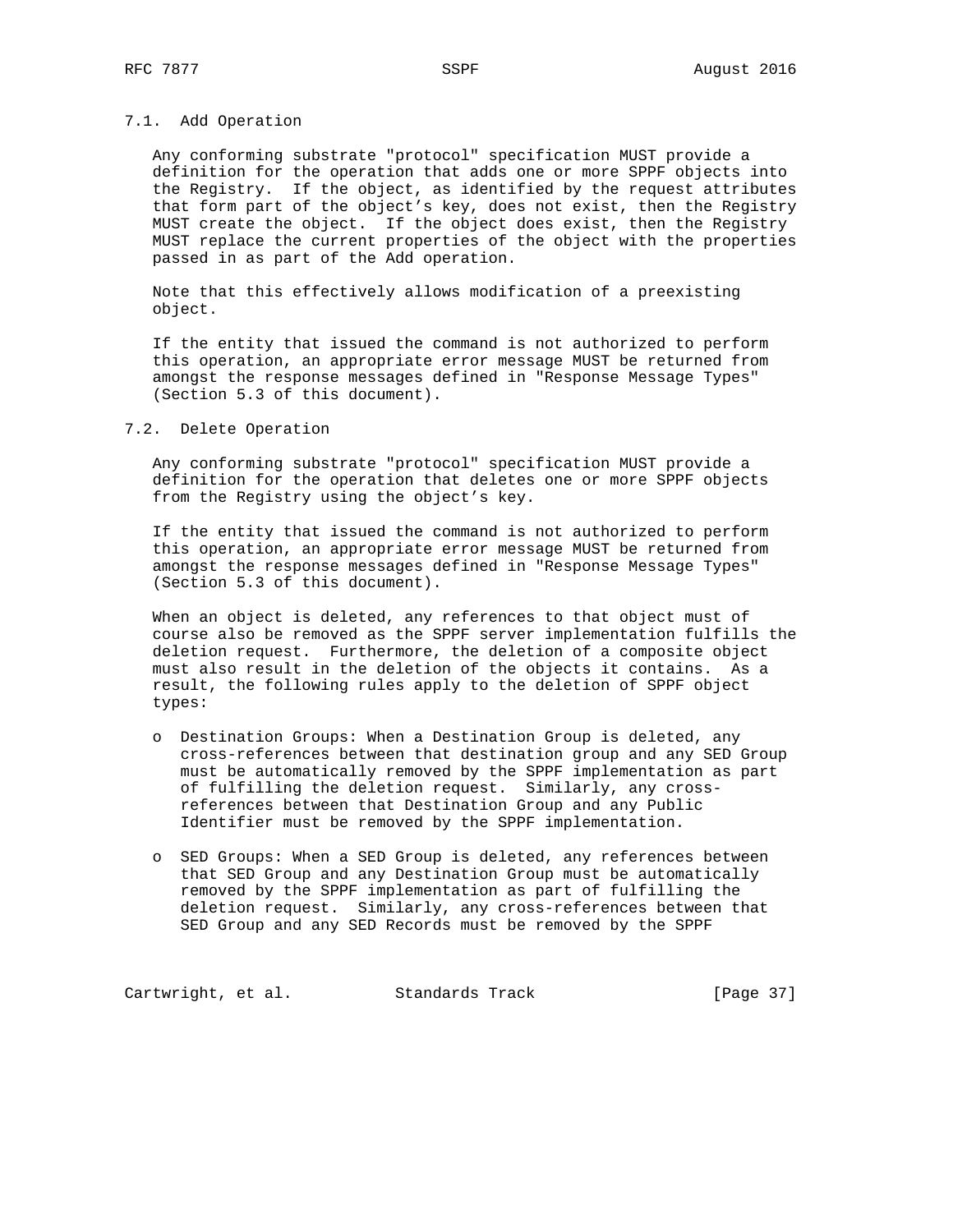implementation as part of fulfilling the deletion request. Furthermore, SED Group Offers relating to that SED Group must also be deleted.

- o SED Records: When a SED Record is deleted, any cross-references between that SED Record and any SED Group must be removed by the SPPF implementation as part of fulfilling the deletion request. Similarly, any reference between that SED Record and any Public Identifier must be removed by the SPPF implementation.
- o Public Identifiers: When a Public Identifier is deleted, any cross-references between that Public Identifier and any referenced Destination Group must be removed by the SPPF implementation as part of fulfilling the deletion request. Any references to SED Records associated directly to that Public Identifier must also be deleted by the SPPF implementation.

Deletes MUST be atomic.

7.3. Get Operations

 At times, on behalf of the Registrant, the Registrar may need to get information about SPPF objects that were previously provisioned in the Registry. A few examples include logging, auditing, and pre provisioning dependency checking. This query mechanism is limited to aid provisioning scenarios and should not be confused with query protocols provided as part of the resolution system (e.g., ENUM and SIP).

 Any conforming "protocol" specification MUST provide a definition for the operation that queries the details of one or more SPPF objects from the Registry using the object's key. If the entity that issued the command is not authorized to perform this operation, an appropriate error message MUST be returned from among the response messages defined in Section 5.3.

 If the response to the Get operation includes an object(s) that extends the BasicObjType, the Registry MUST include the "cDate" and "mDate", if applicable.

## 7.4. Accept Operations

 In SPPF, a SED Group Offer can be accepted or rejected by, or on behalf of, the Registrant to which the SED Group has been offered (refer to Section 6.5 of this document for a description of the SED Group Offer object). The Accept operation is used to accept the SED Group Offers. Any conforming substrate "protocol" specification MUST provide a definition for the operation to accept SED Group Offers by,

Cartwright, et al. Standards Track [Page 38]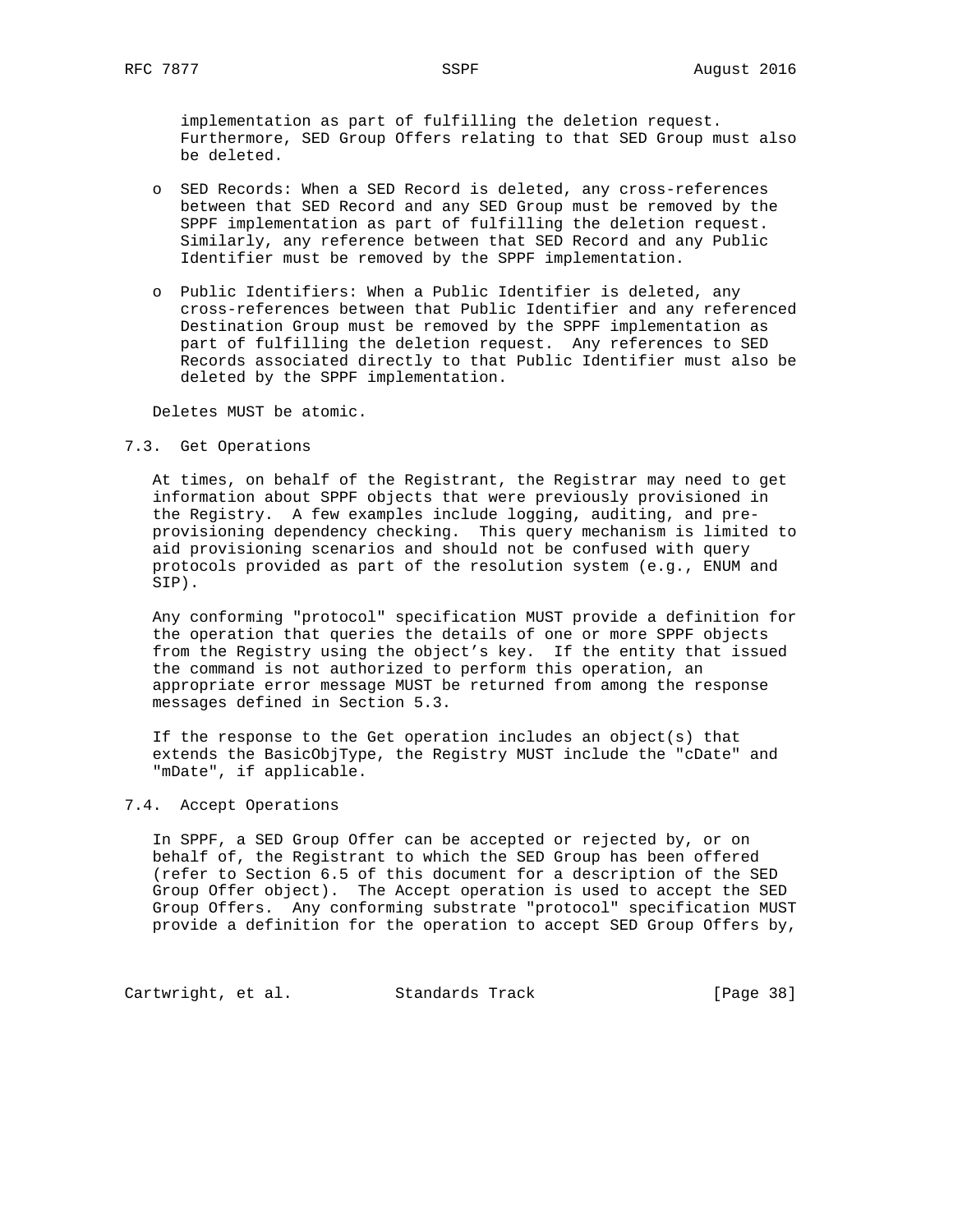or on behalf of, the Registrant, using the SED Group Offer object key.

 Not until access to a SED Group has been offered and accepted will the Registrant's organization ID be included in the peeringOrg list in that SED Group object, and that SED Group's peering information becomes a candidate for inclusion in the responses to the resolution requests submitted by that Registrant. A SED Group Offer that is in the "offered" status is accepted by, or on behalf of, the Registrant to which it has been offered. When the SED Group Offer is accepted, the SED Group Offer is moved to the "accepted" status and the data recipient's organization ID is added into the list of peerOrgIds for that SED Group.

 If the entity that issued the command is not authorized to perform this operation, an appropriate error message MUST be returned from amongst the response messages defined in "Response Message Types" (Section 5.3 of this document).

#### 7.5. Reject Operations

 In SPPF, a SED Group Offer object can be accepted or rejected by, or on behalf of, the Registrant to which the SED Group has been offered (refer to "Framework Data Model Objects", Section 6 of this document, for a description of the SED Group Offer object). Furthermore, that offer may be rejected, regardless of whether or not it has been previously accepted. The Reject operation is used to reject the SED Group Offer. When the SED Group Offer is rejected, that SED Group Offer is deleted, and, if appropriate, the data recipient's organization ID is removed from the list of peeringOrg IDs for that SED Group. Any conforming substrate "protocol" specification MUST provide a definition for the operation to reject SED Group Offers by, or on behalf of, the Registrant, using the SED Group Offer object key.

 If the entity that issued the command is not authorized to perform this operation, an appropriate error message MUST be returned from among the response messages defined in "Response Message Types" (Section 5.3 of this document).

## 7.6. Get Server Details Operation

 In SPPF, the Get Server Details operation can be used to request certain details about the SPPF server that include the SPPF server's current status and the major/minor version of the SPPF protocol supported by the SPPF server.

Cartwright, et al. Standards Track [Page 39]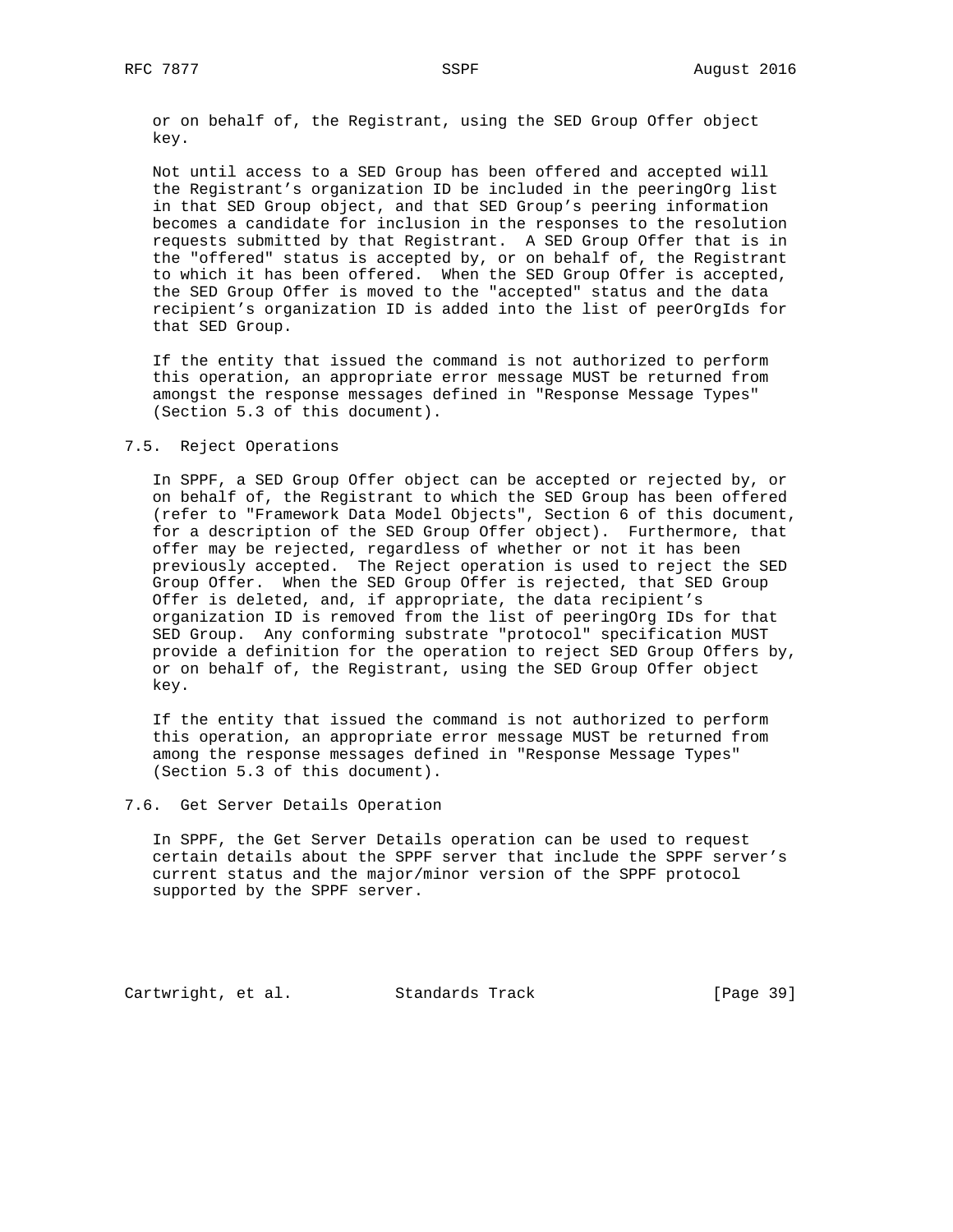Any conforming substrate "protocol" specification MUST provide a definition for the operation to request such details from the SPPF server. If the entity that issued the command is not authorized to perform this operation, an appropriate error message MUST be returned from among the response messages defined in "Response Message Types" (Section 5.3 of this document).

8. XML Considerations

 XML serves as the encoding format for SPPF, allowing complex hierarchical data to be expressed in a text format that can be read, saved, and manipulated with both traditional text tools and tools specific to XML.

 XML is case sensitive. Unless stated otherwise, the character casing of XML specifications in this document MUST be preserved to develop a conforming specification.

 This section discusses a small number of XML-related considerations pertaining to SPPF.

8.1. Namespaces

 All SPPF elements are defined in the Namespaces in the "IANA Considerations" and "Formal Framework Specification" sections of this document.

8.2. Versioning and Character Encoding

 All XML instances SHOULD begin with an <?xml?> declaration to identify the version of XML that is being used, optionally identify use of the character encoding used, and optionally provide a hint to an XML parser that an external schema file is needed to validate the XML instance.

 Conformant XML parsers recognize both UTF-8 (defined in [RFC3629]) and UTF-16 (defined in [RFC2781]); per [RFC2277], UTF-8 is the RECOMMENDED character encoding for use with SPPF.

 Character encodings other than UTF-8 and UTF-16 are allowed by XML. UTF-8 is the default encoding assumed by XML in the absence of an "encoding" attribute or a byte order mark (BOM); thus, the "encoding" attribute in the XML declaration is OPTIONAL if UTF-8 encoding is used. SPPF clients and servers MUST accept a UTF-8 BOM if present, though emitting a UTF-8 BOM is NOT RECOMMENDED.

Cartwright, et al. Standards Track [Page 40]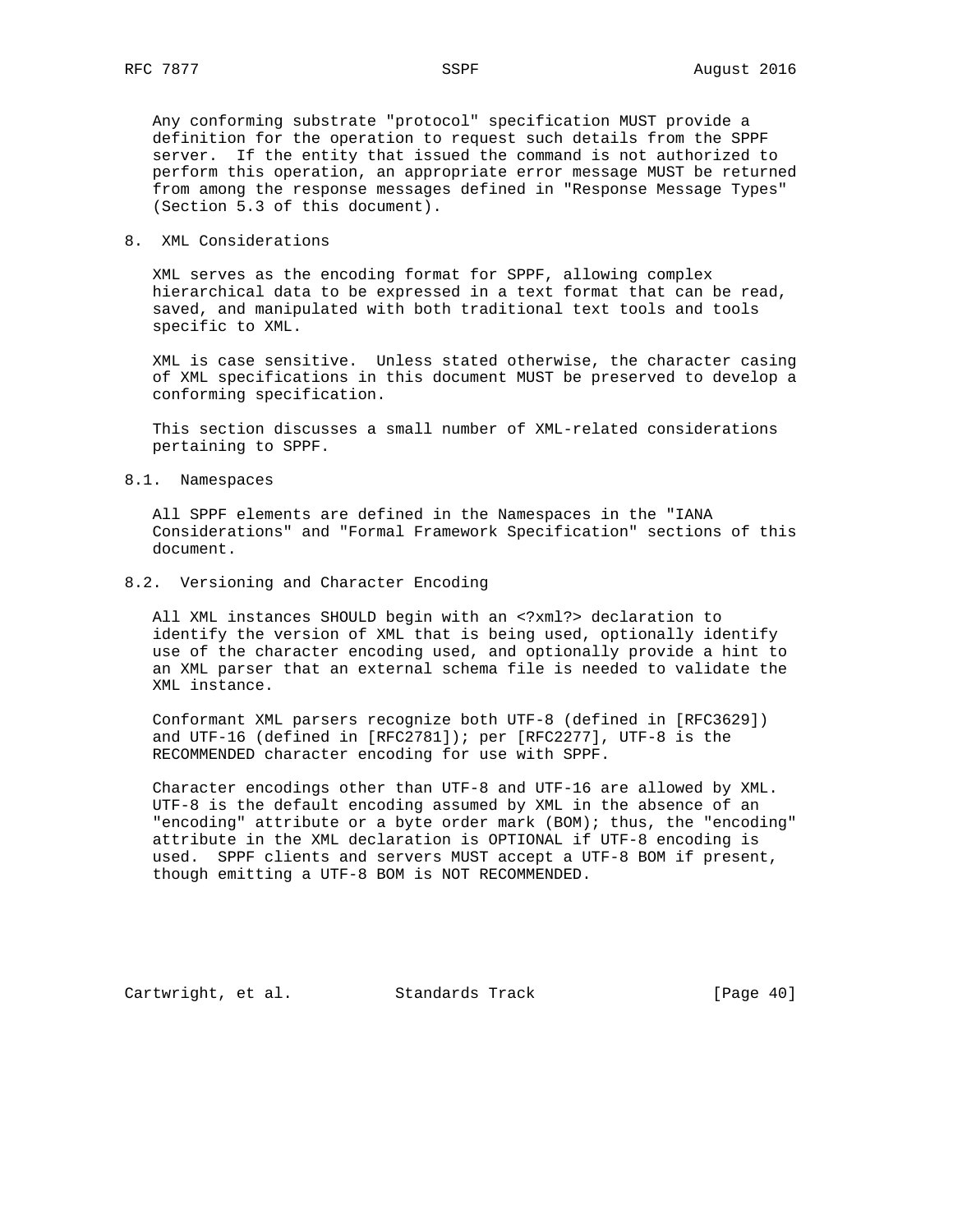Example XML declarations:

<?xml version="1.0" encoding="UTF-8" standalone="no"?>

9. Security Considerations

 Many SPPF implementations manage data that is considered confidential and critical. Furthermore, SPPF implementations can support provisioning activities for multiple Registrars and Registrants. As a result, any SPPF implementation must address the requirements for confidentiality, authentication, and authorization.

9.1. Confidentiality and Authentication

 With respect to confidentiality and authentication, the substrate protocol requirements section of this document contains security properties that the substrate protocol must provide, so that authenticated endpoints can exchange data confidentially and with integrity protection. Refer to Section 4 of this document and [RFC7878] for the specific solutions to authentication and confidentiality.

## 9.2. Authorization

 With respect to authorization, the SPPF server implementation must define and implement a set of authorization rules that precisely address (1) which Registrars will be authorized to create/modify/ delete each SPPF object type for a given Registrant(s) and (2) which Registrars will be authorized to view/get each SPPF object type for a given Registrant(s). These authorization rules are a matter of policy and are not specified within the context of SPPF. However, any SPPF implementation must specify these authorization rules in order to function in a reliable and safe manner.

# 9.3. Denial of Service

 In general, guidance on Denial-of-Service (DoS) issues is given in "Internet Denial of Service Considerations" [RFC4732], which also gives a general vocabulary for describing the DoS issue.

 SPPF is a high-level client-server protocol that can be implemented on lower-level mechanisms such as remote procedure call and web service API protocols. As such, it inherits any Denial-of-Service issues inherent to the specific lower-level mechanism used for any implementation of SPPF. SPPF also has its own set of higher-level exposures that are likely to be independent of lower-layer mechanism choices.

Cartwright, et al. Standards Track [Page 41]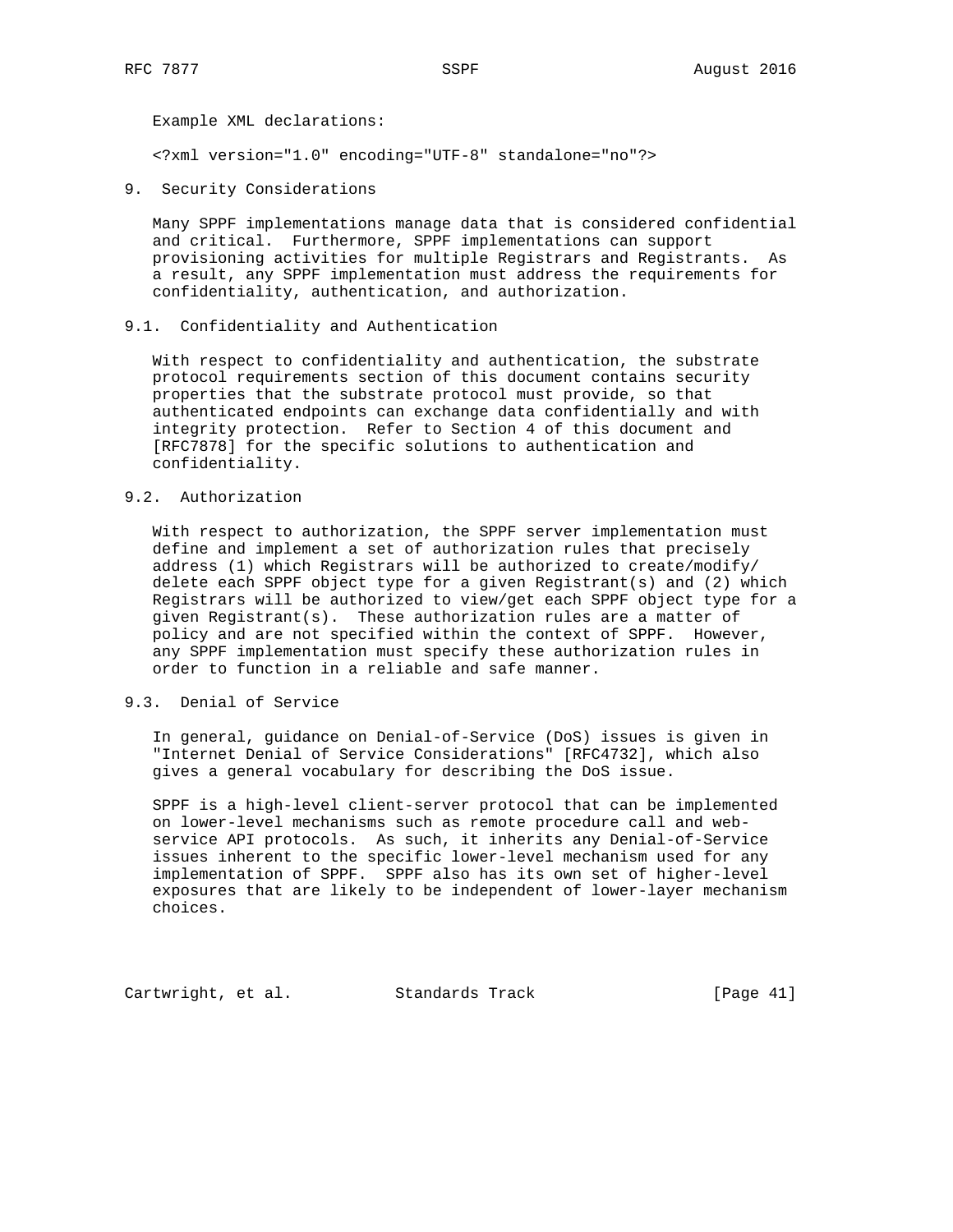## 9.3.1. DoS Issues Inherited from the Substrate Mechanism

 In general, an SPPF implementation is dependent on the selection and implementation of a lower-level substrate protocol and a binding between that protocol and SPPF. The archetypal SPPF implementation uses XML [W3C.REC-xml-20081126] representation in a SOAP [SOAPREF] request/response framework over HTTP [RFC7230], probably also uses Transport Layer Security (TLS) [RFC5246] for on-the-wire data integrity and participant authentication, and might use HTTP Digest authentication [RFC2069].

 The typical deployment scenario for SPPF is to have servers in a managed facility; therefore, techniques such as Network Ingress Filtering [RFC2827] are generally applicable. In short, any DoS mechanism affecting a typical HTTP implementation would affect such an SPPF implementation; therefore, the mitigation tools for HTTP in general also apply to SPPF.

 SPPF does not directly specify an authentication mechanism; instead, it relies on the lower-level substrate protocol to provide for authentication. In general, authentication is an expensive operation, and one apparent attack vector is to flood an SPPF server with repeated requests for authentication, thereby exhausting its resources. Therefore, SPPF implementations SHOULD be prepared to handle authentication floods, perhaps by noting repeated failed login requests from a given source address and blocking that source address.

## 9.3.2. DoS Issues Specific to SPPF

 The primary defense mechanism against DoS within SPPF is authentication. Implementations MUST tightly control access to the SPPF service, SHOULD implement DoS and other policy control screening, and MAY employ a variety of policy violation reporting and response measures such as automatic blocking of specific users and alerting of operations personnel. In short, the primary SPPF response to DoS-like activity by a user is to block that user or subject their actions to additional review.

 SPPF allows a client to submit multiple-element or "batch" requests that may insert or otherwise affect a large amount of data with a single request. In the simplest case, the server progresses sequentially through each element in a batch, completing one before starting the next. Mid-batch failures are handled by stopping the batch and rolling back the data store to its pre-request state. This "stop and roll back" design provides a DoS opportunity. A hostile client could repeatedly issue large batch requests with one or more failing elements, causing the server to repeatedly stop and roll back

Cartwright, et al. Standards Track [Page 42]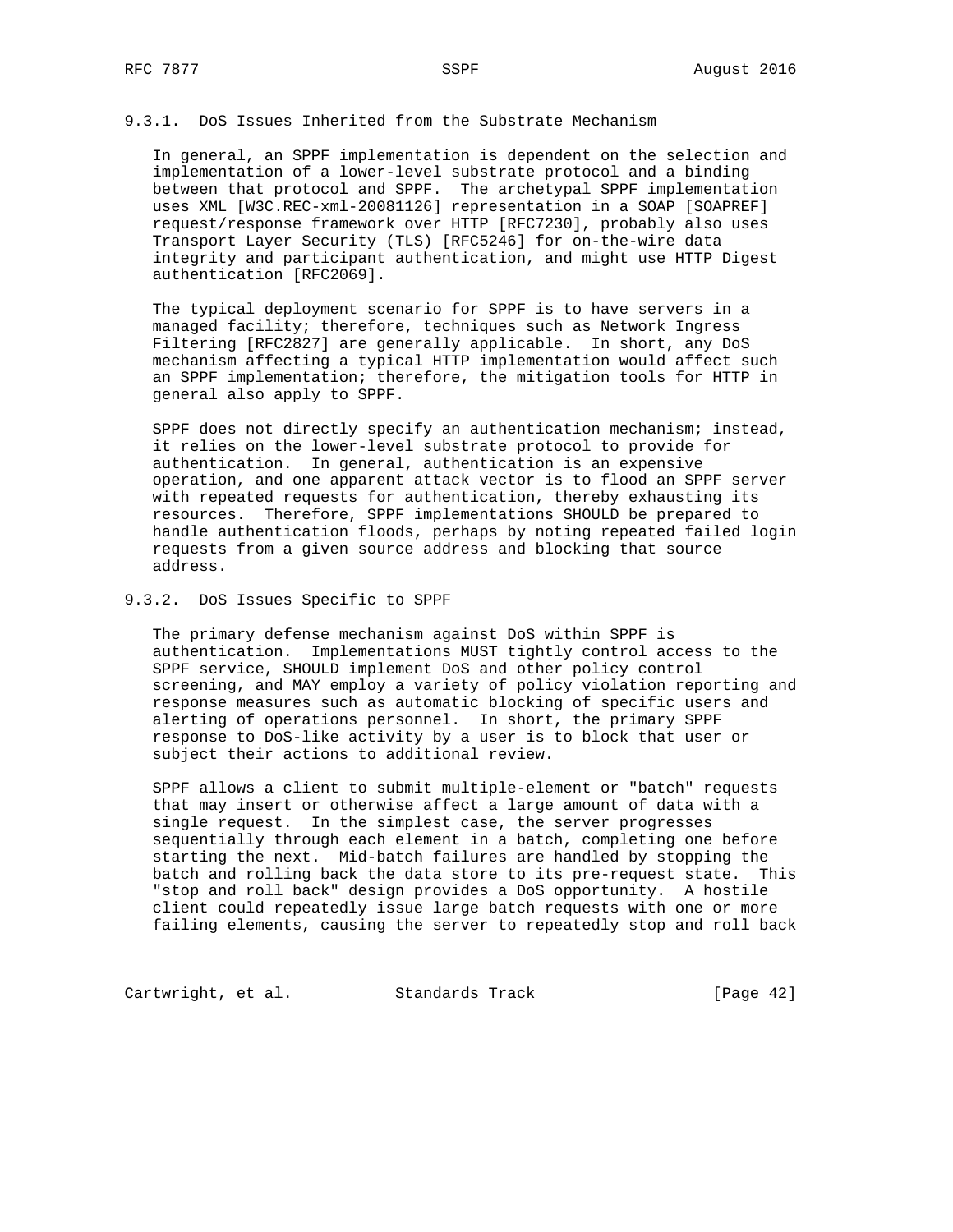large transactions. The suggested response is to monitor clients for such failures and take administrative action (such as blocking the user) when an excessive number of rollbacks is reported.

 An additional suggested response is for an implementer to set their maximum allowable XML message size and their maximum allowable batch size at a level that they feel protects their operational instance, given the hardware sizing they have in place and the expected load and size needs that their users expect.

## 9.4. Information Disclosure

 It is not uncommon for the logging systems to document on-the-wire messages for various purposes, such as debugging, auditing, and tracking. At the minimum, the various support and administration staff will have access to these logs. Also, if an unprivileged user gains access to the SPPF deployments and/or support systems, it will have access to the information that is potentially deemed confidential. To manage information disclosure concerns beyond the substrate level, SPPF implementations MAY provide support for encryption at the SPPF object level.

## 9.5. Non-repudiation

 In some situations, it may be required to protect against denial of involvement (see [RFC4949]) and tackle non-repudiation concerns in regard to SPPF messages. This type of protection is useful to satisfy authenticity concerns related to SPPF messages beyond the end-to-end connection integrity, confidentiality, and authentication protection that the substrate layer provides. This is an optional feature, and some SPPF implementations MAY provide support for it.

## 9.6. Replay Attacks

 Anti-replay protection ensures that a given SPPF object replayed at a later time won't affect the integrity of the system. SPPF provides at least one mechanism to fight against replay attacks. Use of the optional client transaction identifier allows the SPPF client to correlate the request message with the response and to be sure that it is not a replay of a server response from earlier exchanges. Use of unique values for the client transaction identifier is highly encouraged to avoid chance matches to a potential replay message.

Cartwright, et al. Standards Track [Page 43]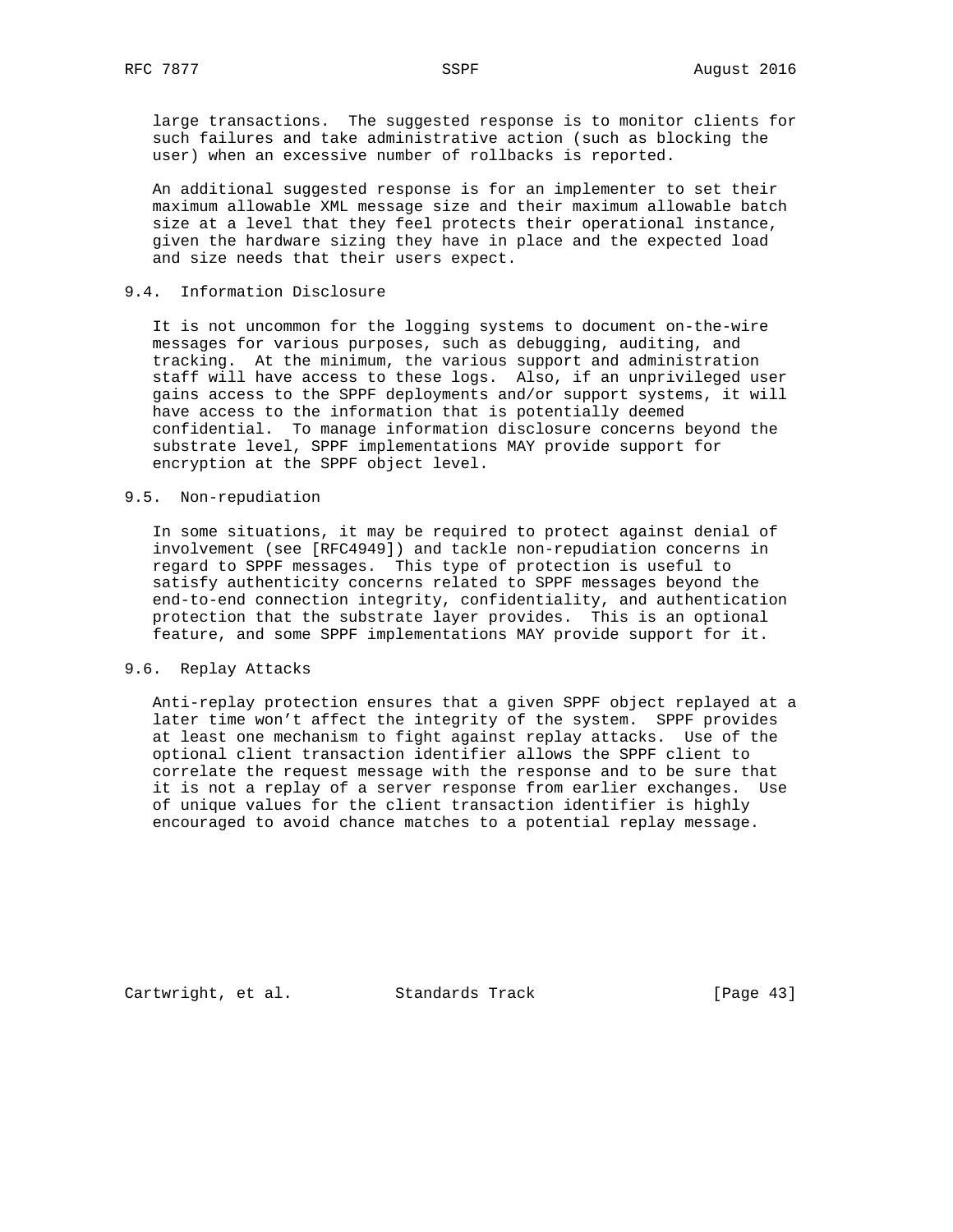## 9.7. Compromised or Malicious Intermediary

 The SPPF client or Registrar can be a separate entity acting on behalf of the Registrant in facilitating provisioning transactions to the Registry. Therefore, even though the substrate layer provides end-to-end protection for each specific SPPP connection between client and server, data might be available in clear text before or after it traverses an SPPP connection. Therefore, a man-in-the-middle attack by one of the intermediaries is a possibility that could affect the integrity of the data that belongs to the Registrant and/or expose peering data to unintended actors.

## 10. Internationalization Considerations

 Character encodings to be used for SPPF elements are described in Section 8.2. The use of time elements in the protocol is specified in Section 3.2. Where human-readable messages that are presented to an end user are used in the protocol, those messages SHOULD be tagged according to [RFC5646], and the substrate protocol MUST support a respective mechanism to transmit such tags together with those human readable messages.

- 11. IANA Considerations
- 11.1. URN Assignments

 This document uses URNs to describe XML Namespaces and XML Schemas conforming to a Registry mechanism described in [RFC3688].

Two URI assignments have been made:

 Registration for the SPPF XML Namespace: urn:ietf:params:xml:ns:sppf:base:1 Registrant Contact: The IESG XML: None. Namespace URIs do not represent an XML specification.

Registration request for the XML Schema:

 URI: urn:ietf:params:xml:schema:sppf:1 Registrant Contact: IESG XML: See "Formal Specification" (Section 12 of this document).

Cartwright, et al. Standards Track [Page 44]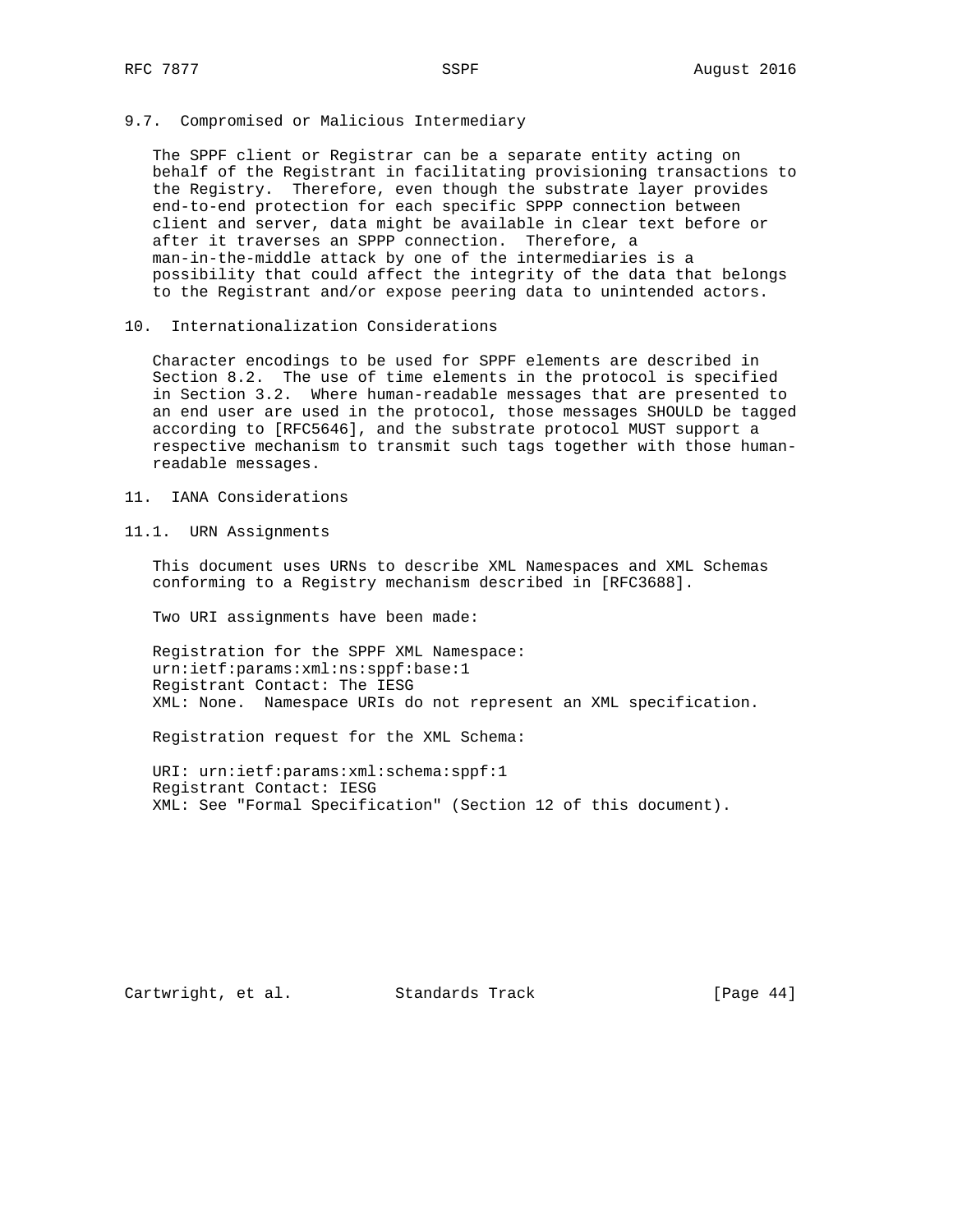## 11.2. Organization Identifier Namespace Registry

 IANA has created and will maintain a registry titled "SPPF OrgIdType Namespaces". The formal syntax is described in Section 5.1.

 Assignments consist of the OrgIdType Namespace string and the definition of the associated Namespace. This document makes the following initial assignment for the OrgIdType Namespaces:

| OrgIdType Namespace string | Namespace |
|----------------------------|-----------|
|                            |           |
| IANA Enterprise Numbers    | iana-en   |

 Future assignments are to be made through the well-known IANA Policy "RFC Required" (see Section 4.1 of [RFC5226]). Such assignments will typically be requested when a new Namespace for identification of SPs is defined.

#### 12. Formal Specification

This section provides the XSD for the SPPF protocol.

```
 <?xml version="1.0" encoding="UTF-8"?>
 <schema xmlns:sppfb="urn:ietf:params:xml:ns:sppf:base:1"
 xmlns="http://www.w3.org/2001/XMLSchema"
 targetNamespace="urn:ietf:params:xml:ns:sppf:base:1"
 elementFormDefault="qualified" xml:lang="EN">
 <annotation>
   <documentation>
    ---- Generic object key types to be defined by specific
         substrate/architecture. The types defined here can
         be extended by the specific architecture to
         define the Object Identifiers. ----
   </documentation>
  </annotation>
  <complexType name="ObjKeyType"
  abstract="true">
   <annotation>
    <documentation>
     ---- Generic type that represents the
          key for various objects in SPPF. ----
    </documentation>
   </annotation>
  </complexType>
```
Cartwright, et al. Standards Track [Page 45]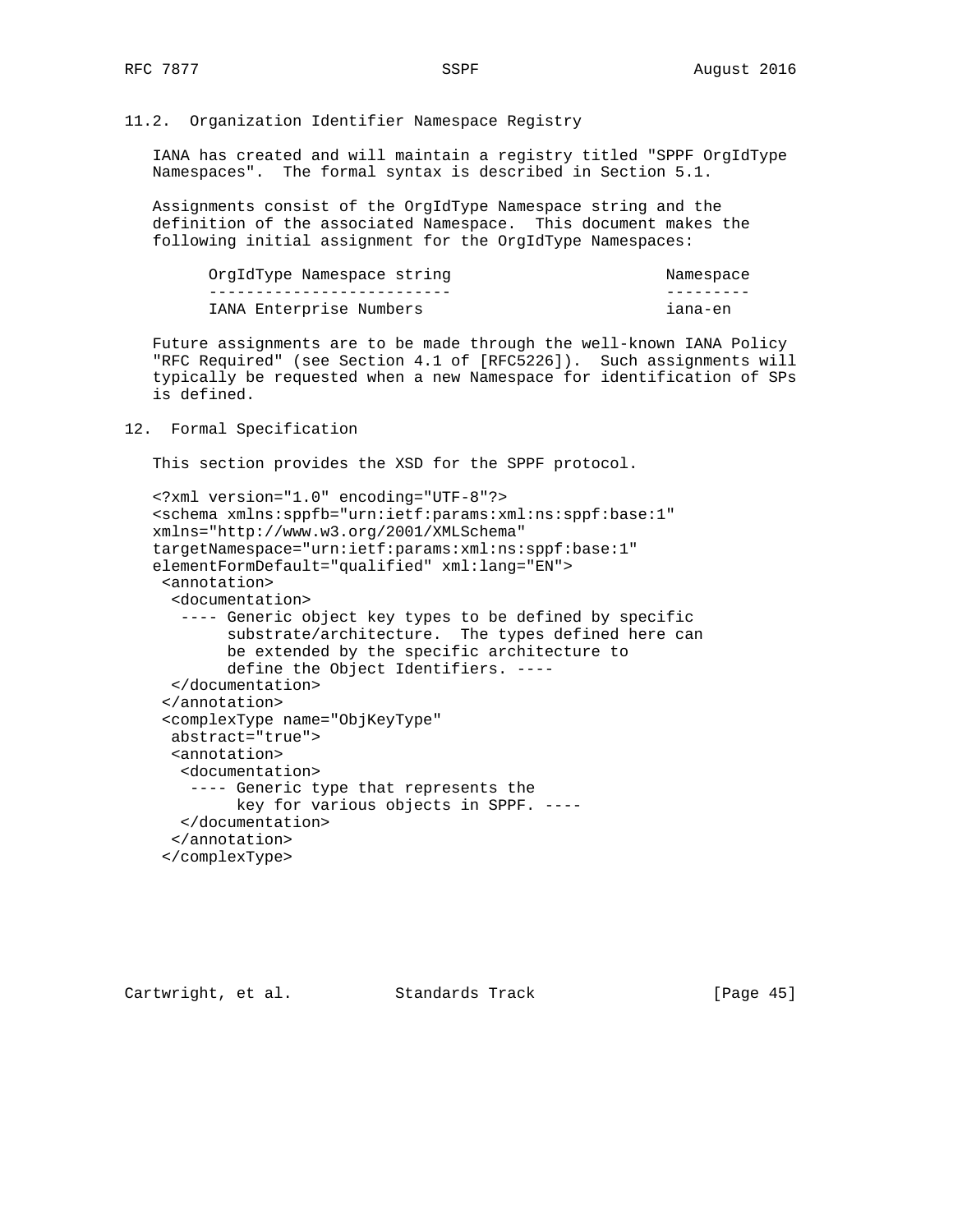```
 <complexType name="SedGrpOfferKeyType" abstract="true">
  <complexContent>
  <extension base="sppfb:ObjKeyType">
    <annotation>
     <documentation>
     ---- Generic type that represents
          the key for a SED Group Offer. ----
     </documentation>
    </annotation>
  </extension>
 </complexContent>
 </complexType>
 <complexType name="PubIdKeyType" abstract="true">
  <complexContent>
  <extension base="sppfb:ObjKeyType">
   <annotation>
    <documentation>
     ----Generic type that
     represents the key
    for a Pub ID. --- </documentation>
    </annotation>
  </extension>
  </complexContent>
 </complexType>
 <annotation>
 <documentation>
    ---- Object Type Definitions ----
 </documentation>
 </annotation>
 <complexType name="SedGrpType">
 <complexContent>
  <extension base="sppfb:BasicObjType">
    <sequence>
     <element name="sedGrpName" type="sppfb:ObjNameType"/>
     <element name="sedRecRef" type="sppfb:SedRecRefType"
              minOccurs="0" maxOccurs="unbounded"/>
     <element name="dgName" type="sppfb:ObjNameType"
              minOccurs="0" maxOccurs="unbounded"/>
     <element name="peeringOrg" type="sppfb:OrgIdType"
             minOccurs="0" maxOccurs="unbounded"/>
     <element name="sourceIdent" type="sppfb:SourceIdentType"
             minOccurs="0" maxOccurs="unbounded"/>
     <element name="isInSvc" type="boolean"/>
     <element name="priority" type="unsignedShort"/>
```
Cartwright, et al. Standards Track [Page 46]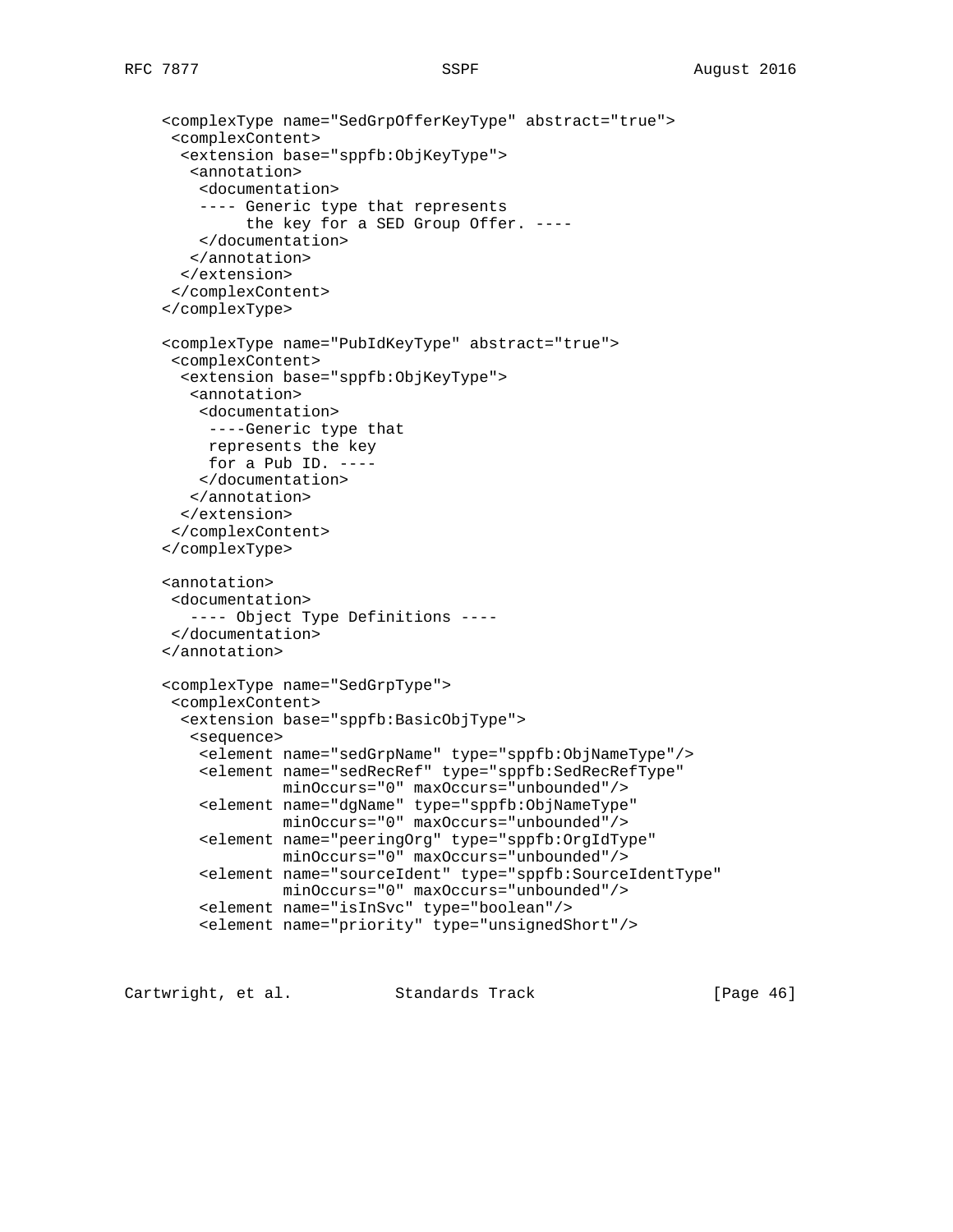<element name="ext" type="sppfb:ExtAnyType" minOccurs="0"/> </sequence> </extension> </complexContent> </complexType> <complexType name="DestGrpType"> <complexContent> <extension base="sppfb:BasicObjType"> <sequence> <element name="dgName" type="sppfb:ObjNameType"/> </sequence> </extension> </complexContent> </complexType> <complexType name="PubIdType" abstract="true"> <complexContent> <extension base="sppfb:BasicObjType"> <sequence> <element name="dgName" type="sppfb:ObjNameType" minOccurs="0" maxOccurs="unbounded"/> </sequence> </extension> </complexContent> </complexType> <complexType name="TNType"> <complexContent> <extension base="sppfb:PubIdType"> <sequence> <element name="tn" type="sppfb:NumberValType"/> <element name="corInfo" type="sppfb:CORInfoType" minOccurs="0"/> <element name="sedRecRef" type="sppfb:SedRecRefType" minOccurs="0" maxOccurs="unbounded"/> </sequence> </extension> </complexContent> </complexType> <complexType name="TNRType"> <complexContent> <extension base="sppfb:PubIdType"> <sequence> <element name="range" type="sppfb:NumberRangeType"/> <element name="corInfo" type="sppfb:CORInfoType" minOccurs="0"/> </sequence> </extension> </complexContent> </complexType>

Cartwright, et al. Standards Track [Page 47]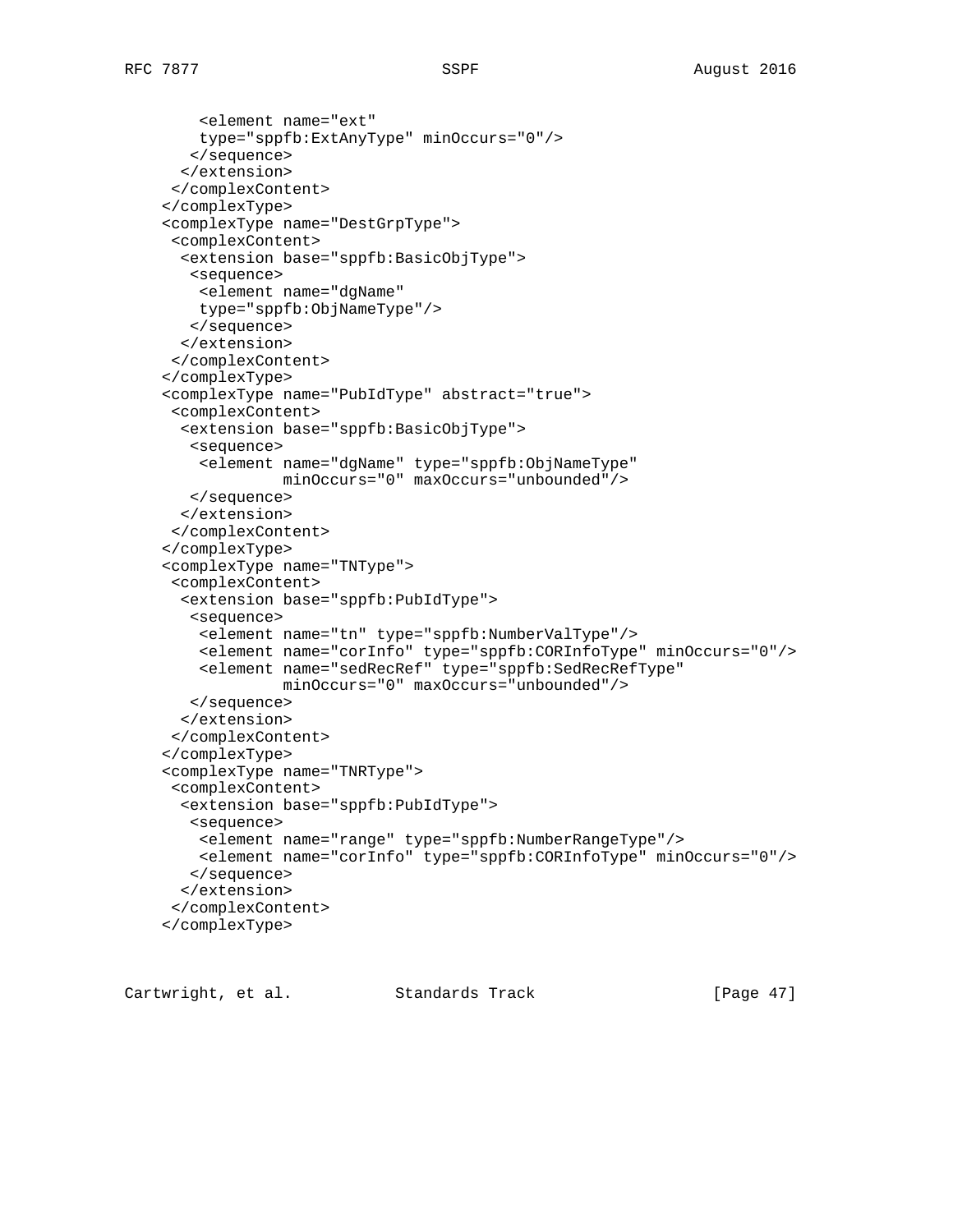```
 <complexType name="TNPType">
  <complexContent>
   <extension base="sppfb:PubIdType">
   <sequence>
    <element name="tnPrefix" type="sppfb:NumberValType"/>
     <element name="corInfo" type="sppfb:CORInfoType" minOccurs="0"/>
    </sequence>
   </extension>
  </complexContent>
 </complexType>
 <complexType name="RNType">
  <complexContent>
   <extension base="sppfb:PubIdType">
    <sequence>
     <element name="rn" type="sppfb:NumberValType"/>
     <element name="corInfo" type="sppfb:CORInfoType" minOccurs="0"/>
    </sequence>
   </extension>
  </complexContent>
 </complexType>
  <complexType name="URIPubIdType">
  <complexContent>
   <extension base="sppfb:PubIdType">
    <sequence>
     <element name="uri" type="anyURI"/>
     <element name="ext" type="sppfb:ExtAnyType" minOccurs="0"/>
    </sequence>
   </extension>
  </complexContent>
 </complexType>
 <complexType name="SedRecType" abstract="true">
  <complexContent>
   <extension base="sppfb:BasicObjType">
    <sequence>
     <element name="sedName" type="sppfb:ObjNameType"/>
     <element name="sedFunction" type="sppfb:SedFunctionType"
              minOccurs="0"/>
     <element name="isInSvc" type="boolean"/>
     <element name="ttl" type="positiveInteger" minOccurs="0"/>
    </sequence>
   </extension>
  </complexContent>
 </complexType>
 <complexType name="NAPTRType">
  <complexContent>
   <extension base="sppfb:SedRecType">
    <sequence>
     <element name="order" type="unsignedShort"/>
```
Cartwright, et al. Standards Track [Page 48]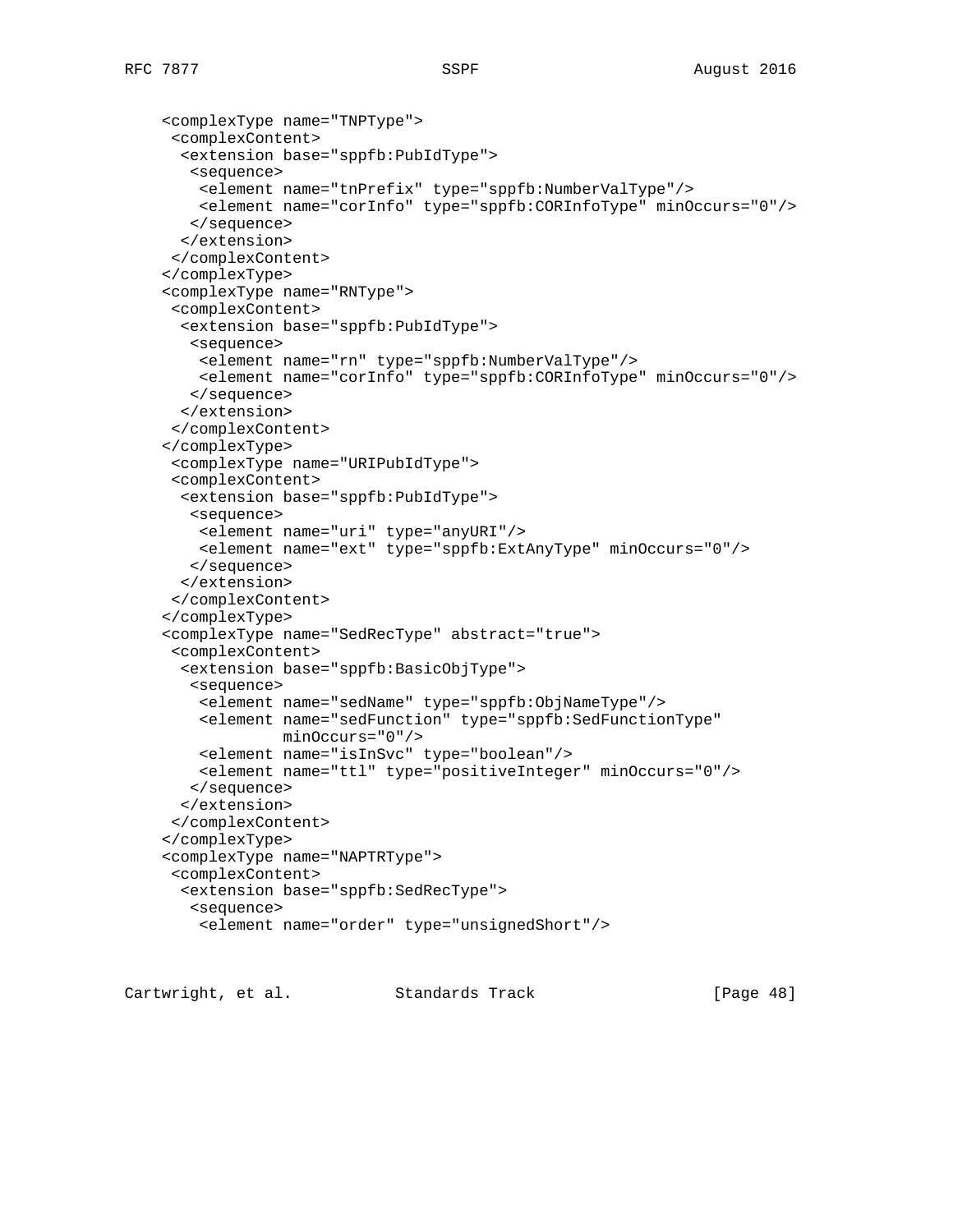```
 <element name="flags" type="sppfb:FlagsType" minOccurs="0"/>
     <element name="svcs" type="sppfb:SvcType"/>
     <element name="regx" type="sppfb:RegexParamType" minOccurs="0"/>
     <element name="repl" type="sppfb:ReplType" minOccurs="0"/>
     <element name="ext" type="sppfb:ExtAnyType" minOccurs="0"/>
    </sequence>
   </extension>
  </complexContent>
 </complexType>
 <complexType name="NSType">
  <complexContent>
   <extension base="sppfb:SedRecType">
    <sequence>
     <element name="hostName" type="token"/>
     <element name="ipAddr" type="sppfb:IPAddrType"
              minOccurs="0" maxOccurs="unbounded"/>
     <element name="ext" type="sppfb:ExtAnyType" minOccurs="0"/>
    </sequence>
   </extension>
  </complexContent>
 </complexType>
 <complexType name="URIType">
  <complexContent>
   <extension base="sppfb:SedRecType">
    <sequence>
     <element name="ere" type="token" default="^(.*)$"/>
     <element name="uri" type="anyURI"/>
    <element name="ext" type="sppfb:ExtAnyType" minOccurs="0"/>
    </sequence>
   </extension>
  </complexContent>
 </complexType>
 <complexType name="SedGrpOfferType">
  <complexContent>
   <extension base="sppfb:BasicObjType">
    <sequence>
     <element name="sedGrpOfferKey" type="sppfb:SedGrpOfferKeyType"/>
     <element name="status" type="sppfb:SedGrpOfferStatusType"/>
     <element name="offerDateTime" type="dateTime"/>
     <element name="acceptDateTime" type="dateTime" minOccurs="0"/>
     <element name="ext" type="sppfb:ExtAnyType" minOccurs="0"/>
    </sequence>
   </extension>
  </complexContent>
 </complexType>
 <complexType name="EgrRteType">
  <complexContent>
   <extension base="sppfb:BasicObjType">
```
Cartwright, et al. Standards Track [Page 49]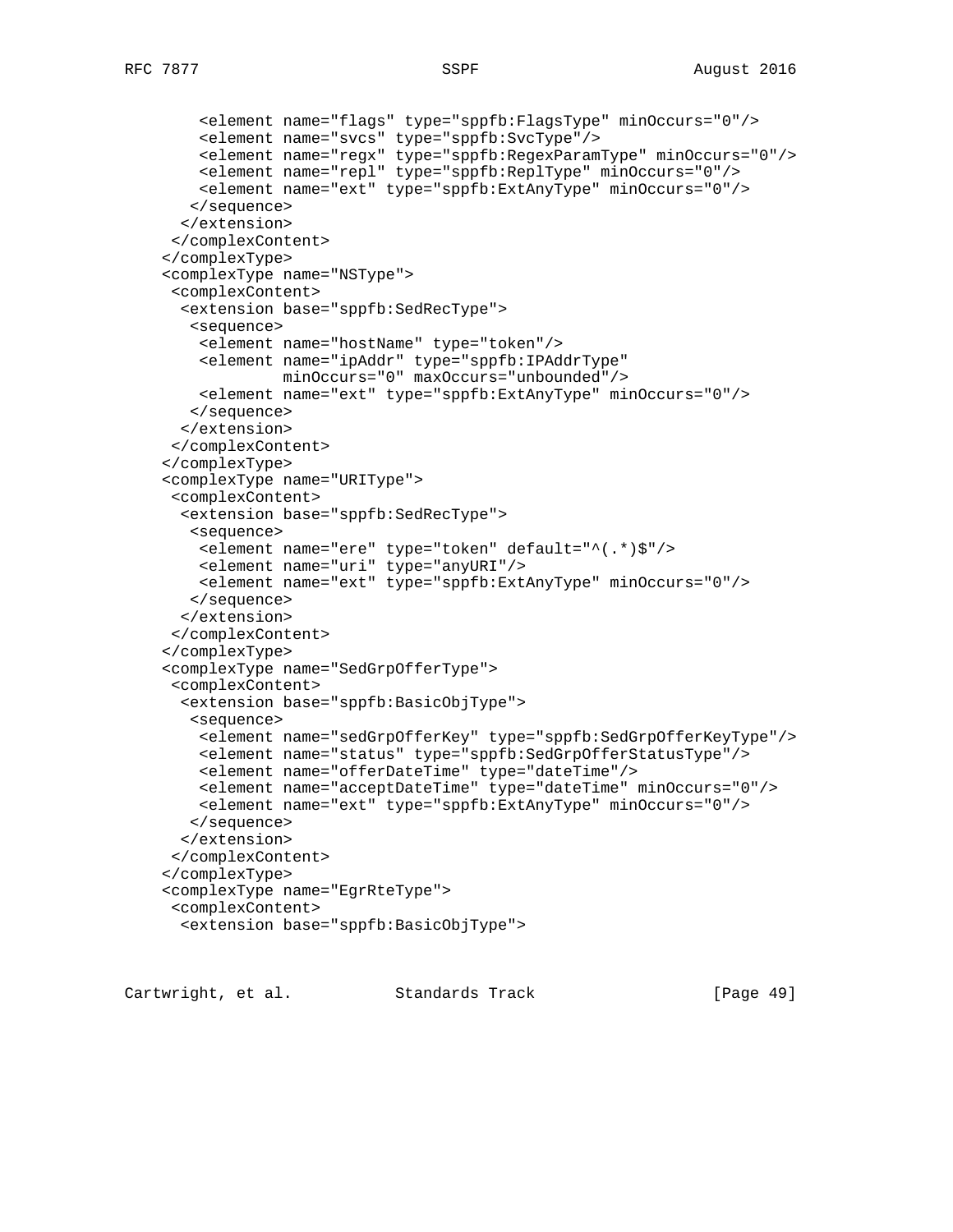```
 <sequence>
     <element name="egrRteName" type="sppfb:ObjNameType"/>
     <element name="pref" type="unsignedShort"/>
     <element name="regxRewriteRule" type="sppfb:RegexParamType"/>
     <element name="ingrSedGrp" type="sppfb:ObjKeyType"
              minOccurs="0" maxOccurs="unbounded"/>
    <element name="svcs" type="sppfb:SvcType" minOccurs="0"/>
     <element name="ext" type="sppfb:ExtAnyType" minOccurs="0"/>
    </sequence>
  </extension>
 </complexContent>
 </complexType>
 <annotation>
  <documentation>
  ---- Abstract Object and Element Type Definitions ----
 </documentation>
 </annotation>
 <complexType name="BasicObjType" abstract="true">
 <sequence>
  <element name="rant" type="sppfb:OrgIdType"/>
  <element name="rar" type="sppfb:OrgIdType"/>
  <element name="cDate" type="dateTime" minOccurs="0"/>
  <element name="mDate" type="dateTime" minOccurs="0"/>
  <element name="ext" type="sppfb:ExtAnyType" minOccurs="0"/>
  </sequence>
 </complexType>
 <complexType name="RegexParamType">
 <sequence>
  <element name="ere" type="sppfb:RegexType" default="^(.*)$"/>
  <element name="repl" type="sppfb:ReplType"/>
 </sequence>
 </complexType>
 <complexType name="IPAddrType">
 <sequence>
  <element name="addr" type="sppfb:AddrStringType"/>
  <element name="ext" type="sppfb:ExtAnyType" minOccurs="0"/>
 </sequence>
 <attribute name="type" type="sppfb:IPType" default="v4"/>
 </complexType>
 <complexType name="SedRecRefType">
 <sequence>
  <element name="sedKey" type="sppfb:ObjKeyType"/>
  <element name="priority" type="unsignedShort"/>
  <element name="ext" type="sppfb:ExtAnyType" minOccurs="0"/>
 </sequence>
 </complexType>
 <complexType name="SourceIdentType">
 <sequence>
```
Cartwright, et al. Standards Track [Page 50]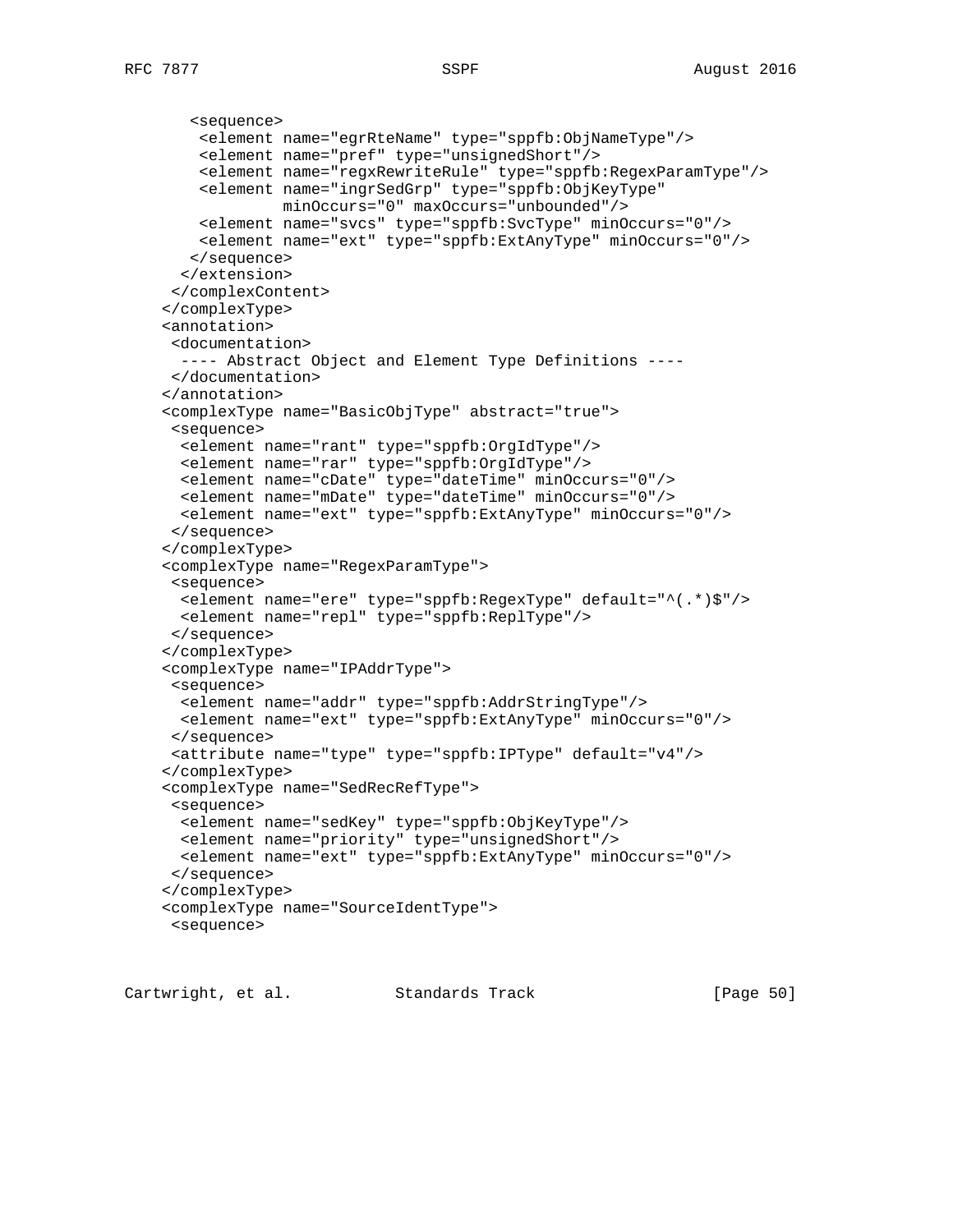```
 <element name="sourceIdentRegex" type="sppfb:RegexType"/>
   <element name="sourceIdentScheme"
            type="sppfb:SourceIdentSchemeType"/>
  <element name="ext" type="sppfb:ExtAnyType" minOccurs="0"/>
 </sequence>
 </complexType>
 <complexType name="CORInfoType">
  <sequence>
  <element name="corClaim" type="boolean" default="true"/>
  <element name="cor" type="boolean" default="false" minOccurs="0"/>
  <element name="corDate" type="dateTime" minOccurs="0"/>
 </sequence>
 </complexType>
 <complexType name="SvcMenuType">
  <sequence>
  <element name="serverStatus" type="sppfb:ServerStatusType"/>
  <element name="majMinVersion" type="token" maxOccurs="unbounded"/>
  <element name="objURI" type="anyURI" maxOccurs="unbounded"/>
  <element name="extURI" type="anyURI"
           minOccurs="0" maxOccurs="unbounded"/>
  </sequence>
 </complexType>
 <complexType name="ExtAnyType">
 <sequence>
  <any namespace="##other" maxOccurs="unbounded"/>
  </sequence>
 </complexType>
 <simpleType name="FlagsType">
 <restriction base="token">
  <length value="1"/>
  <pattern value="[A-Z]|[a-z]|[0-9]"/>
 </restriction>
 </simpleType>
 <simpleType name="SvcType">
 <restriction base="token">
  <minLength value="1"/>
 </restriction>
 </simpleType>
 <simpleType name="RegexType">
 <restriction base="token">
  <minLength value="1"/>
 </restriction>
 </simpleType>
 <simpleType name="ReplType">
 <restriction base="token">
  <minLength value="1"/>
  <maxLength value="255"/>
  </restriction>
```

| Cartwright, et al. | Standards Track | [Page 51] |  |
|--------------------|-----------------|-----------|--|
|--------------------|-----------------|-----------|--|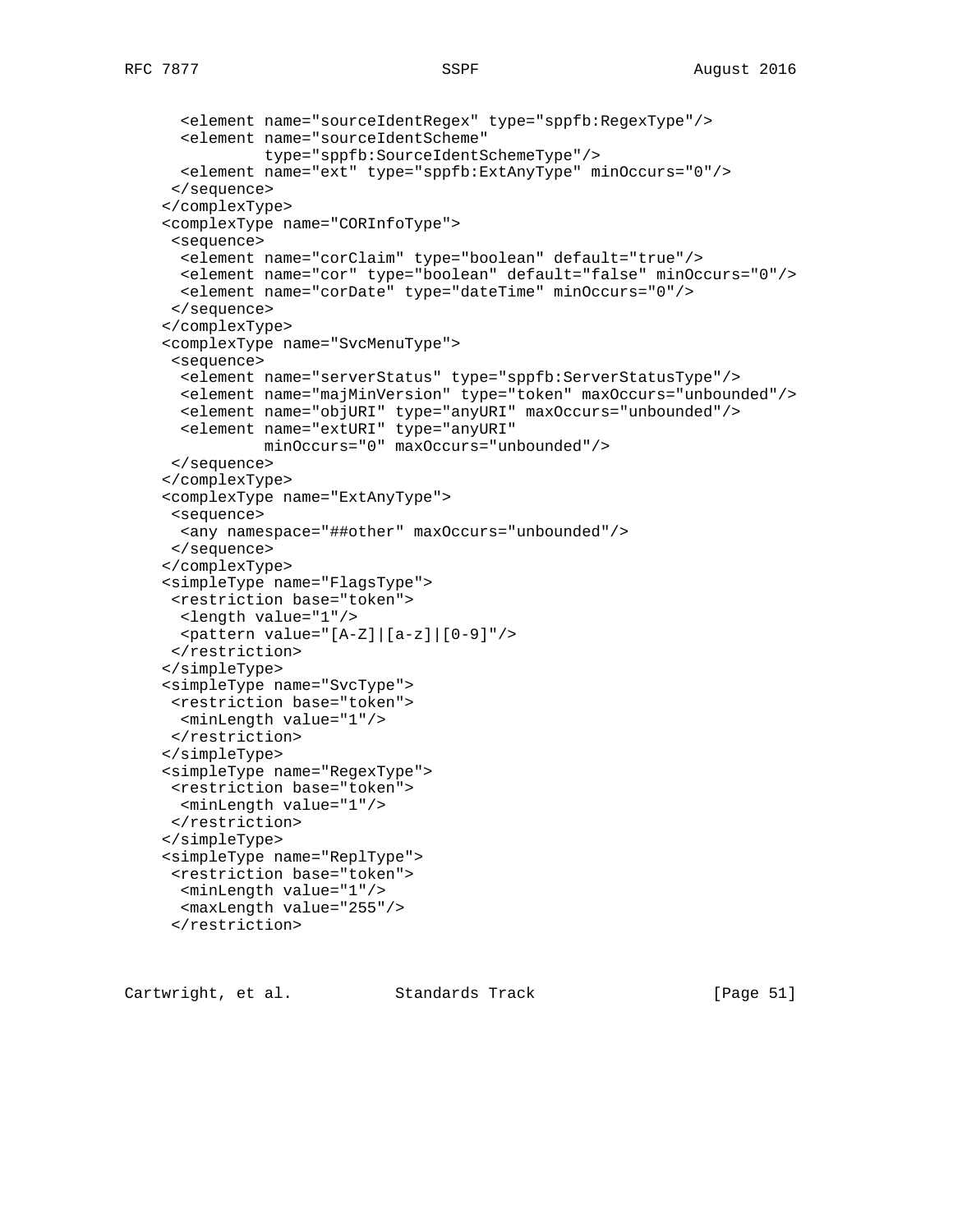</simpleType> <simpleType name="OrgIdType"> <restriction base="token"/> </simpleType> <simpleType name="ObjNameType"> <restriction base="token"> <minLength value="3"/> <maxLength value="80"/> </restriction> </simpleType> <simpleType name="TransIdType"> <restriction base="token"> <minLength value="3"/> <maxLength value="120"/> </restriction> </simpleType> <simpleType name="MinorVerType"> <restriction base="unsignedLong"/> </simpleType> <simpleType name="AddrStringType"> <restriction base="token"> <minLength value="3"/> <maxLength value="45"/> </restriction> </simpleType> <simpleType name="IPType"> <restriction base="token"> <enumeration value="v4"/> <enumeration value="v6"/> </restriction> </simpleType> <simpleType name="SourceIdentSchemeType"> <restriction base="token"> <enumeration value="uri"/> <enumeration value="ip"/> <enumeration value="rootDomain"/> </restriction> </simpleType> <simpleType name="ServerStatusType"> <restriction base="token"> <enumeration value="inService"/> <enumeration value="outOfService"/> </restriction> </simpleType> <simpleType name="SedGrpOfferStatusType"> <restriction base="token"> <enumeration value="offered"/> <enumeration value="accepted"/>

Cartwright, et al. Standards Track [Page 52]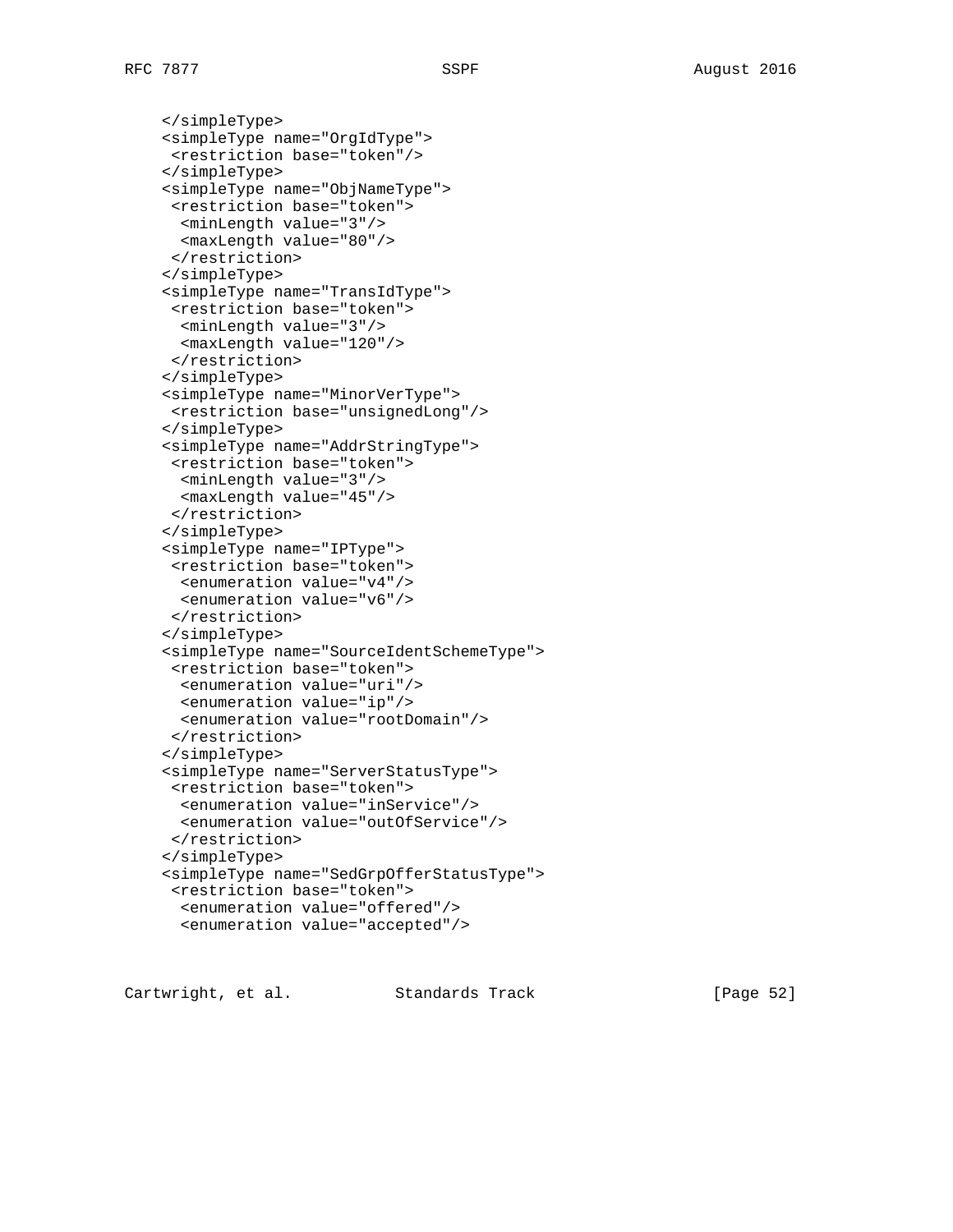```
 </restriction>
  </simpleType>
  <simpleType name="NumberValType">
  <restriction base="token">
   <maxLength value="20"/>
  \epsilon <pattern value="\+?\d\d*"/>
   </restriction>
  </simpleType>
  <simpleType name="NumberTypeEnum">
   <restriction base="token">
    <enumeration value="TN"/>
   <enumeration value="TNPrefix"/>
   <enumeration value="RN"/>
   </restriction>
  </simpleType>
  <simpleType name="SedFunctionType">
   <restriction base="token">
   <enumeration value="routing"/>
   <enumeration value="lookup"/>
   </restriction>
  </simpleType>
  <complexType name="NumberType">
   <sequence>
   <element name="value" type="sppfb:NumberValType"/>
   <element name="type" type="sppfb:NumberTypeEnum"/>
   </sequence>
  </complexType>
  <complexType name="NumberRangeType">
   <sequence>
   <element name="startRange" type="sppfb:NumberValType"/>
   <element name="endRange" type="sppfb:NumberValType"/>
   </sequence>
  </complexType>
 </schema>
```
Cartwright, et al. Standards Track [Page 53]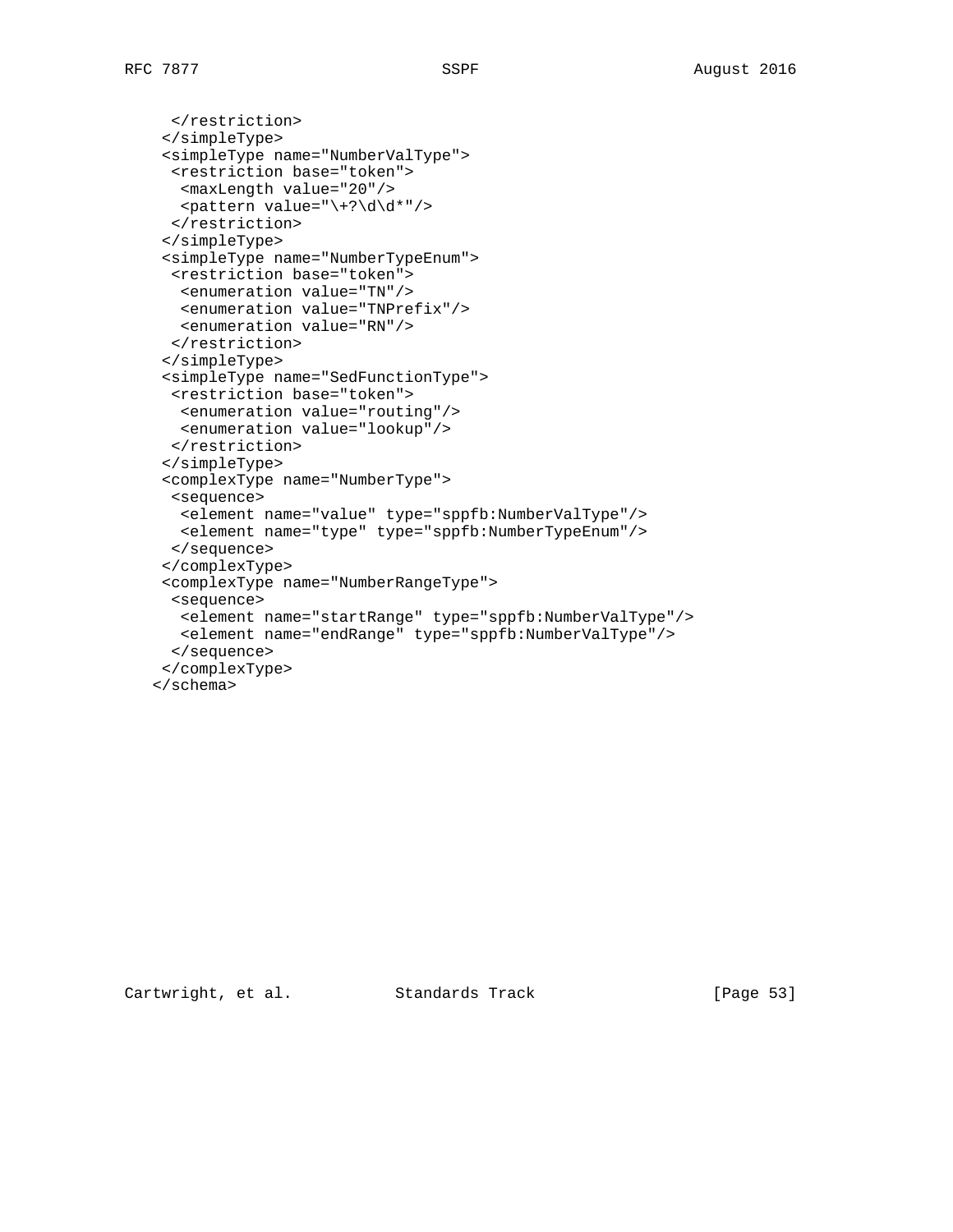# 13. References

- 13.1. Normative References
	- [RFC2119] Bradner, S., "Key words for use in RFCs to Indicate Requirement Levels", BCP 14, RFC 2119, DOI 10.17487/RFC2119, March 1997, <http://www.rfc-editor.org/info/rfc2119>.
	- [RFC2277] Alvestrand, H., "IETF Policy on Character Sets and Languages", BCP 18, RFC 2277, DOI 10.17487/RFC2277, January 1998, <http://www.rfc-editor.org/info/rfc2277>.
	- [RFC3629] Yergeau, F., "UTF-8, a transformation format of ISO 10646", STD 63, RFC 3629, DOI 10.17487/RFC3629, November 2003, <http://www.rfc-editor.org/info/rfc3629>.
	- [RFC3688] Mealling, M., "The IETF XML Registry", BCP 81, RFC 3688, DOI 10.17487/RFC3688, January 2004, <http://www.rfc-editor.org/info/rfc3688>.
	- [RFC3986] Berners-Lee, T., Fielding, R., and L. Masinter, "Uniform Resource Identifier (URI): Generic Syntax", STD 66, RFC 3986, DOI 10.17487/RFC3986, January 2005, <http://www.rfc-editor.org/info/rfc3986>.
	- [RFC5226] Narten, T. and H. Alvestrand, "Guidelines for Writing an IANA Considerations Section in RFCs", BCP 26, RFC 5226, DOI 10.17487/RFC5226, May 2008, <http://www.rfc-editor.org/info/rfc5226>.
	- [RFC5234] Crocker, D., Ed. and P. Overell, "Augmented BNF for Syntax Specifications: ABNF", STD 68, RFC 5234, DOI 10.17487/RFC5234, January 2008, <http://www.rfc-editor.org/info/rfc5234>.
	- [RFC7878] Cartwright, K., Bhatia, V., Mule, J., and A. Mayrhofer, "Session Peering Provisioning (SPP) Protocol over SOAP", RFC 7878, DOI 10.17487/RFC7878, August 2016, <http://www.rfc-editor.org/info/rfc7878>.

 [W3C.REC-xml-20081126] Bray, T., Paoli, J., Sperberg-McQueen, C., Maler, E., and F. Yergeau, "Extensible Markup Language (XML) 1.0 (Fifth Edition)", World Wide Web Consortium Recommendation REC xml-20081126, November 2008, <http://www.w3.org/TR/2008/REC-xml-20081126>.

Cartwright, et al. Standards Track [Page 54]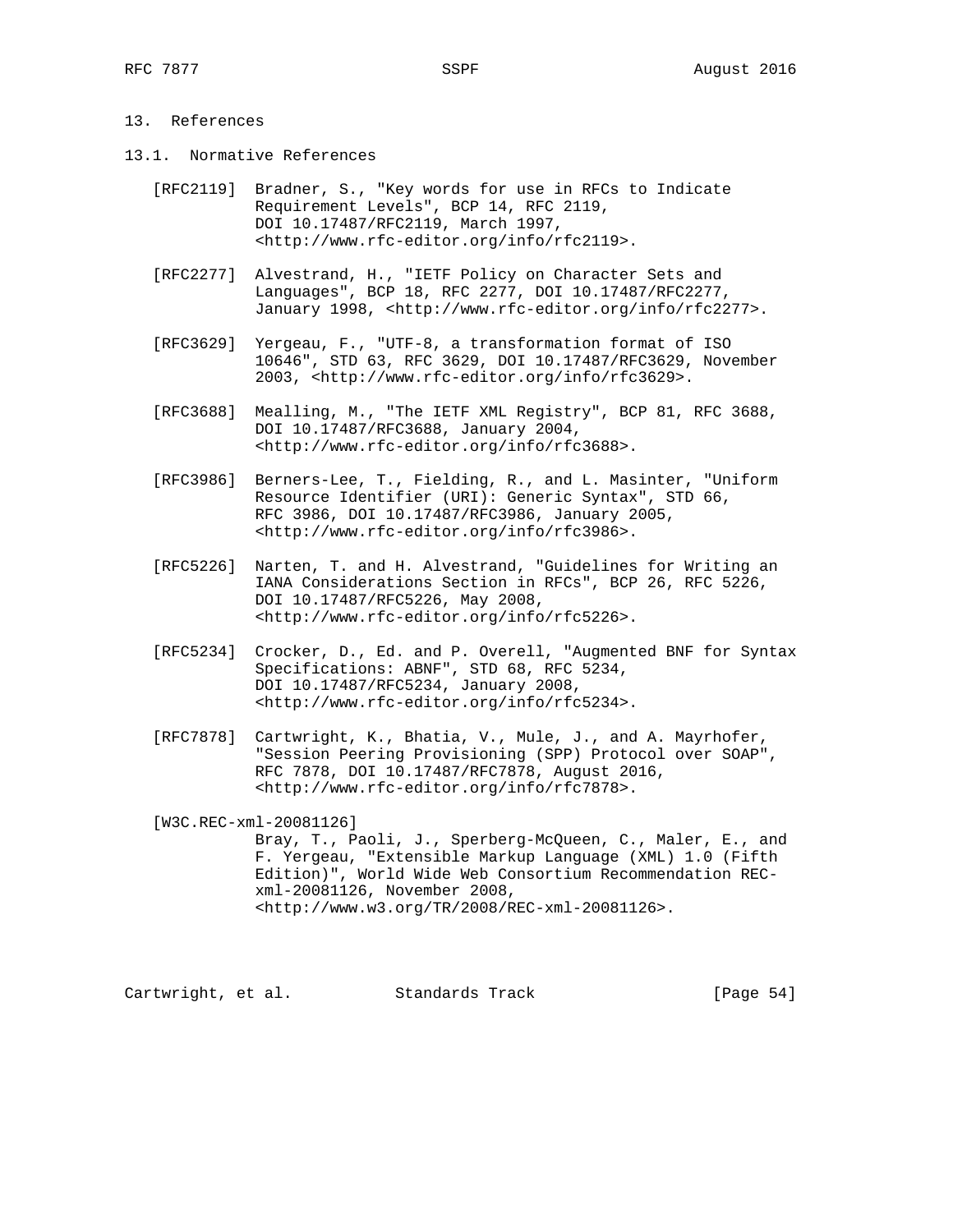- 13.2. Informative References
	- [RFC2069] Franks, J., Hallam-Baker, P., Hostetler, J., Leach, P., Luotonen, A., Sink, E., and L. Stewart, "An Extension to HTTP : Digest Access Authentication", RFC 2069, DOI 10.17487/RFC2069, January 1997, <http://www.rfc-editor.org/info/rfc2069>.
	- [RFC2781] Hoffman, P. and F. Yergeau, "UTF-16, an encoding of ISO 10646", RFC 2781, DOI 10.17487/RFC2781, February 2000, <http://www.rfc-editor.org/info/rfc2781>.
	- [RFC2827] Ferguson, P. and D. Senie, "Network Ingress Filtering: Defeating Denial of Service Attacks which employ IP Source Address Spoofing", BCP 38, RFC 2827, DOI 10.17487/RFC2827, May 2000, <http://www.rfc-editor.org/info/rfc2827>.
	- [RFC3261] Rosenberg, J., Schulzrinne, H., Camarillo, G., Johnston, A., Peterson, J., Sparks, R., Handley, M., and E. Schooler, "SIP: Session Initiation Protocol", RFC 3261, DOI 10.17487/RFC3261, June 2002, <http://www.rfc-editor.org/info/rfc3261>.
	- [RFC3403] Mealling, M., "Dynamic Delegation Discovery System (DDDS) Part Three: The Domain Name System (DNS) Database", RFC 3403, DOI 10.17487/RFC3403, October 2002, <http://www.rfc-editor.org/info/rfc3403>.
	- [RFC4725] Mayrhofer, A. and B. Hoeneisen, "ENUM Validation Architecture", RFC 4725, DOI 10.17487/RFC4725, November 2006, <http://www.rfc-editor.org/info/rfc4725>.
	- [RFC4732] Handley, M., Ed., Rescorla, E., Ed., and IAB, "Internet Denial-of-Service Considerations", RFC 4732, DOI 10.17487/RFC4732, December 2006, <http://www.rfc-editor.org/info/rfc4732>.
	- [RFC4949] Shirey, R., "Internet Security Glossary, Version 2", FYI 36, RFC 4949, DOI 10.17487/RFC4949, August 2007, <http://www.rfc-editor.org/info/rfc4949>.
	- [RFC5067] Lind, S. and P. Pfautz, "Infrastructure ENUM Requirements", RFC 5067, DOI 10.17487/RFC5067, November 2007, <http://www.rfc-editor.org/info/rfc5067>.

Cartwright, et al. Standards Track [Page 55]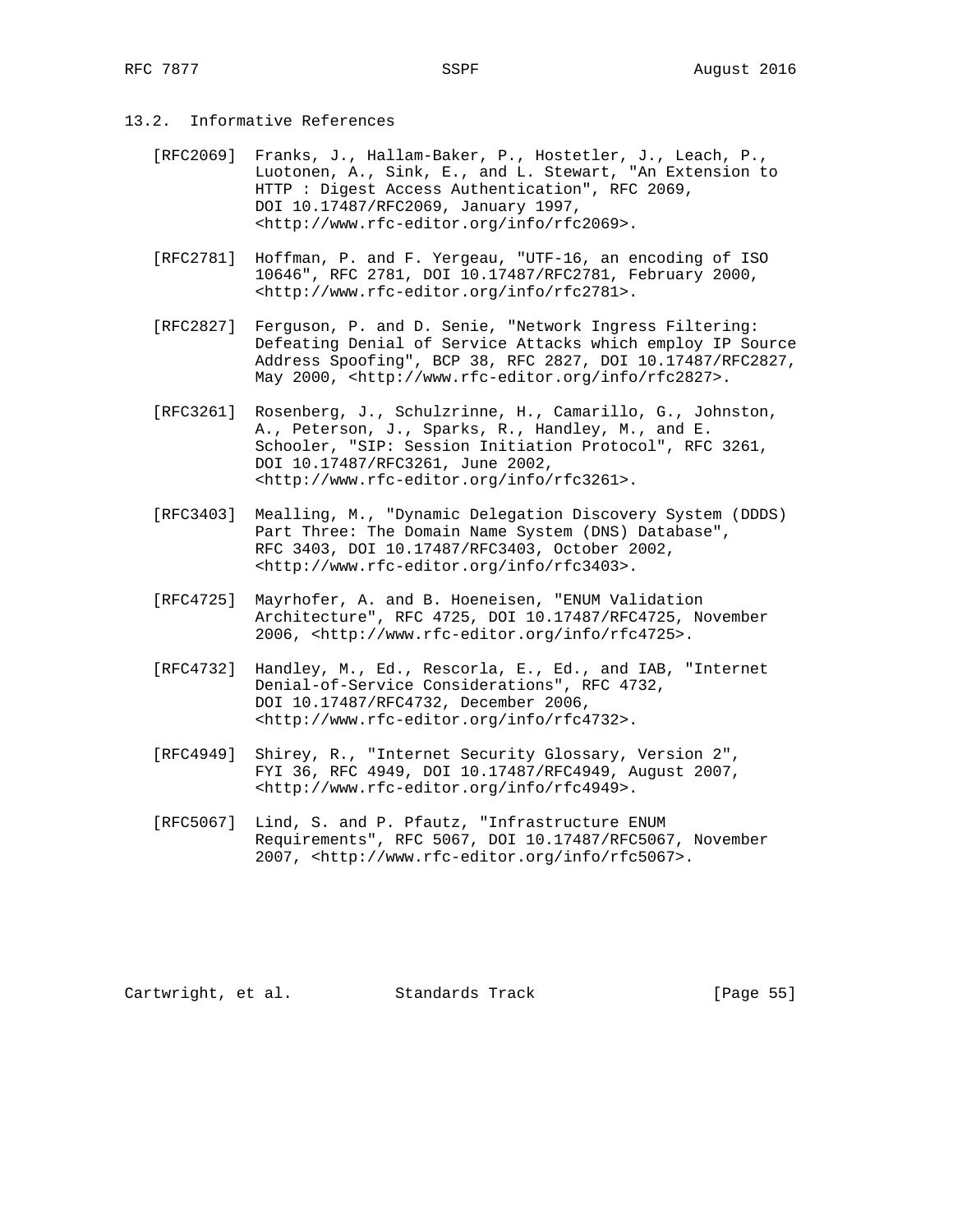- [RFC5246] Dierks, T. and E. Rescorla, "The Transport Layer Security (TLS) Protocol Version 1.2", RFC 5246, DOI 10.17487/RFC5246, August 2008, <http://www.rfc-editor.org/info/rfc5246>.
- [RFC5486] Malas, D., Ed. and D. Meyer, Ed., "Session Peering for Multimedia Interconnect (SPEERMINT) Terminology", RFC 5486, DOI 10.17487/RFC5486, March 2009, <http://www.rfc-editor.org/info/rfc5486>.
- [RFC5646] Phillips, A., Ed. and M. Davis, Ed., "Tags for Identifying Languages", BCP 47, RFC 5646, DOI 10.17487/RFC5646, September 2009, <http://www.rfc-editor.org/info/rfc5646>.
- [RFC6116] Bradner, S., Conroy, L., and K. Fujiwara, "The E.164 to Uniform Resource Identifiers (URI) Dynamic Delegation Discovery System (DDDS) Application (ENUM)", RFC 6116, DOI 10.17487/RFC6116, March 2011, <http://www.rfc-editor.org/info/rfc6116>.
- [RFC6461] Channabasappa, S., Ed., "Data for Reachability of Inter- /Intra-NetworK SIP (DRINKS) Use Cases and Protocol Requirements", RFC 6461, DOI 10.17487/RFC6461, January 2012, <http://www.rfc-editor.org/info/rfc6461>.
- [RFC7230] Fielding, R., Ed. and J. Reschke, Ed., "Hypertext Transfer Protocol (HTTP/1.1): Message Syntax and Routing", RFC 7230, DOI 10.17487/RFC7230, June 2014, <http://www.rfc-editor.org/info/rfc7230>.
- [SOAPREF] Gudgin, M., Hadley, M., Moreau, J., and H. Nielsen, "SOAP Version 1.2 Part 1: Messaging Framework", W3C REC REC- SOAP12-part1-20030624, June 2003, <http://www.w3.org/TR/soap12-part1/>.

[Unicode6.1]

 The Unicode Consortium, "The Unicode Standard, Version 6.1.0", (Mountain View, CA: The Unicode Consortium, 2012. ISBN 978-1-936213-02-3), <http://unicode.org/versions/Unicode6.1.0/>.

Cartwright, et al. Standards Track [Page 56]